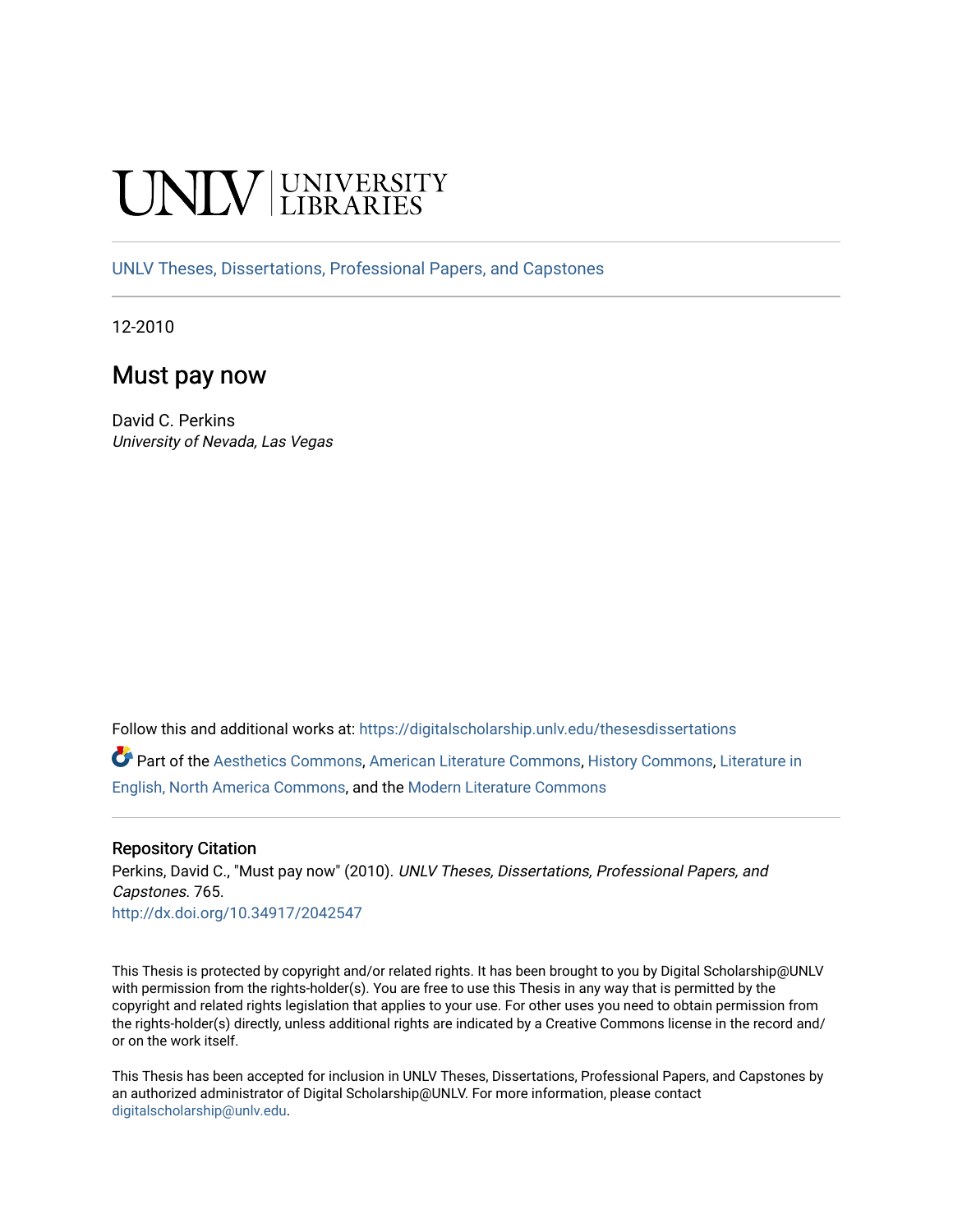# MUST PAY NOW

by

David Christopher Perkins

Bachelor of Arts University of Utah 2006

A thesis submitted in partial fulfillment of the requirements for the

**Master of Fine Arts in Creative Writing Department of English College of Liberal Arts**

**Graduate College University of Nevada, Las Vegas December 2010**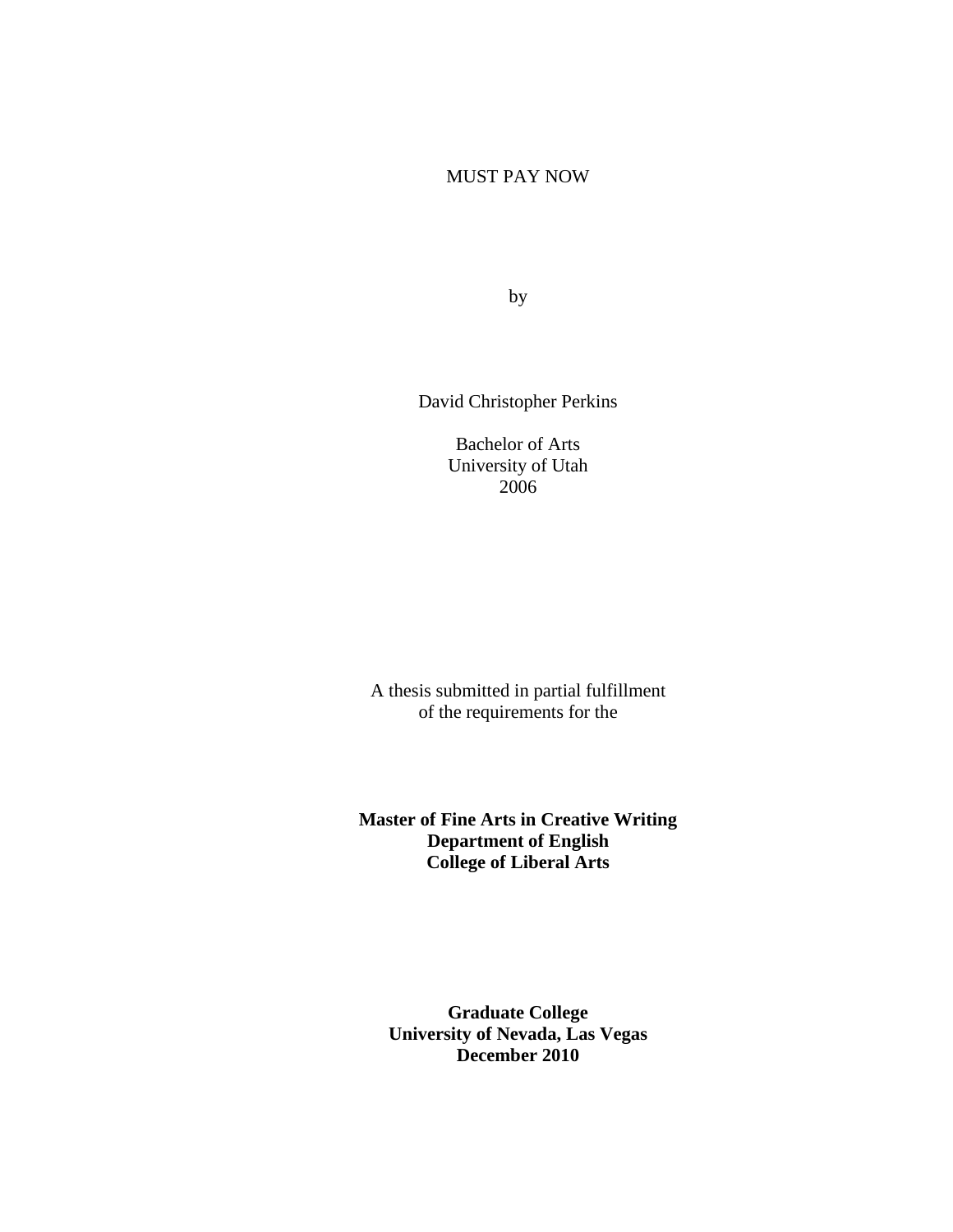Copyright by David Christopher Perkins 2011 All rights Reserved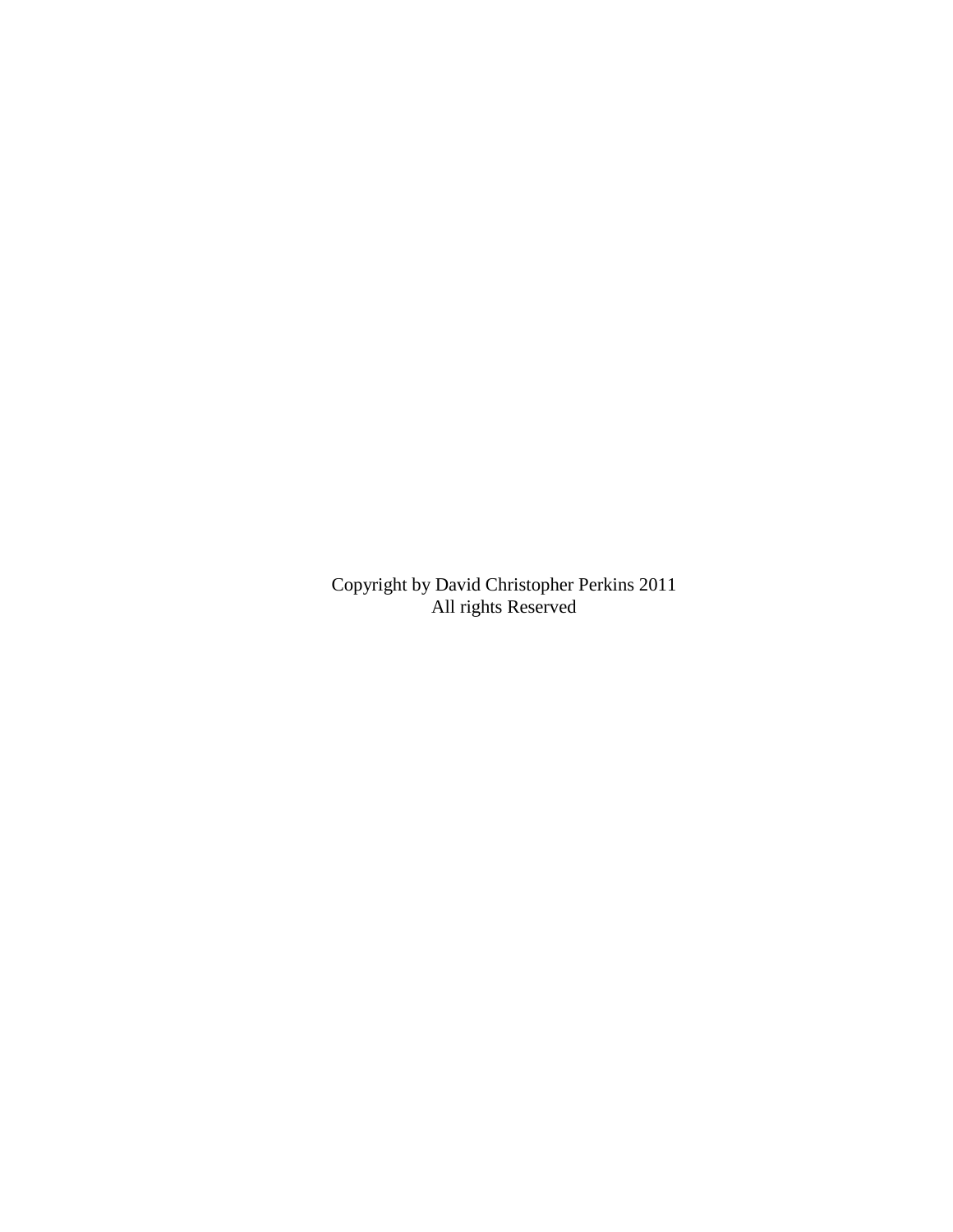

# THE GRADUATE COLLEGE

We recommend the thesis prepared under our supervision by

# **David Christopher Perkins**

entitled

# **Must Pay Now**

be accepted in partial fulfillment of the requirements for the degree of

# **Master of Fine Arts in Creative Writing**

Department of English

Claudia Keelan, Committee Chair

Anne Stevens, Committee Member

Donald Revell, Committee Member

David Holland, Graduate Faculty Representative

Ronald Smith, Ph. D., Vice President for Research and Graduate Studies and Dean of the Graduate College

# **December 2010**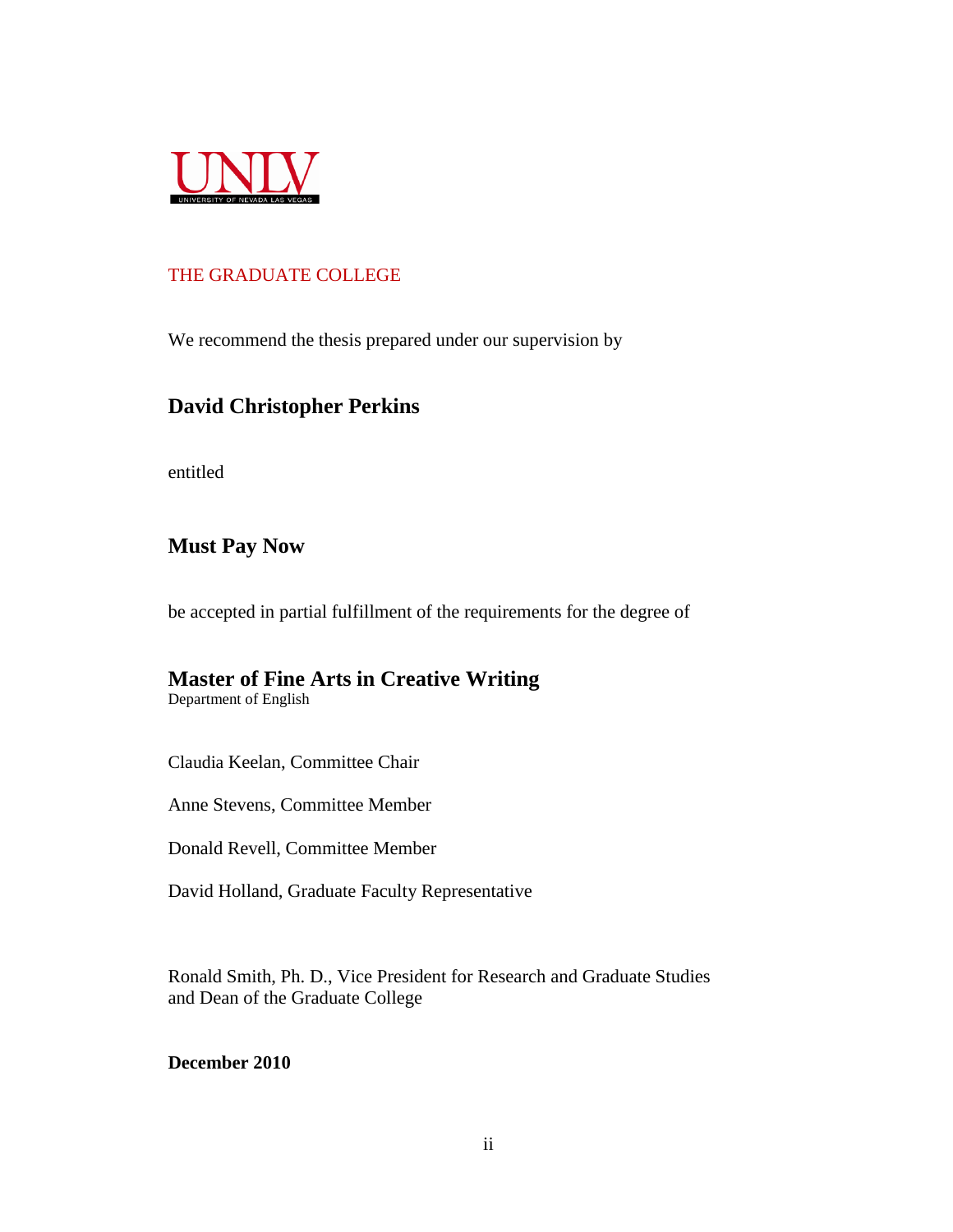#### ABSTRACT

#### **Must Pay Now**

by

David Christopher Perkins

Claudia Keelan, Examination Committee Chair Professor of English University of Nevada, Las Vegas

These poems attempt to stand amidst the towering shadows of Enlightenment. One of these pillars involves the newfound land from a collective western European vantage and these lands are called the Americas. This space is where these poems are located. They suckle at the monolithic breasts of Enlightened Romance as did Romulus and Remus to the She-Wolf. The poems in their own originality engage with writers such as Jonathan Edwards, Alice Notley, Susan Howe, Frank O'Hara, William Carlos Williams, Walt Whitman, Christina Rossetti, William Blake, and John Cage. If there ever was such a thread in tradition, these people might be some hairs of it. They too engage poets such as Chrisian Bök, Kenneth Goldsmith, and Craig Dworkin, Donald Revell, and Claudia Keelen to name a few; that is to say, notions of chance operations and uncreative processes are embraced and tripped.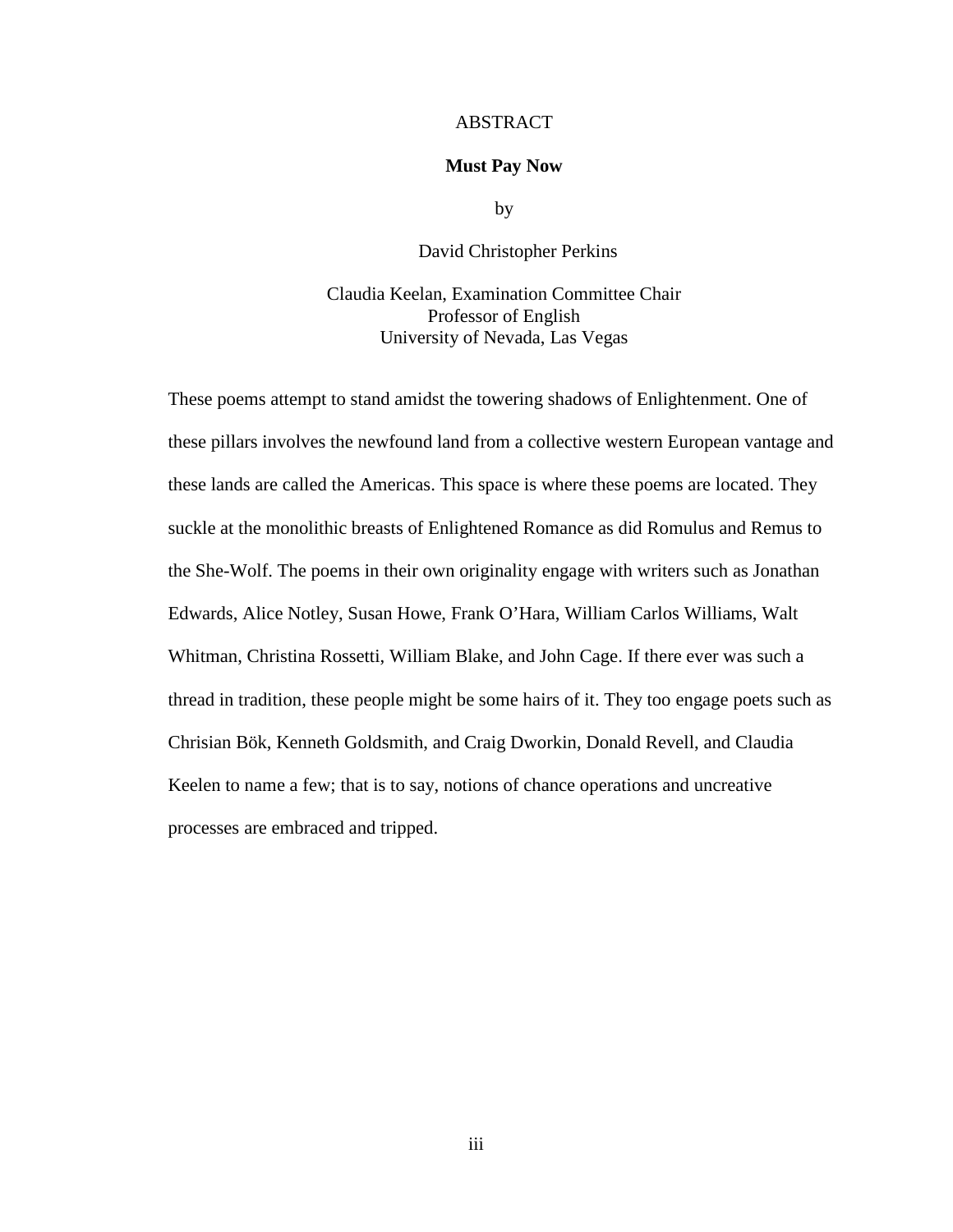Too many people in my life have helped in the forthcoming of this manuscript. My professors, Claudia Keelan, Anne Stevens, Donald Revell, and Craig Dworkin are too to thank as well as my other fellow poets, my classmates, my extensive family, and my dear friends. A special thanks to Boyd Nielson and Evelyn Shields for their enduring support. And a many warm thanks to my life partner JC. And how could one forget my parents! Thank you!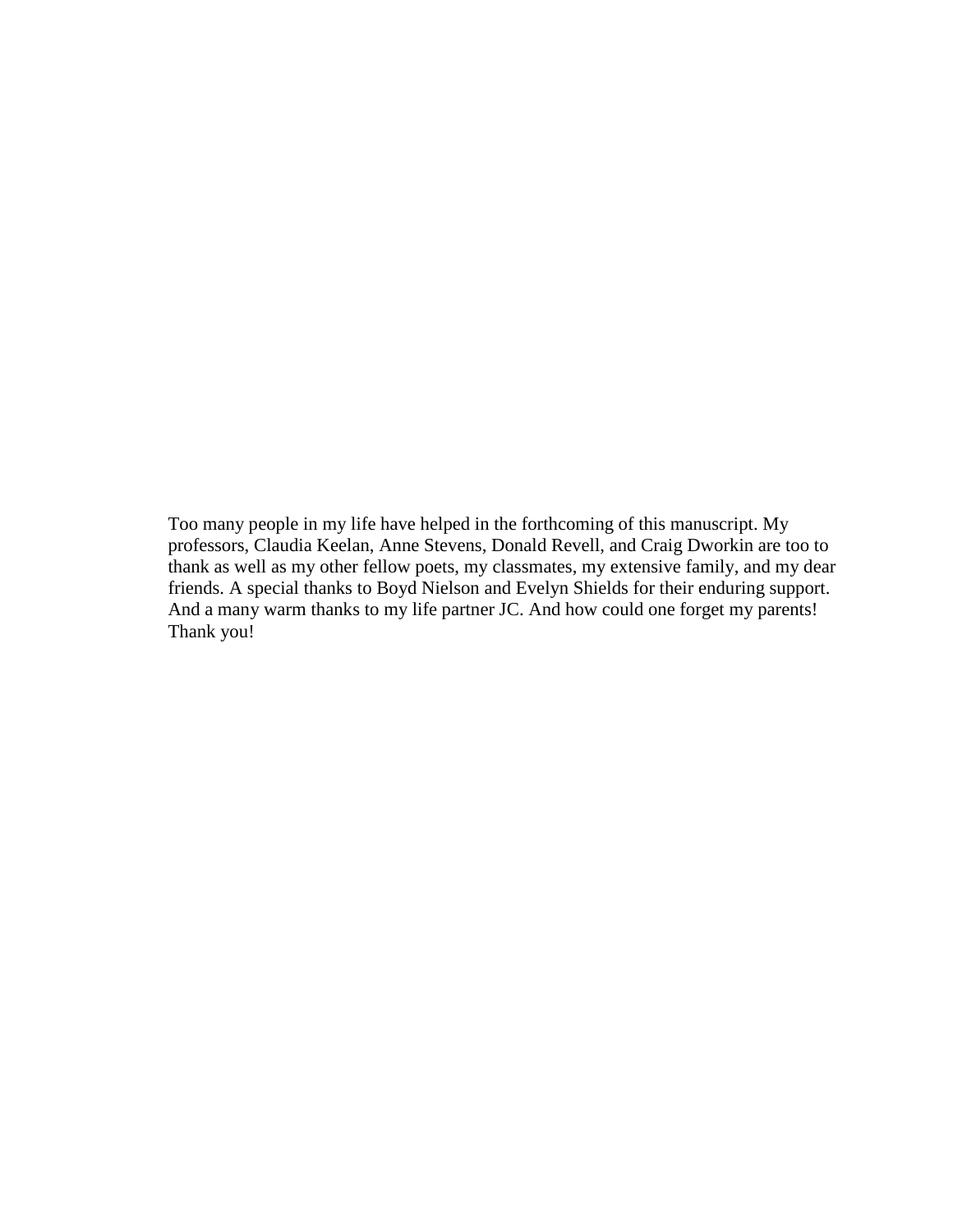# **TABLE OF CONTENTS**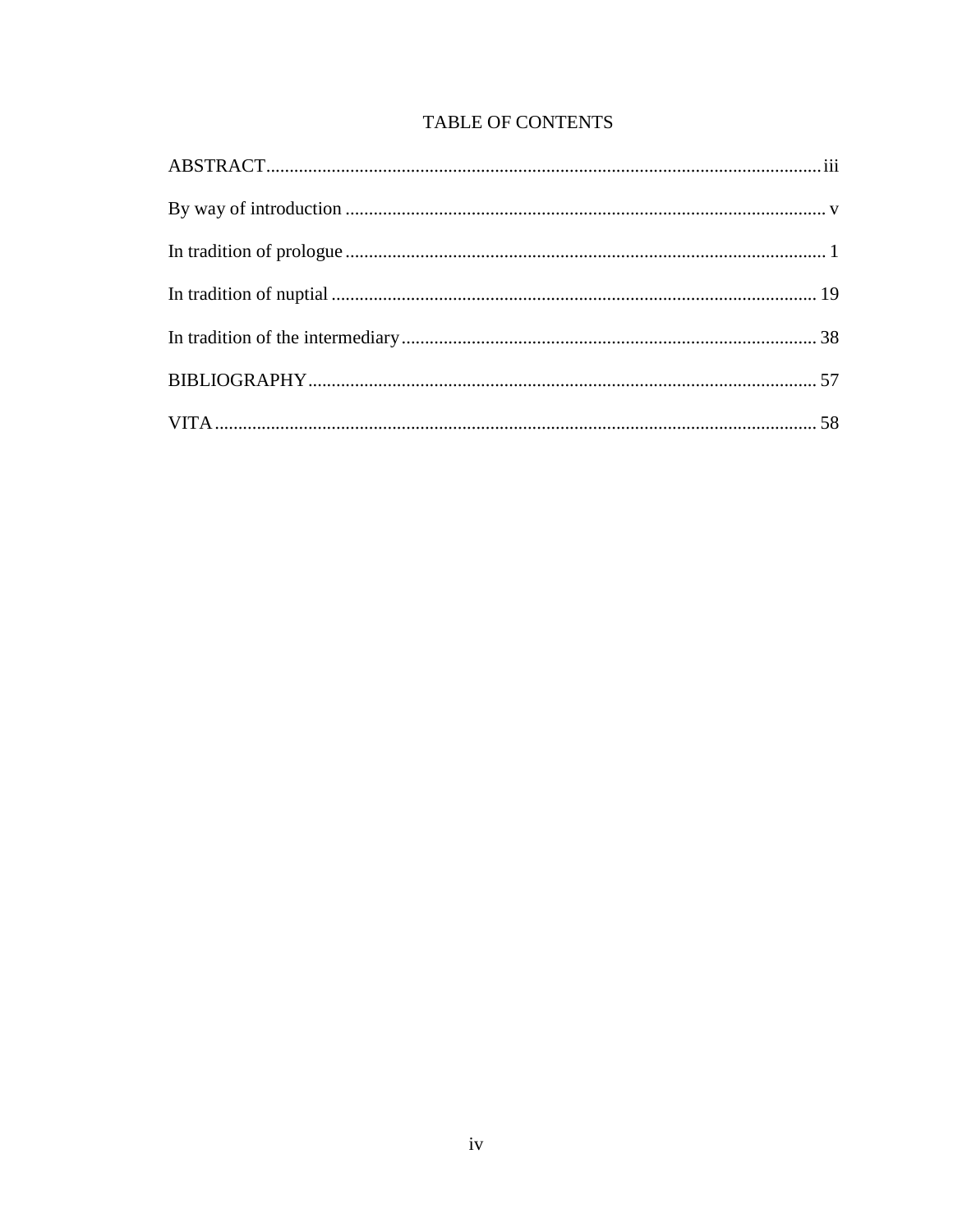#### By way of introduction

The explorations in these poems favor Puritan and antinomian roots that function in and around the expanding and contrasting paradigmatic glue for what we seem to understand as The United States. This favoritism, which we will see, is a most gentle interrogation. The marks of origin slip past the iris so that they may become forest that we see now once burnt. With the help of many who write about how we are concretized in the architecture of time and space, these poems address the elements; they, too, address dear friends here and gone. In regard to poetics, I go to the aid of William Carlos Williams and Walt Whitman, Christina Rossetti, Alice Notley and Susan Howe, Frank O'Hara and John Cage.

Some address the lullaby or the nursery rhyme. Others, still, John Adam's dynamo experience, Jonathan Edwards' Dantean mollifications, John Cage's affair to silence and talk. Yet, dogs, cats, and flowers receive attention; likewise, the ecologic and economic, those of Archeology and Enlightenment, those of Capitals and Specters, those of Gender and Faith, those of Personality and Agency are located in almond-like clusters. The poem-series *Fractured circuit board* attempts to embody some of these affairs. *Pin the tail on the donkey* in its playful delight gives attention.

"The rose is obsolete / but each petal ends in / an edge […] The edge / cuts without cutting / meets—nothing—renews itself" (195), Williams notices in *Spring and All.* The contours presented by Williams seem to possess an invested interest in drawing from the gifts of our history and our given present. "The fragility of the flower / unbruised / penetrates space" (196). One of my poems, *On the bleeding edge, the rose*, wants to look at the world in the rosy stained-glass, kaleidoscopically, gazing, to me, toward the rising sun in the east while it interrogates and consoles the foundations of raw civilization as we have come to know it. Contours and breakage is found on the surface in many poems here.

A concern for independence—its delights and its cleansed destructions, or leftover ruins—find headway. What do people do with their free time? What ought

v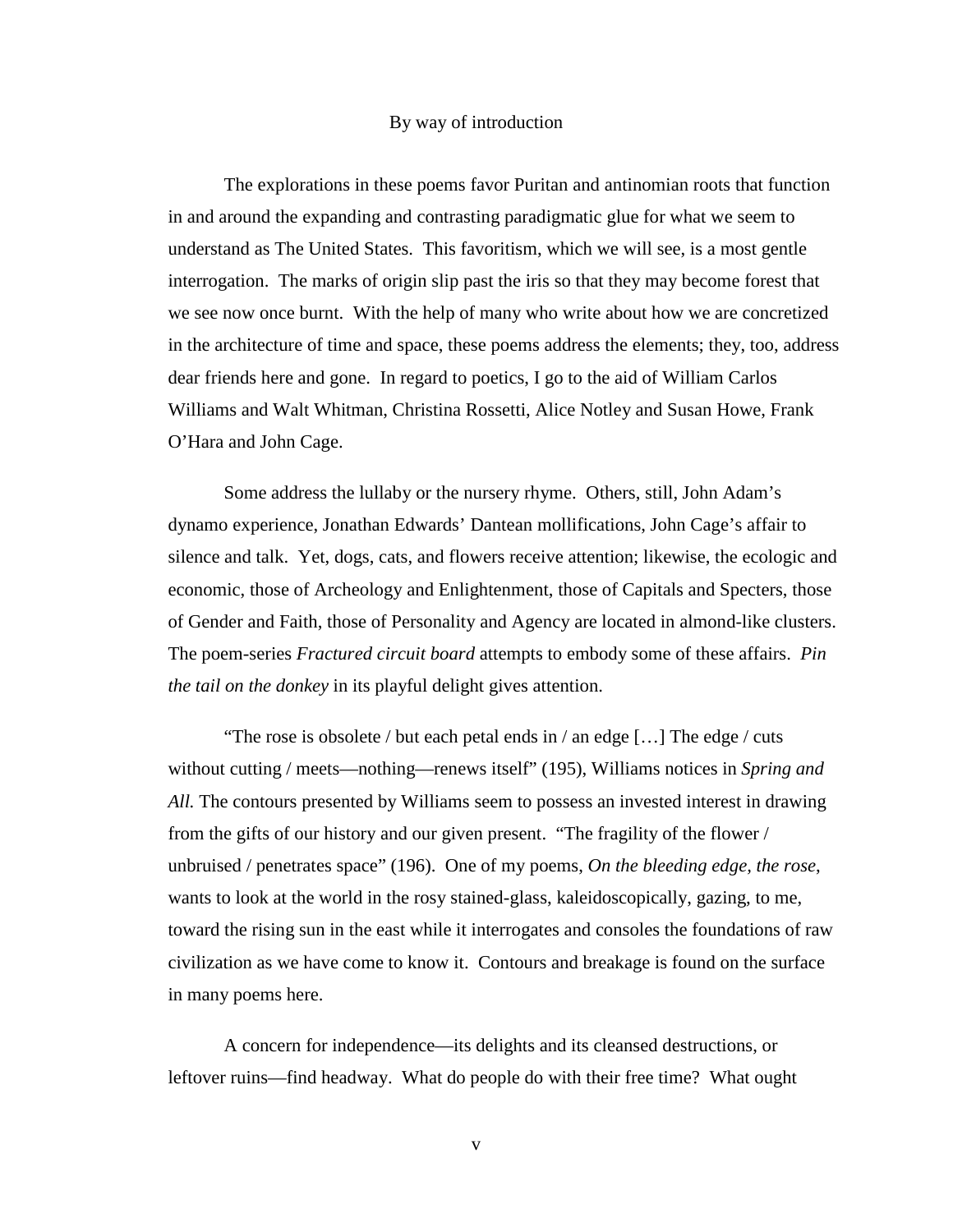people to do with it? Why ask or care about it? Walt Whitman excites in the pause, the reflection, the spontaneity that "free" time allows. Forever empathetic, Whitman finds contact in *Song of Myself*: "I Celebrate myself, and sing myself," he opens (188). By the end of the poem, Whitman exits; we might say he flees:

> I bequeath myself to the dirt to grow from the grass I love, If you want me again look for me under your boot-soles.

You will hardly know who I am or what I mean, But I shall be good health to you nevertheless, And filter and fibre your blood.

Failing to fetch me at first keep encouraged, Missing me one place search another, I stop somewhere waiting for you.

Movement is quintessential and so we encounter. The obligation is not occupation. You and I meet—and still this poem celebrates independence and loneliness. That is to say, loneliness is and is commonly spatial. I and You open and close; transference happens. Poem *Encounter with Walt* sits with him and asks a simple question. Today, a sensible response might be: walk away! But, the poem continues with a roaring comeback and ends with tender embrace of the strangely familiar being: the sensual circumstance, or circumference. Walt has seen better days.

My poem *The Flamingo Wash* might most be influenced by vision and necessity to fulfill that sensual circumference. Anybody who has felt the ecstatic by passing through this city-centered-regulated-badland, in which wadis reside too as urban wetlands—dumping lands—might experience impact. Christina Rossetti's *Goblin Market* comes to mind: "the goblins cry," she says. These goblin gifts, fruits of the season, overwhelm the central and peripheral fields. In *The Flamingo Wash* the goblins are not so much merchants exhorting buyers of goods as the remnants left; the evidence of not only merchants and buyers, but too of the inhabitants of the wash and the vandalizers of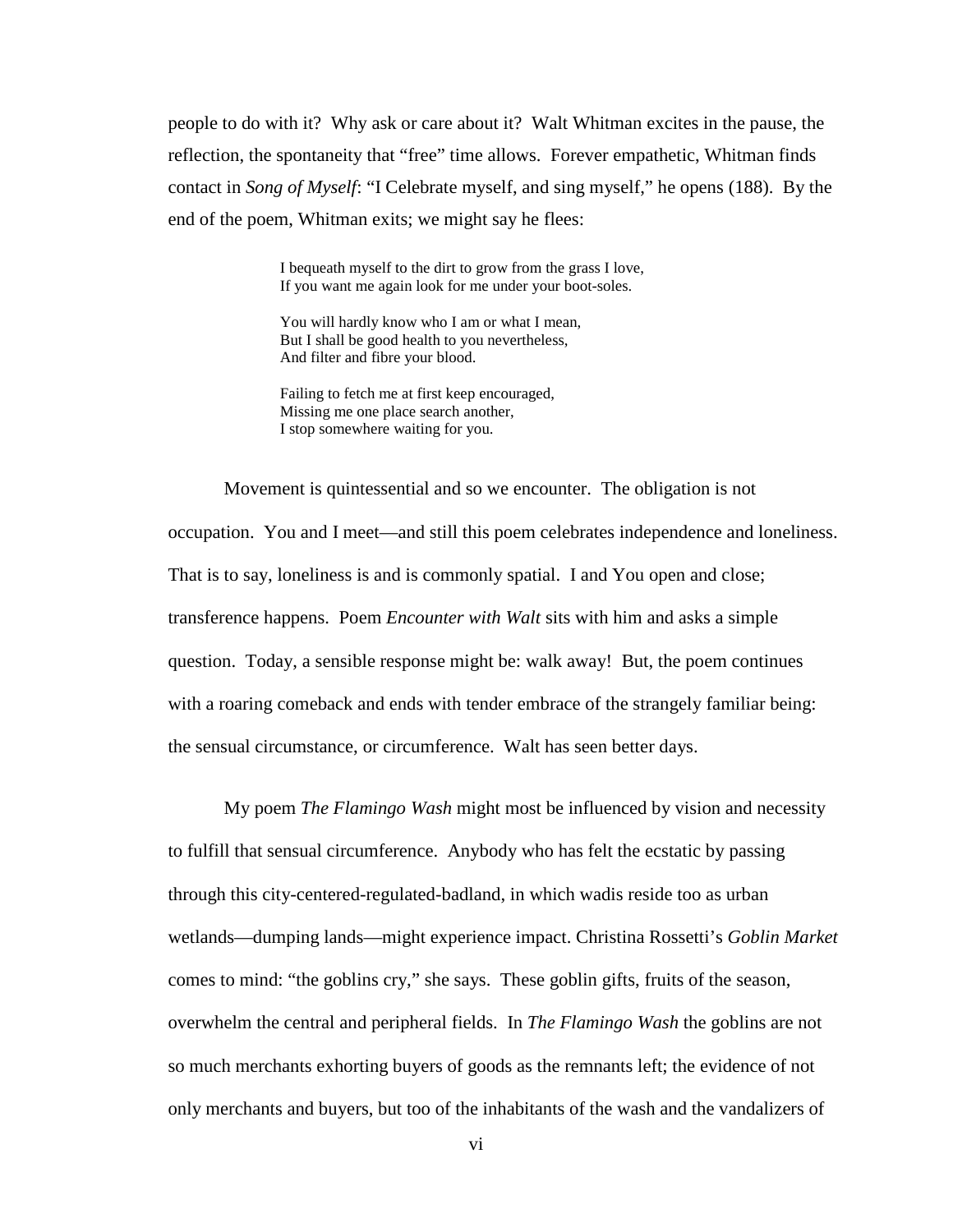the wash. I saw nobody on this dream-walk. Adam is nowhere to be found! And, the good and bad fruit remains.

O'Hara's poem *Image of the Buddha Preaching* manages a lot of junk; the poem is littered with reference. It ends, "Nataraja [The King of Dance in Tamil; or, Shiva, the cosmic Hindu dancer] dances on the dwarf / and unlike their fathers / Germany's high school pupils love the mathematics // which is hopeful of a new delay of terror  $/1$  don't think" (23). Precedence exists sometimes.

*Fractured circuit board : Body electric : Comfort turned disease* is a serial poem once breathed upon by some American Legal Scholar Sanford Levinson who sets forward a compelling case to consider and usher in a United States Constitutional Convention with several extensions in place in order to prevent immediate enactment by excessively self-interested people. Although Levinson is not fixated on economy, this serial spins to directions that engage the financial sector and the Nightly Business Report. It leaves from here and moves into image and the eye | I, and, then into a symptomatic listing of masculine, puritanical-antinomian grace—into the visceral faith-state with a man giving thanks.

This man in this poem is a modern day bandit-pilgrim—evident by even more dangerous pilgrimages that we commonly read. He seems to not know if it or he is in error; the man does not know if his survival is in error. That is to say, it seems his condition surpasses law. Indeed, law and self often conflict in the believer: it weaves the question if we can contain apparent contradictions and allow them to co-exist; moreover, what are we to do if prodded to action knowing full-well those arch-nemeses: these

vii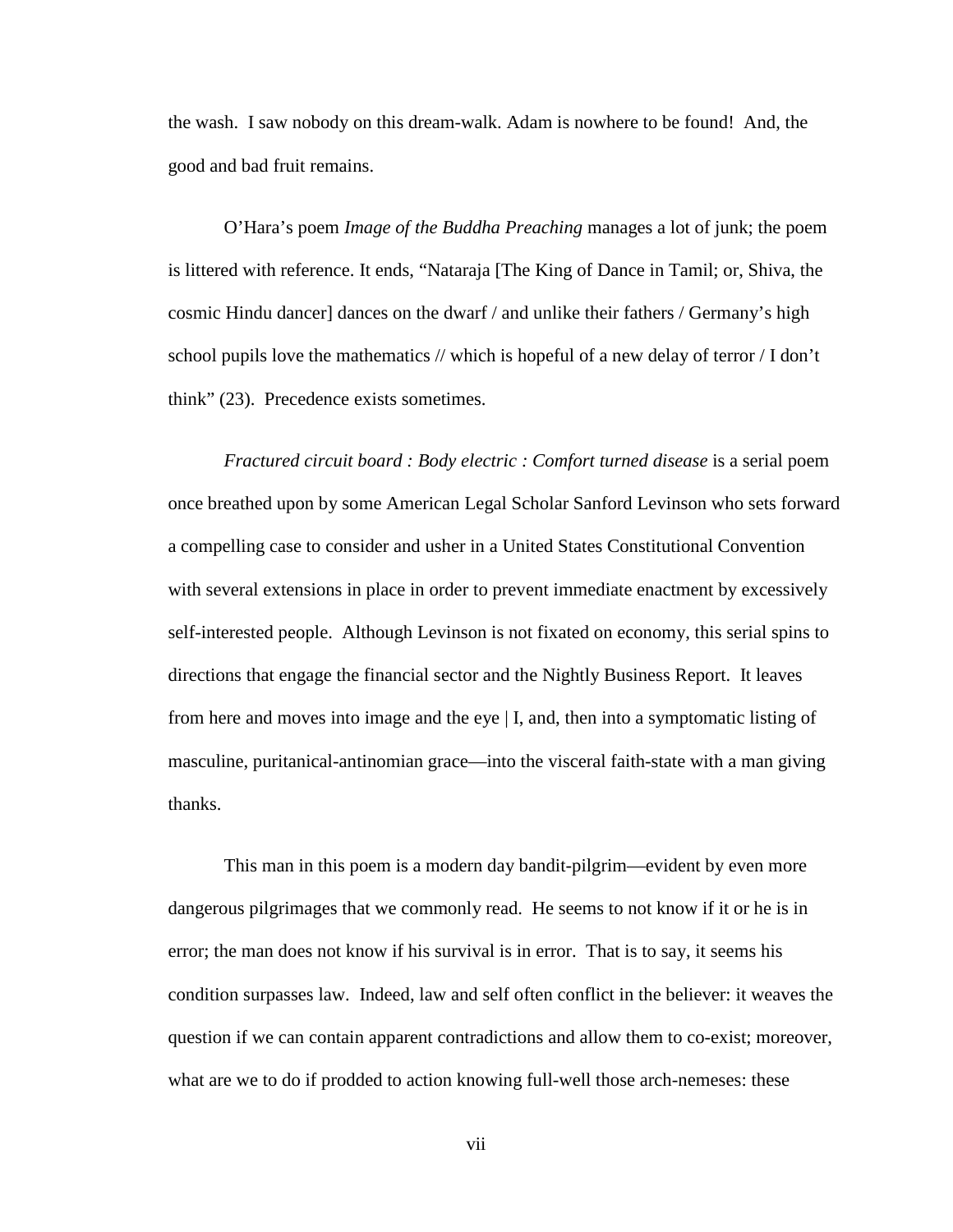matters seem to lie in the belly of the early American Antinomian Controversy: let us remember that every-body is a minority by the fact of our absolute existence. What structural violence occurs to the being? In early Anglo-America, the matter of error was woven into the fabric of township-society. John Winthrop, first governor of the Massachusetts Bay Colony and author of *A Short Story*, which is an account against Anne Hutchinson's grievous errors and somewhat about John Cotton, one of her defenders before she was exiled. It is often leveled against the Antinomian mental status is that of wanting to find an

easie way to Heaven, that men may passe without difficulty. For, if a man need not be troubled by the Law [scriptural law; the dispute over the nature of Justification  $\&$  Sanctification], before faith, but may step to Christ so easily: and then, if his faith be no going out of himselfe to take Christ, but onely an act of the Spirit upon him, no act of his owne done by him; and if he, for his part, must see nothing in himselfe, have nothing, doe nothing, onely he is to stand still and waite for Christ to doe all for him. And then if after faith, the Law no rule to walke by, no sorrow or repentance for sinne ; he must not be pressed to duties, and need never pray, unlesse moved by the Spirit: And if he fals into sinne, he is never the more disliked by God, nor his condition never the worse. And for his assurance, it being given him by the Spirit, he must never let it goe, but abide in the height of comfort, though he fals into the grossest sinnes that he can. Then their way to life was made easie, if so, no marvell so many like of it (203-4).

Basically, one must work really really hard to earn a pittance of grace or sanctification and that sanctification can only be found through booked justification. To Winthrop, the idea of anybody being conferred "Free Grace" is a specious idea that only leads to false opinion and leaves true Christians full of doubt. Doubt, by inheritance from Protestant Revolutions, is the fulcrum upon which disputes arise. Traces of this conceived conflict are littered throughout poems. Error and possession are the allegations brought against Anne Hutchinson. It is said that assurance of justification cannot be by faith (286) and if it is it is not gospel. I have chosen to leave scripture explicitly out of this manuscript for ascetic reasons, because good poems often suffice as good advice, or guidance, or warning.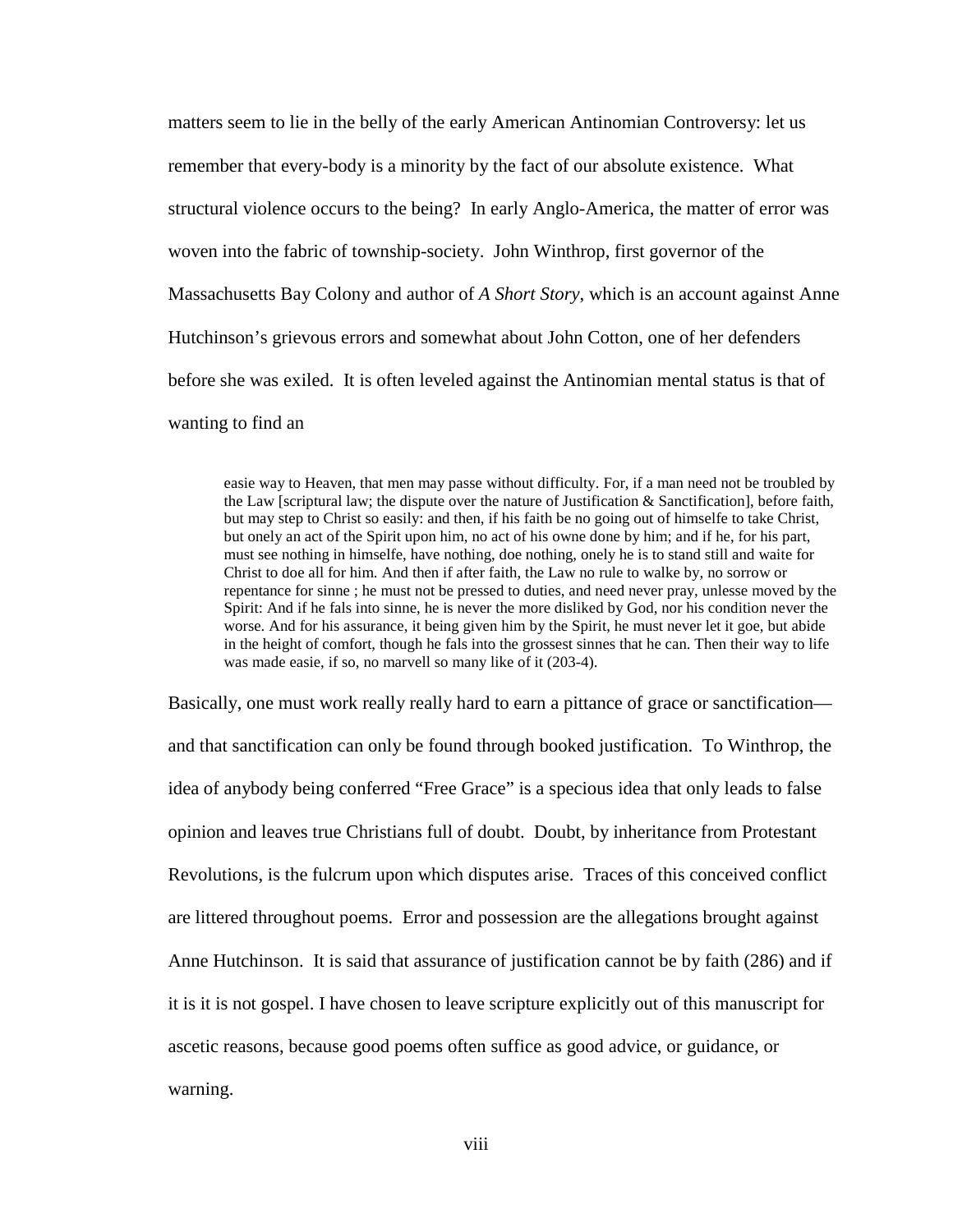*The Nonconformist's Memorial* by Susan Howe landmarks this terrain: "The shadow of history  $\ell$  is the ground of faith" (13). That is to say, we come to find faith on the ground, lying there; history's shadow is not that looming, yet faith grabs momentum from that which is cast from history. Look! There is it! We are instructed: "The delirium of enthusiasm / is the victim of feeling" (145). Wait, is not enthusiasm a valid feeling, however delightfully delirious the feeling is? If parts of tradition comes to us from parts of history's shadow that have been selected and retained, then doubt-states arise unless tradition is wild imagination: "Tradition wild imagination" (144).

In my poem *God's Determinations,* from which I took the title from Edward Taylor's 2100 line poem by the same name, where he writes a cosmic lyrical dialog between justice and mercy, Satan and the Soul, Christ and Satan, the Soul and Christ, and God's decrees and accusations, and Church Fellowship and works through the conflicts of firm church membership requirements (49-121), I try to snapshot a narrative and a brief exchange between Souls and Satan. It ends with a call for Mercy; these themes resonate with my Mormon religious affiliation. When the small still voice resonates or a resounding exhortation comes forth, which differs from sacred texts, what is one to do? Cage reminds us,

When silence, generally speaking, is not in evidence, the will of the composer is. Inherent silence is equivalent to denial of the will. 'Take a nap, I pound the rice.' Nevertheless, constant activity may occur having no dominance of will in it. Neither syntax nor structure, but analogous to the sum of nature, it will have arisen purposelessly (53).

*Curious cat* is a short poem, aside others, that has echoes of Eliot and Williams. The useless, loveable creature is full of truth. Only one cat needs to be mentioned for the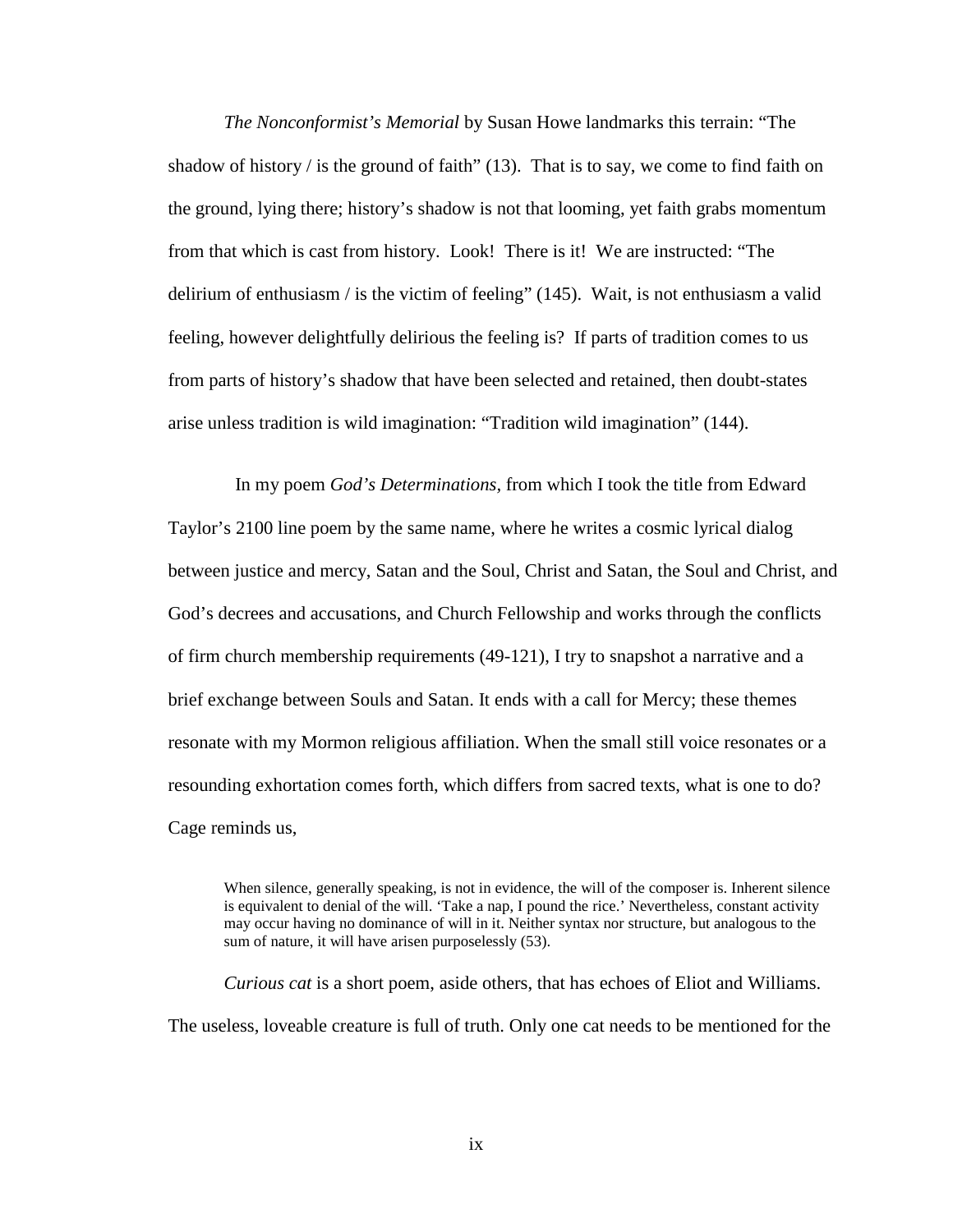stereotypical honesty to suffice. What arises to the occasion is what shall be. The curious silence exposes composer's will. Curiosity arises naturally; if not, take a nap.

In Alice Notley's study on consciousness in *disobedience* aptly published in 2001, she notes the soft sight of the eye: "This is not the Whitman intersection. // I see quietly // not walking out through the eye / into the blazing light of the Mystics / mingling with all // I am absolutely not You" (77). Light of Notley, as she has instructed me, is not unilateral; light is omnipresent at some angle or another. In my poem *Coming to my senses,* it reads, "The cableman left his shades / On the wall, / He came back / & said, *I was wondering why the sun is so bright*." The circumstance of coming to, and coming to, and coming to ad infinitum: "Ah, the dawn of winter!" Sighs. Pound and Blake ought to be in here too.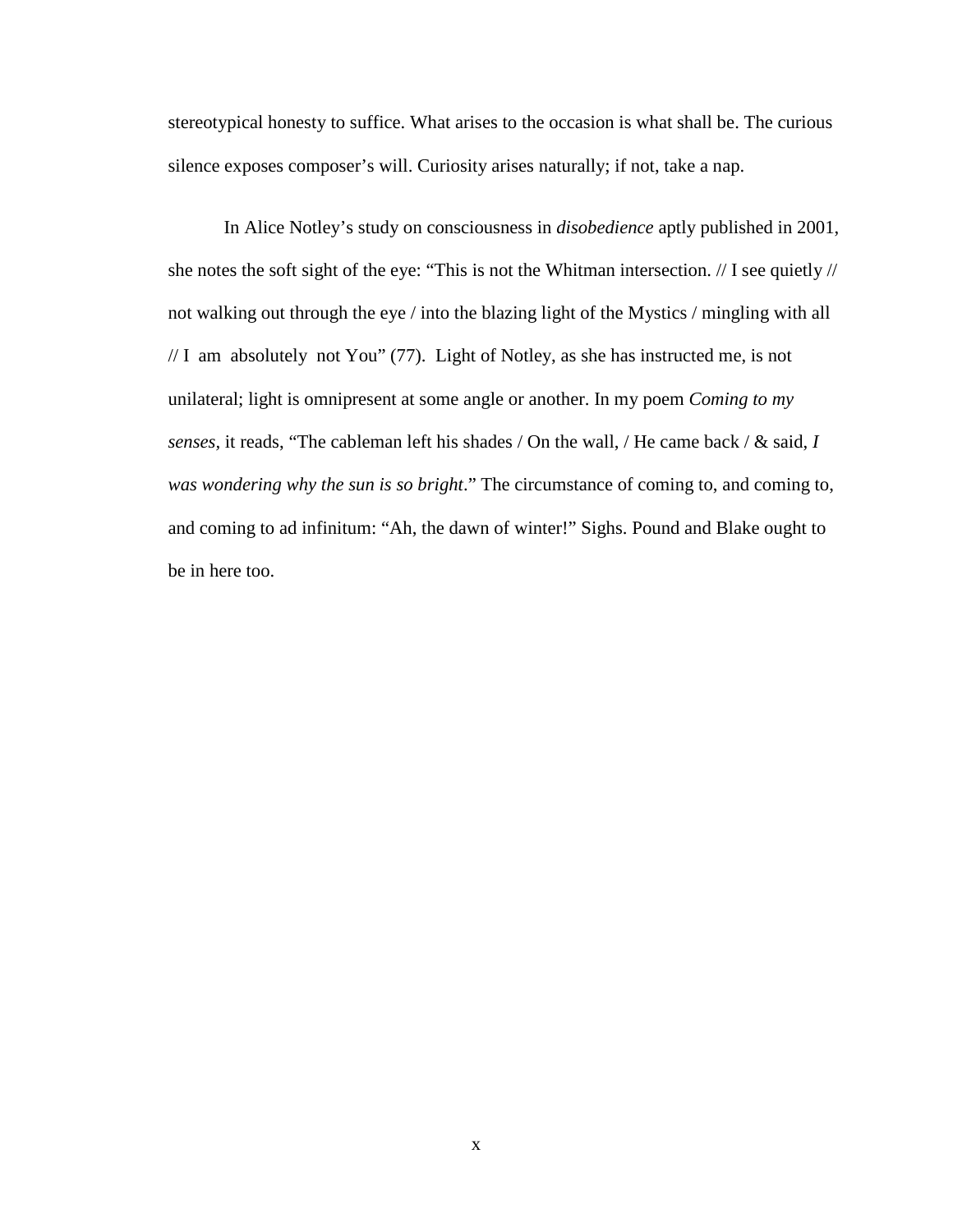**In tradition of prologue**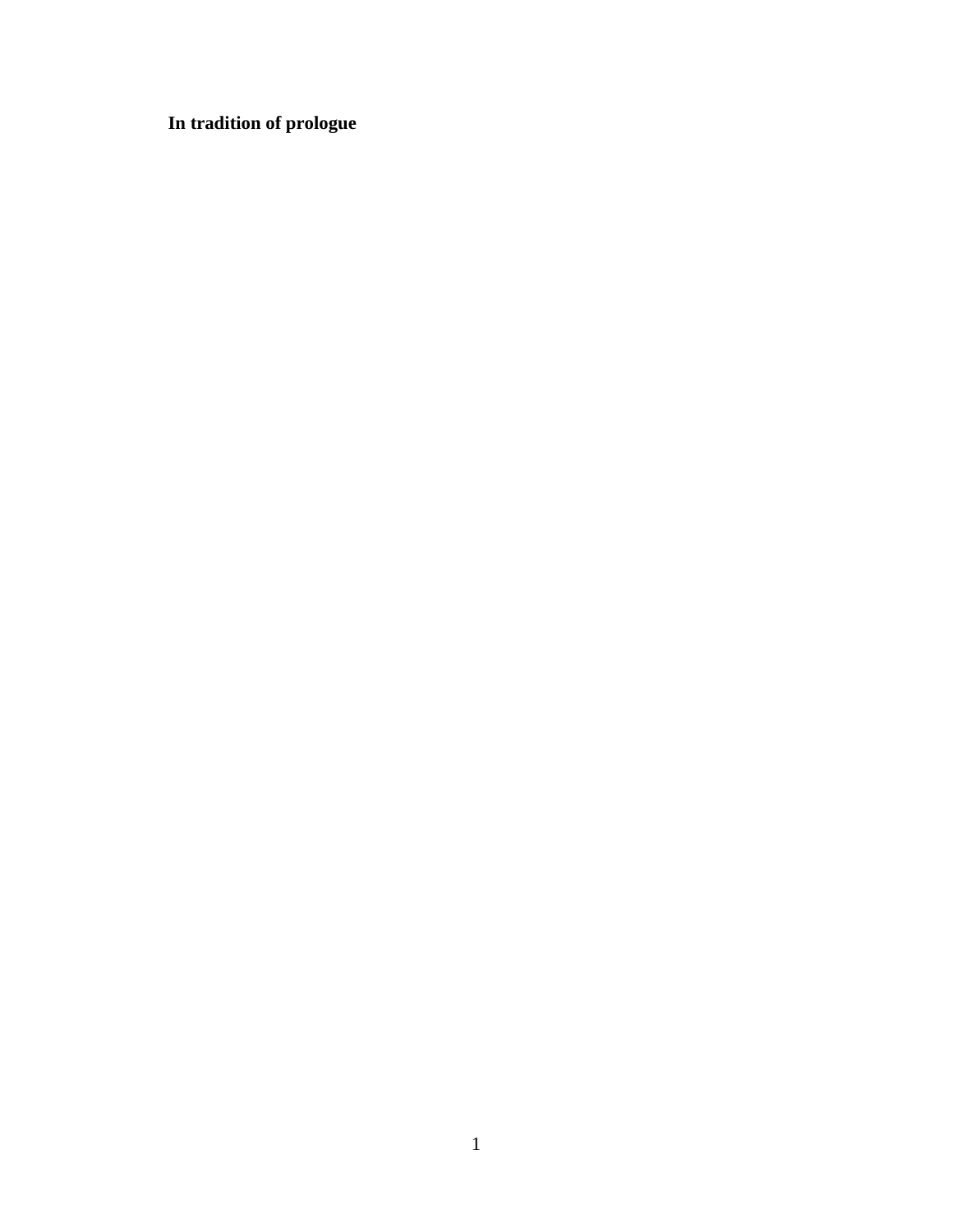On the bleeding edge, the rose

Poetry is in the broken things & consider your potential when somebody says, You make a better door than a window

Look at these arms, those characters A shameless opportunist, a svelteless master On that edge of disabled governance

Finding her is like trying to get blood from a turnip & it absorbs me into an ecstatic proposition Where that self, a scholar in theft, gone, that soul, residual

I ride on the coattails of him, shrouded in green Always already on the gangplank Look at these arms, those epicene troglodytes

A thumb prick, that is all Cut my coat according to your cloth & run, when possible, from that incubus of baggy habits, sleep

I made a mistake, b/c sometimes we need to listen To our scientists. A world dismantled, now, We try, I said, to put it back, rearranged somehow We must alter our constitutions to see verily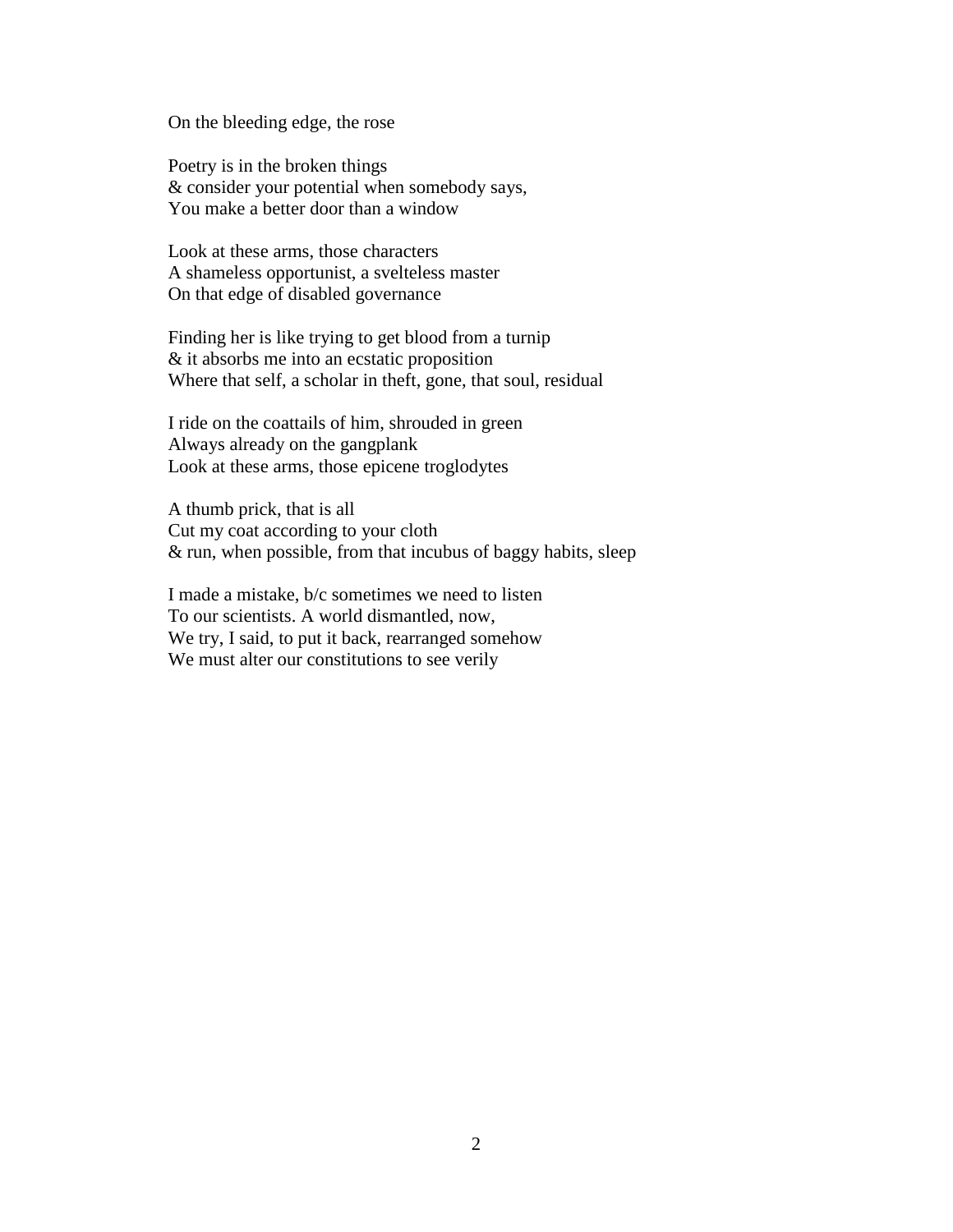Break ground anew poetry in the broken things

Poets make broken things

Broken poets Poets broke

> Strictly broker a whole brokest

Brokest of the broke the breaks turn this way

Sheep brokes discarded break fragmented ground

Break now ground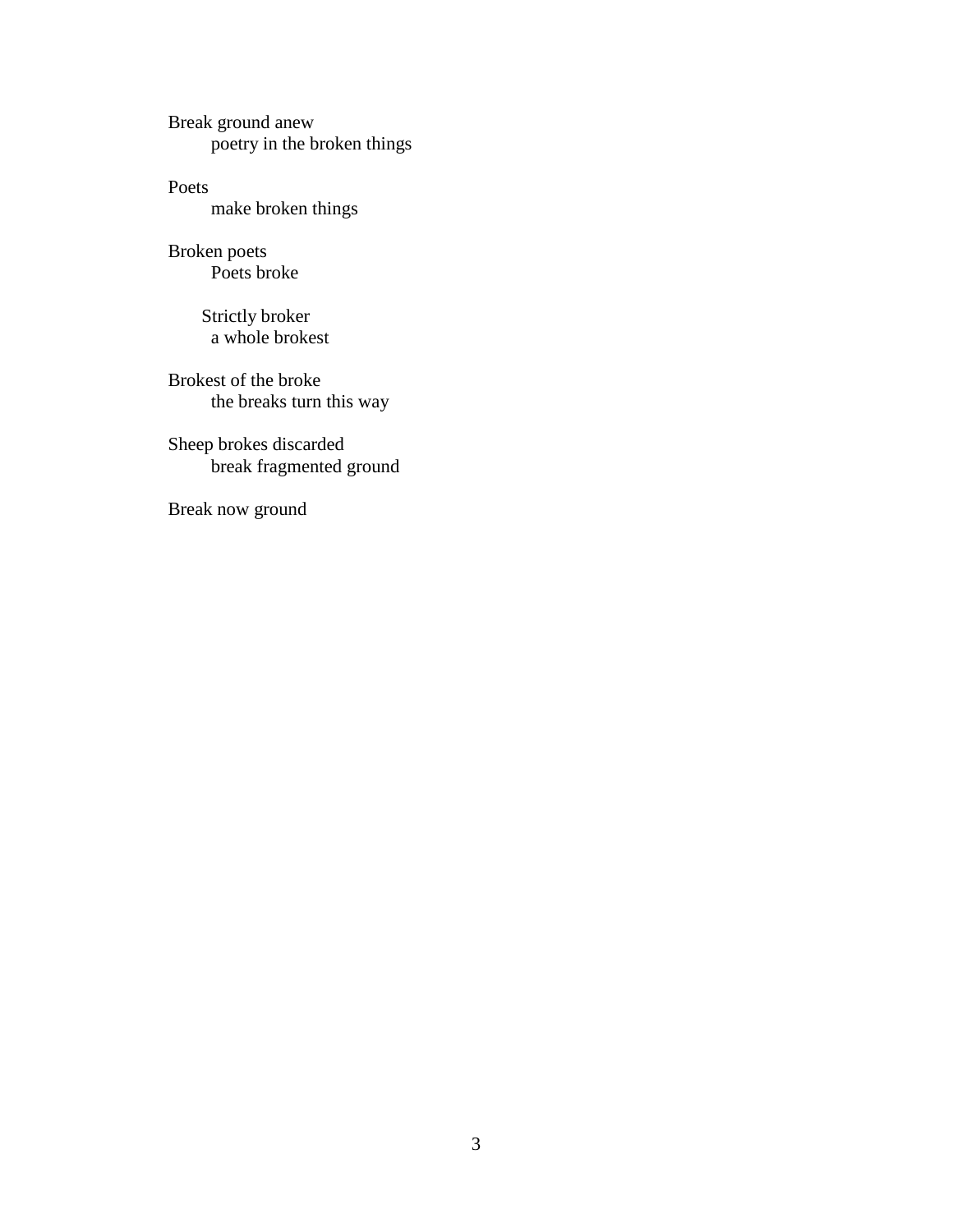Celebrating our independence We washed our cars It was an early warm morning Sky lit naturally by the finger of god All of the washing stalls in full-occupancy Cleansed for miles and miles We celebrate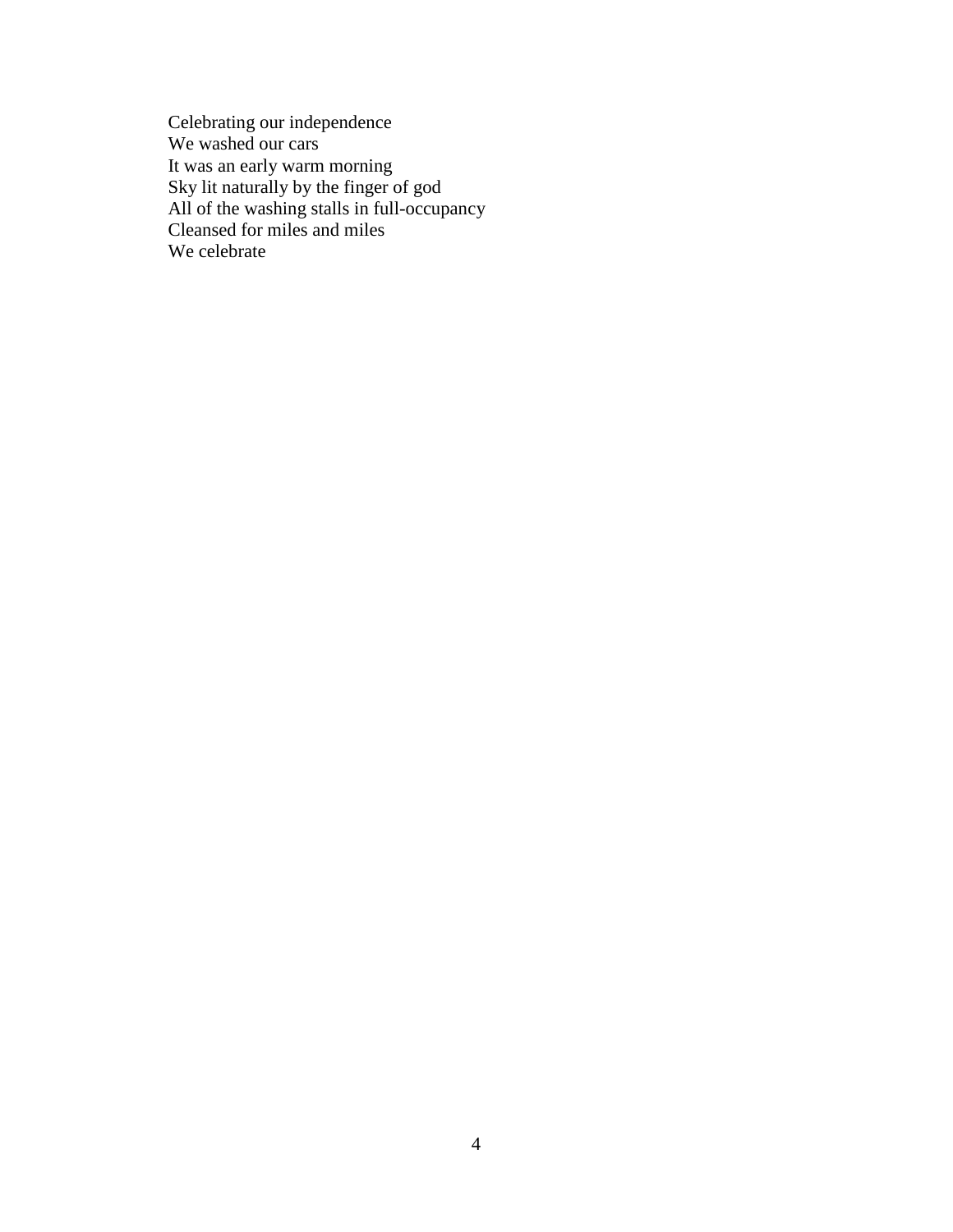# Expressive liability

And when our individuality costs us The world These are our words Since sharing became a modish value My dade said so & he cannot read Hiring Mexicans sheltered under pavilions Away from the sun of Phoenix

Jerry bought a new sushi book Yes, the epitome of efficiency His expression, a liability to world And, so, If I do not censor myself, how could I Exercise any agency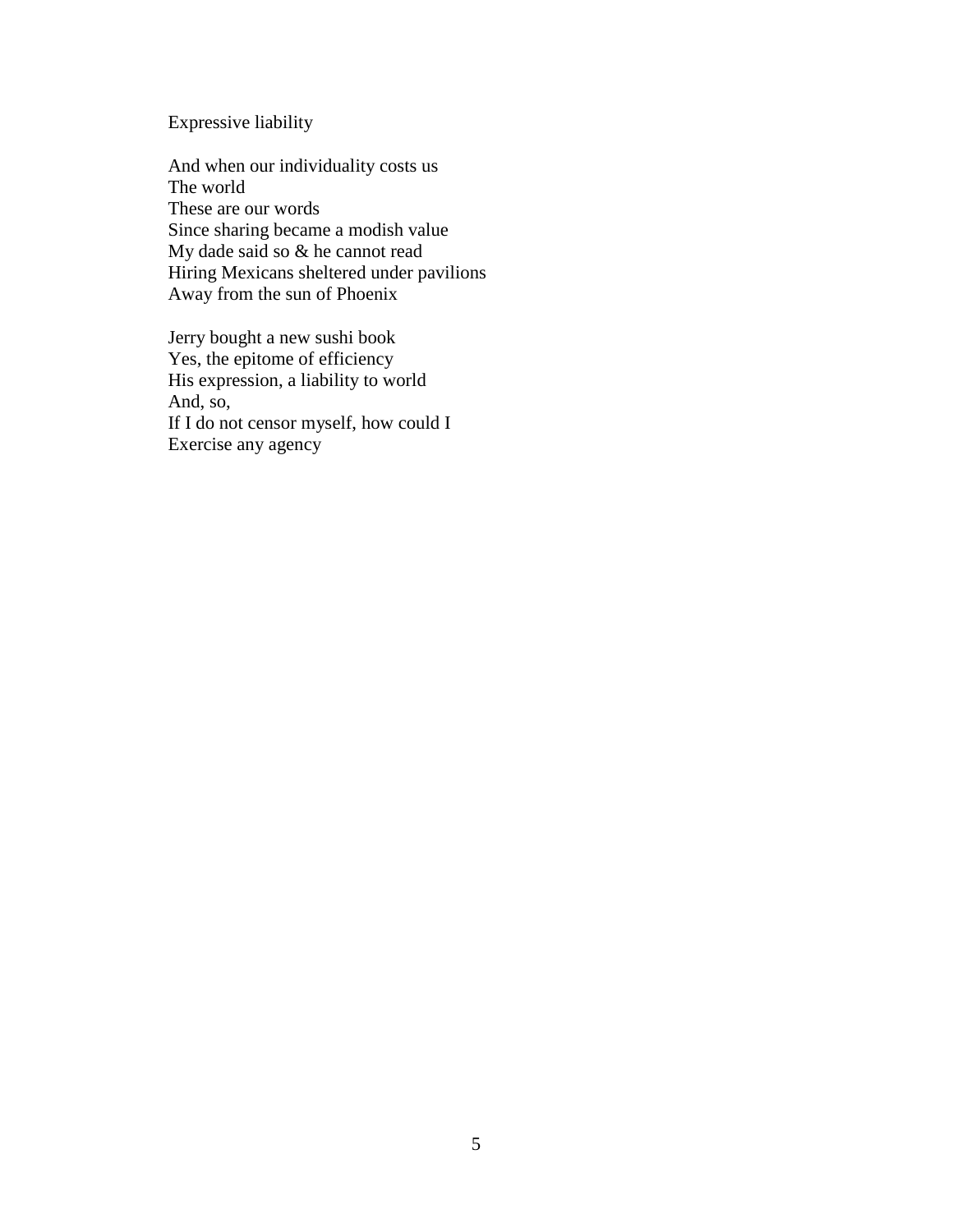Double decker banner pennants about welfare

Corporatized class warfare

As the financial worlds take Another crash dive, I stand without interest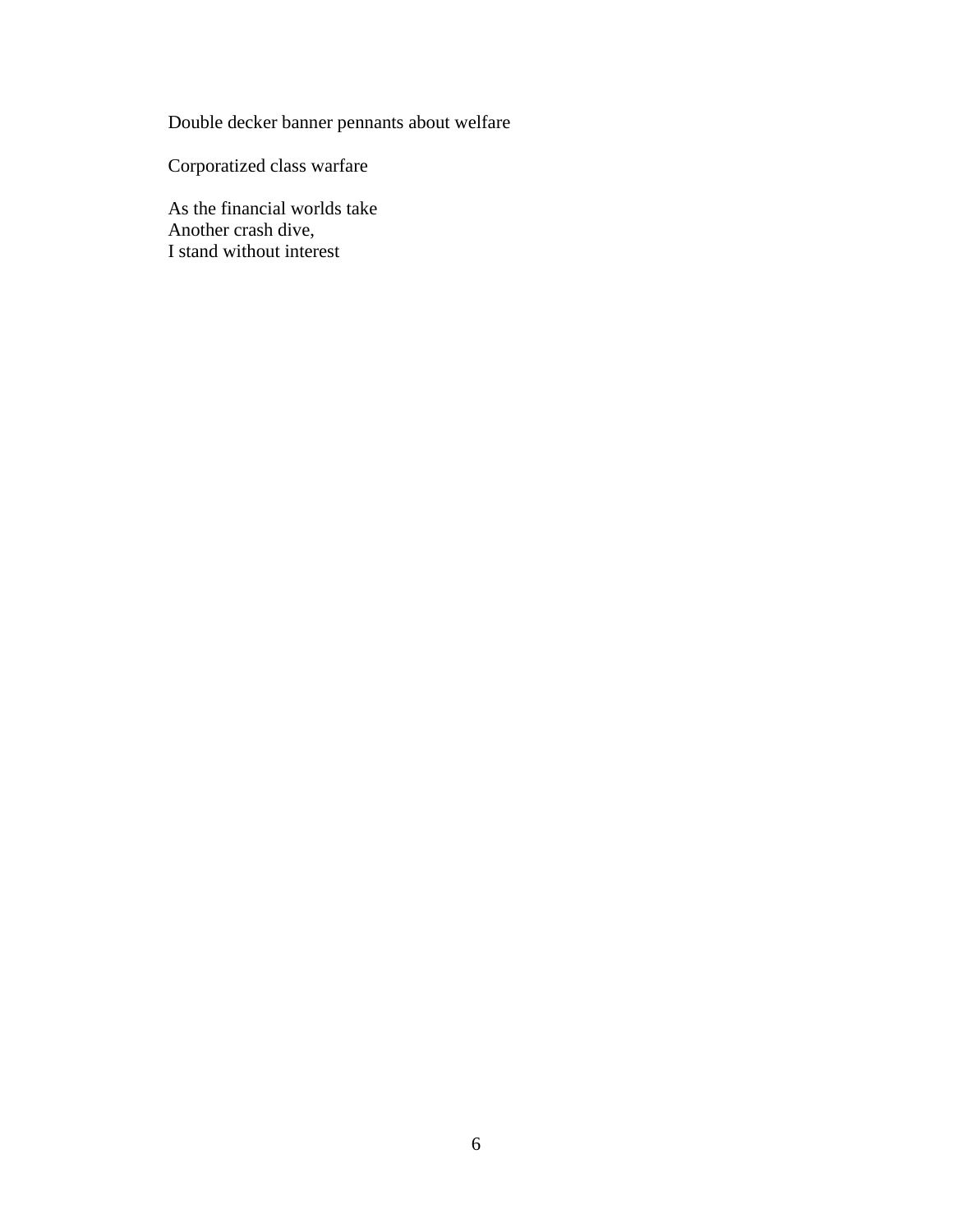# Without title

Where are all the dead bodies I hear about & never see Except well-groomed portraiture My cousin served time He got out before death got him Lucky, maybe blessed— Certainly blessed but not because Of any privilege other than The advantage to breathe More minutes

So tenuous The hold of good & evil Diminished because he was Already diminished --- Arjuna Caught in the rhythm O God Arjuna Joey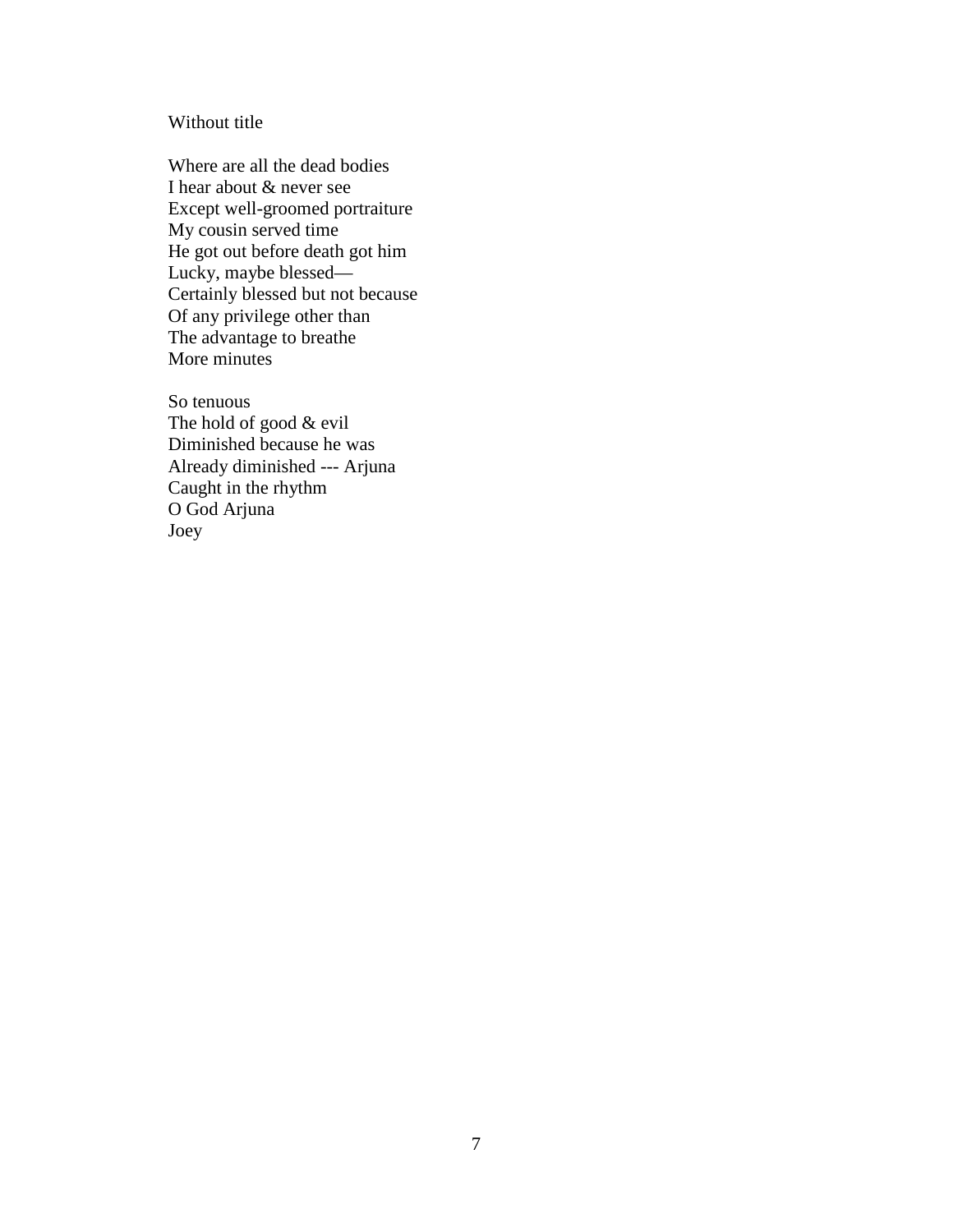#### A full belly of misfortunates

She sand to me with all the gestures

*Milk, Milk, lemonade Around the corner fudge is made*

I was not comforted By this apt song

Because I was reminded That my body makes food

Wreak in goblins market Wreak and reek—those geeks

War tourists and light foootprints Commoditized my king's image

*Milk, Milk, lemonade Around the corner fudge is made*

But that is how spring is made too When the heavens fall asunder

Identity falls to the ground And is told to be good

Personality surrenders to The whole story

Like that Boomshakalaka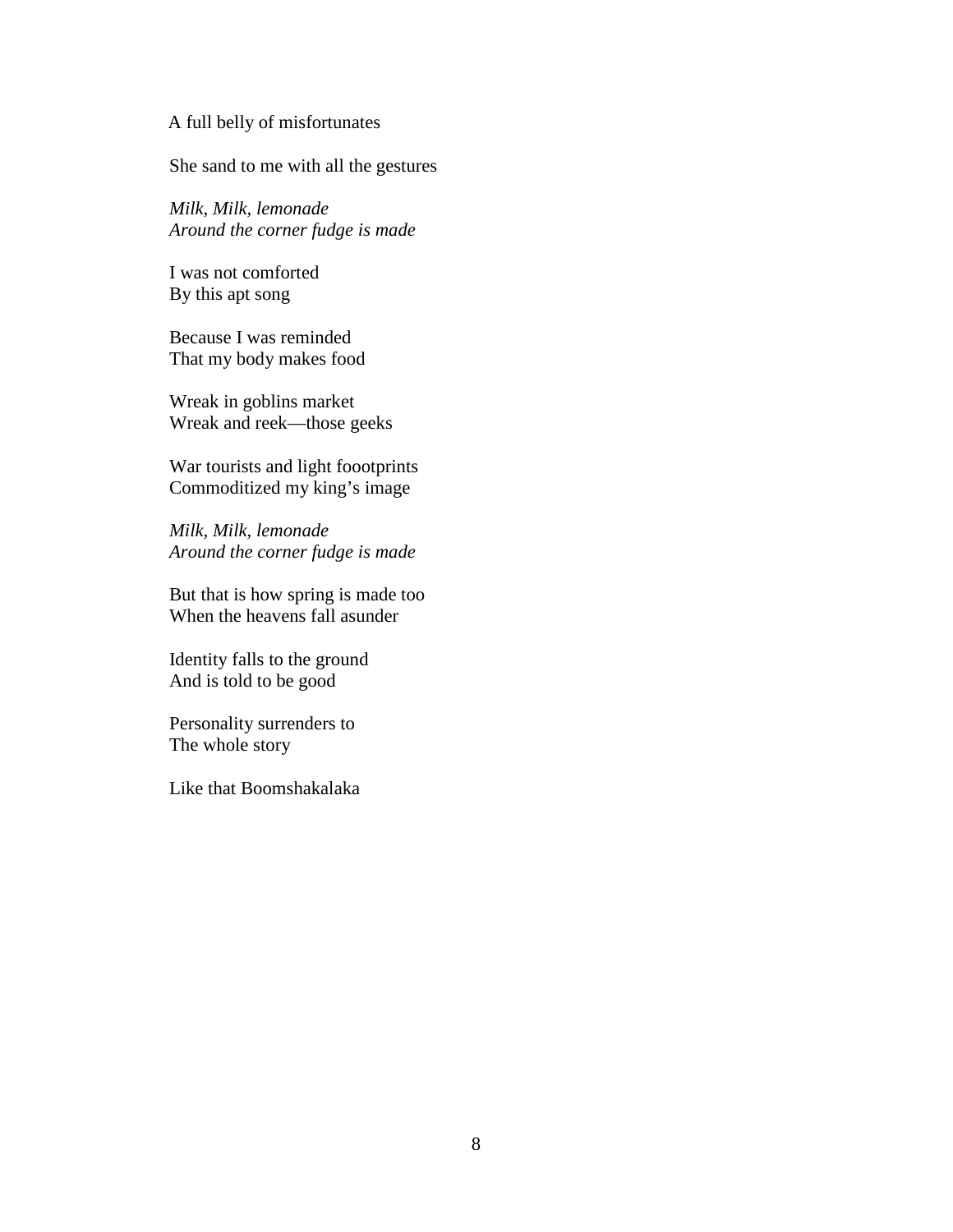Decorum in poetry

What we want is a poetry That is sweet and light But we found ourselves in disaster Because we could not get Metalanguage mastered, out of poems & so we sunk into a slug Of sweetness and light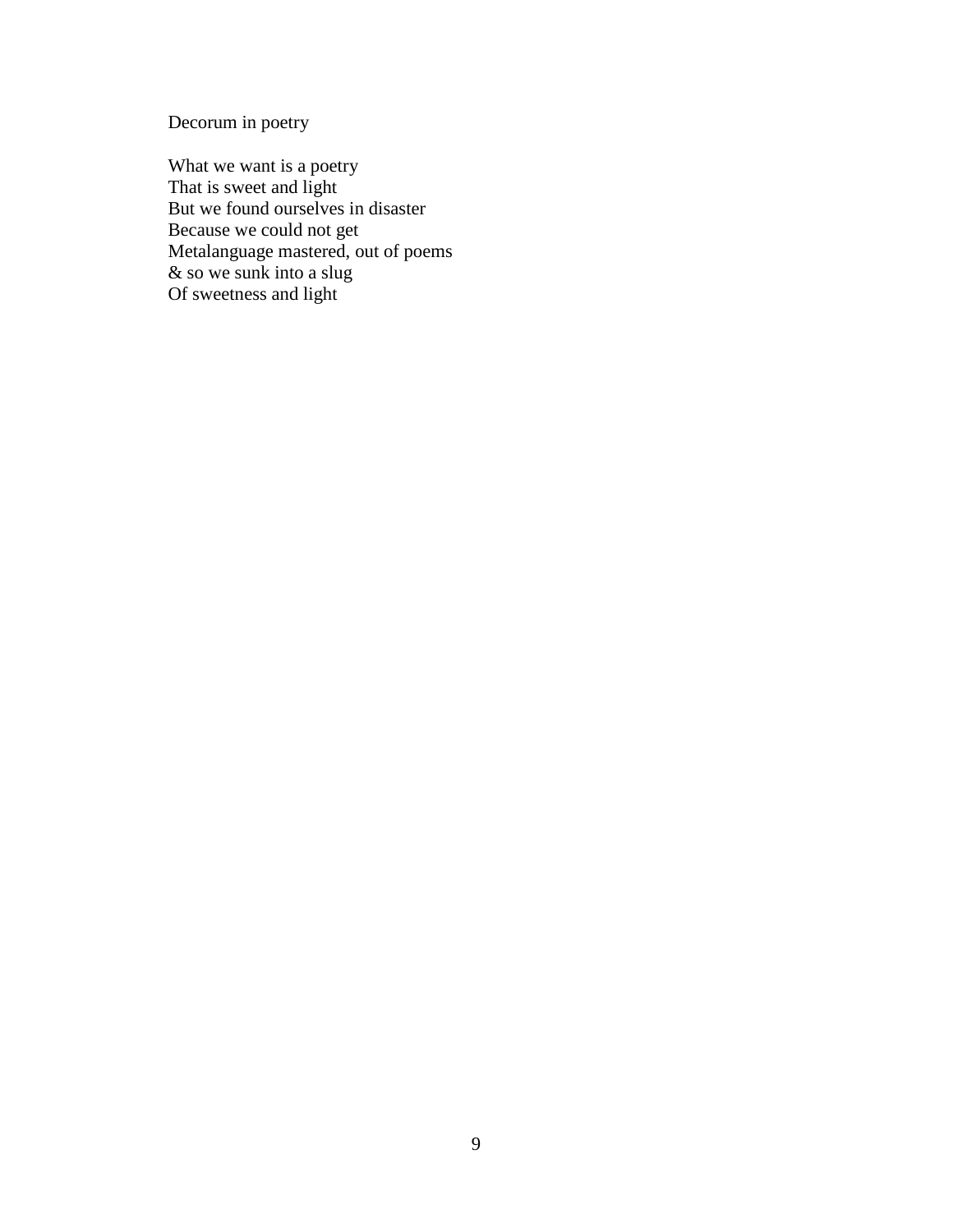Pin the tail on the donkey

Spin, spin, spin around

This and That or But

I have done our duty to Sleep & now can go on

Pin point

Pin up a flower pot

Pin down that thought to obsession

Habits are hereditary with flowers

Get pinned by the flesh

Until it cannot last

Pine away those feelings of nature

For if we fall

Pin more train feathers on the peacock

Pin blame on nature

Pin up roosters

Pin away Stylites

Pin in those blotched spots

Get pinned by pied beauty

Pen away crisis

I will take Buts please

This and That or But

I will take Buts please

Spin, spin, spin around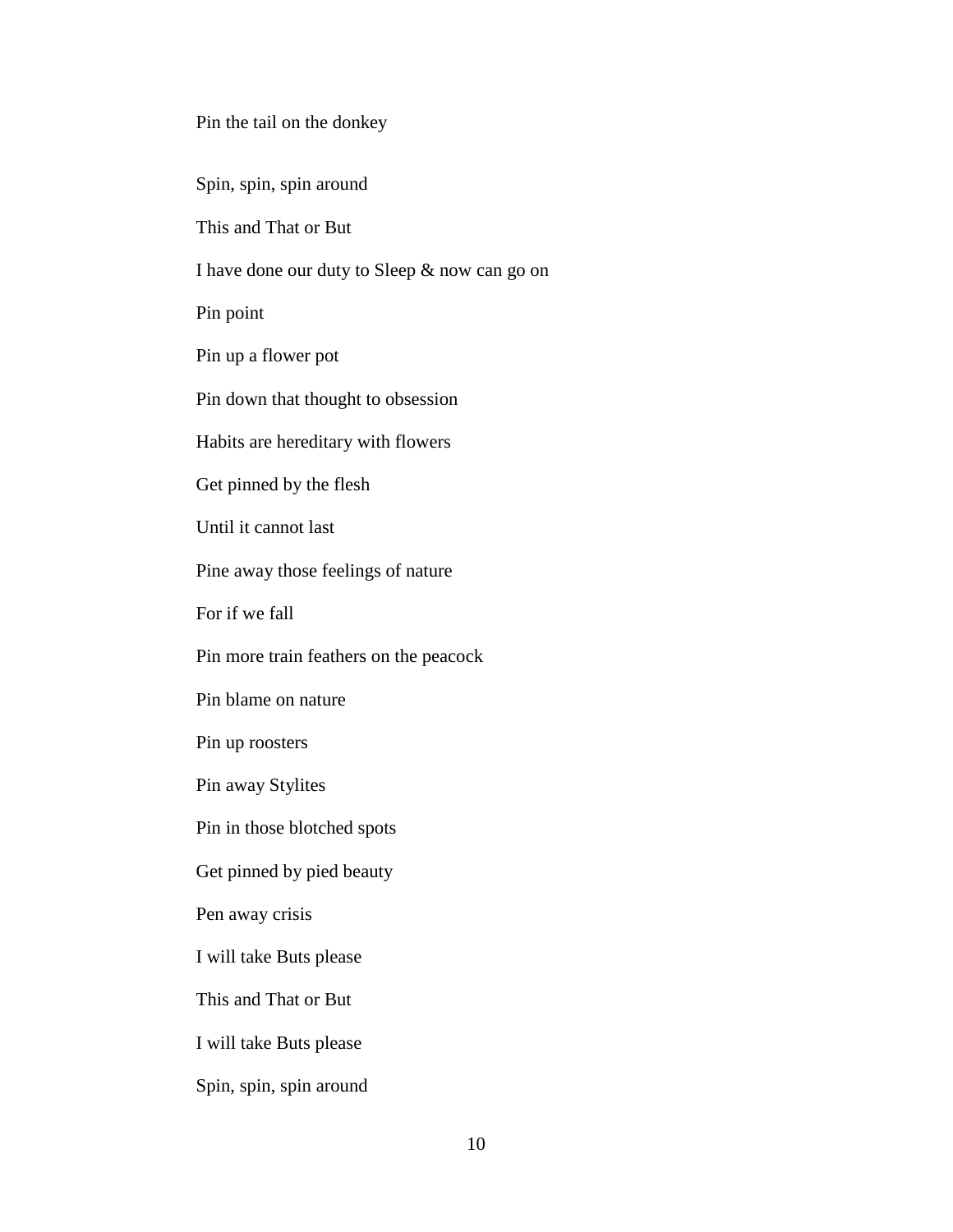Queen the debt of recognition

I think it might be more Inflammatory if it were lessons

One of consent and complicity Because religious loyalties manifest flux

How to abandon your God

It feels good to go on impulse Go good Like you Go green

Recitation is an instance of being Repetition Recusation Resurrection

Can be friends

Its potential to unhinge personality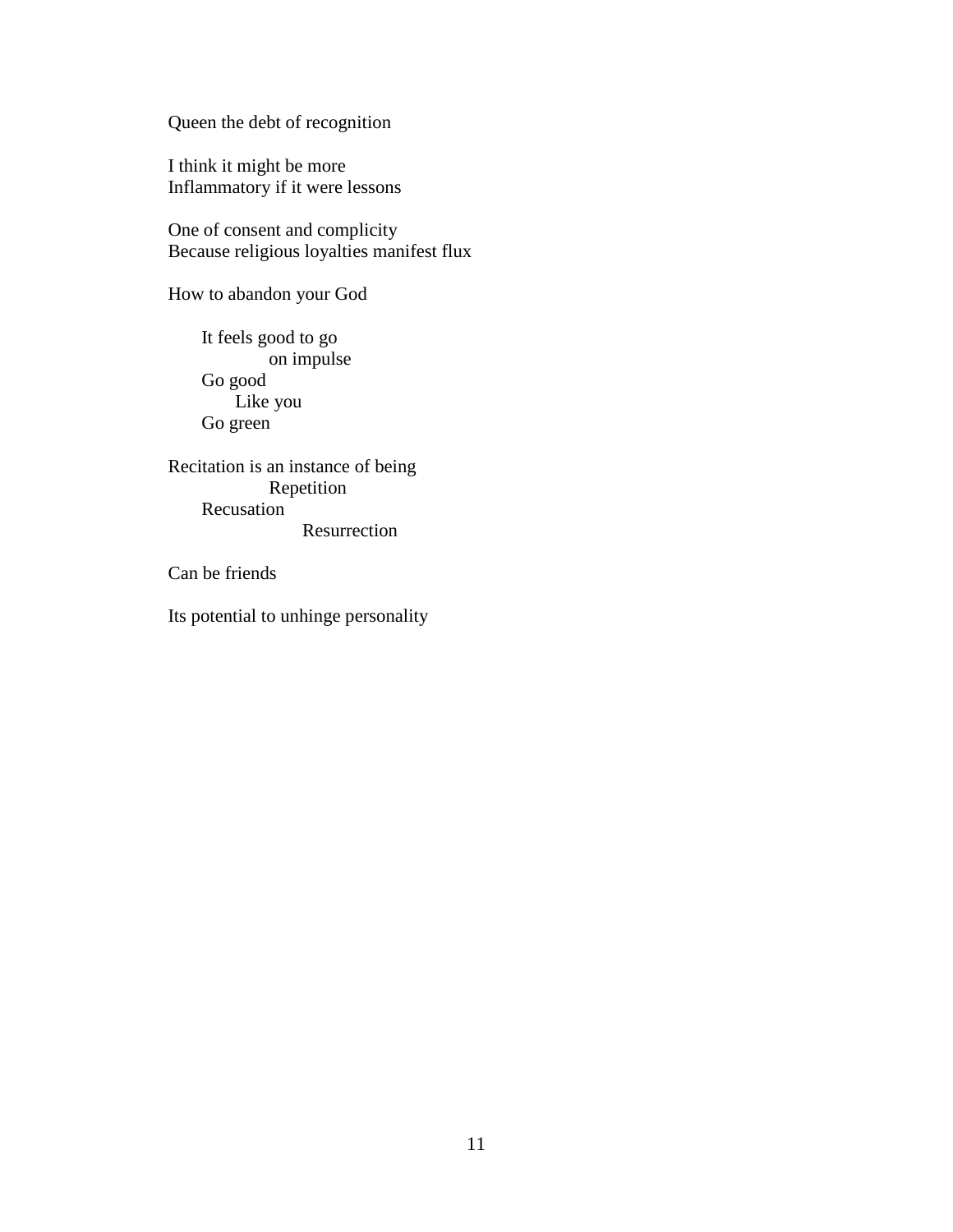Disarmed suspicion

Because virtue is an activity There can be no state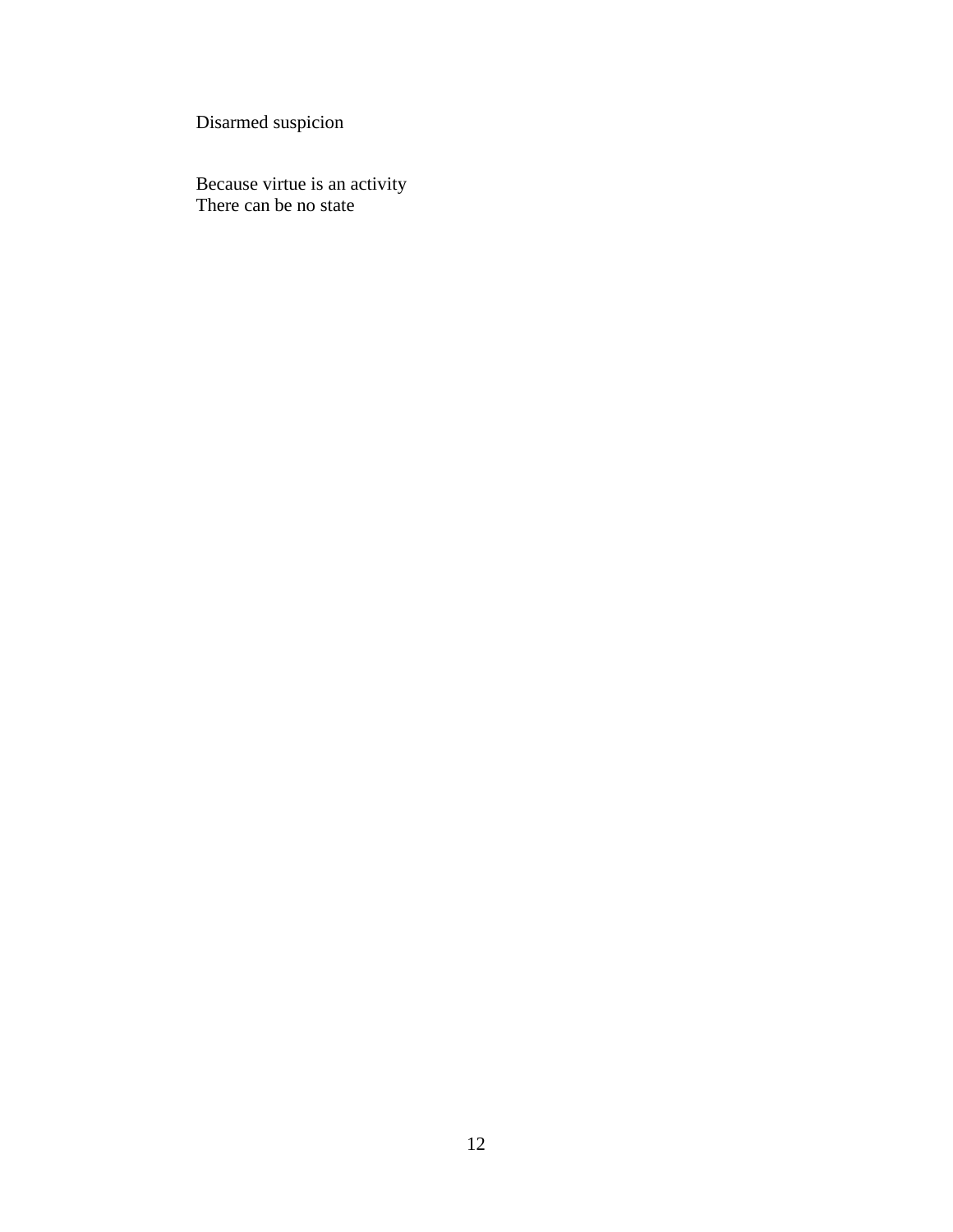In the locker room

What are we to do with the soul since we notice that nature is unsettled & unsettling

bequeathed to tradition at least as cage notices too tradition overturning tradition or modifying it

it is the tradition of replacing tradition called too progress

because of our ontological fact we necessarily modify & contaminate tradition

hungry lousy teacher accredit

to make an eddy e.g. wreak wreck reck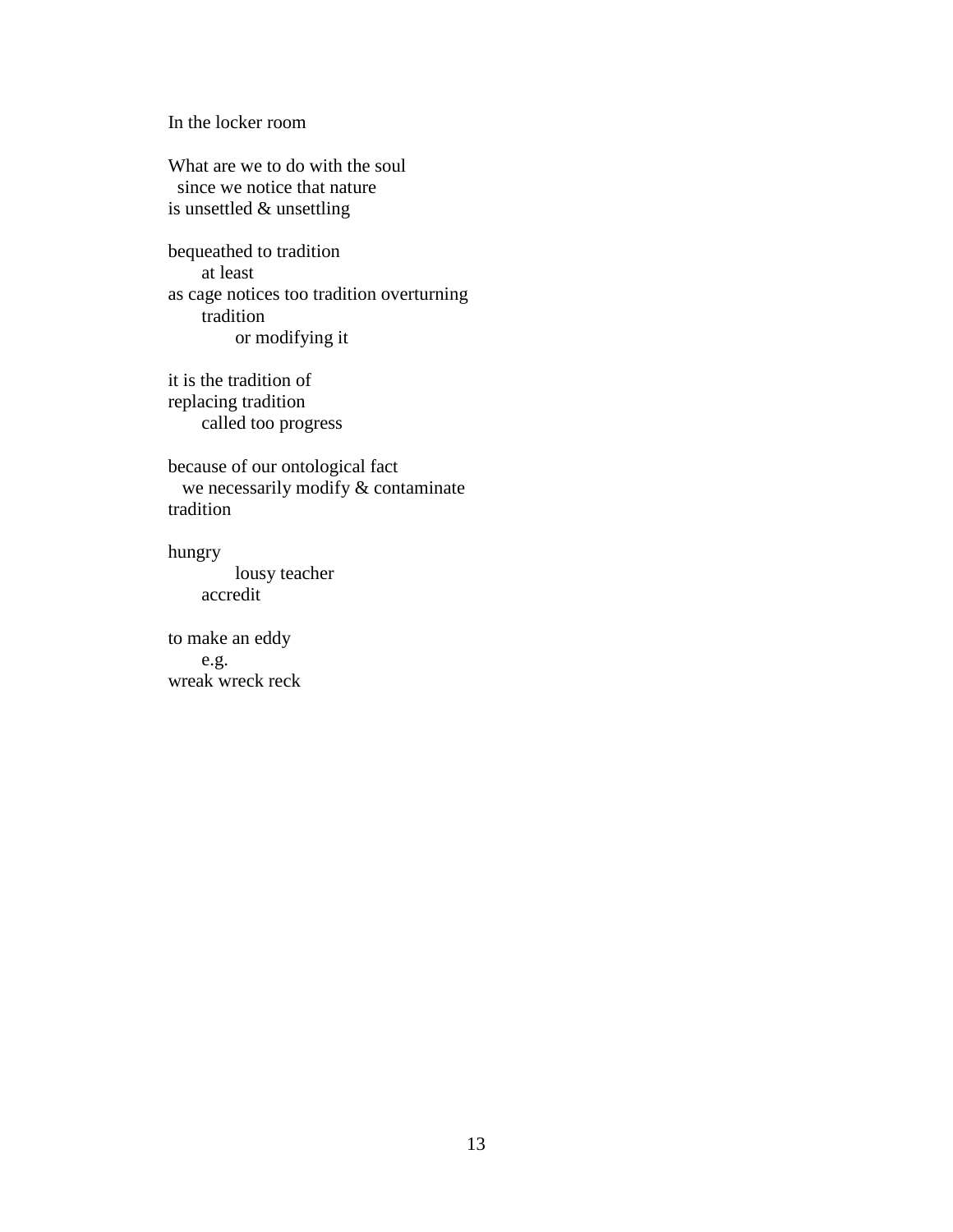This poem is in no ways meant to be

exhaustive. It tries and it fails. So dear reader if you are on the search for an exhaustive analysis on such and such, look elsewhere.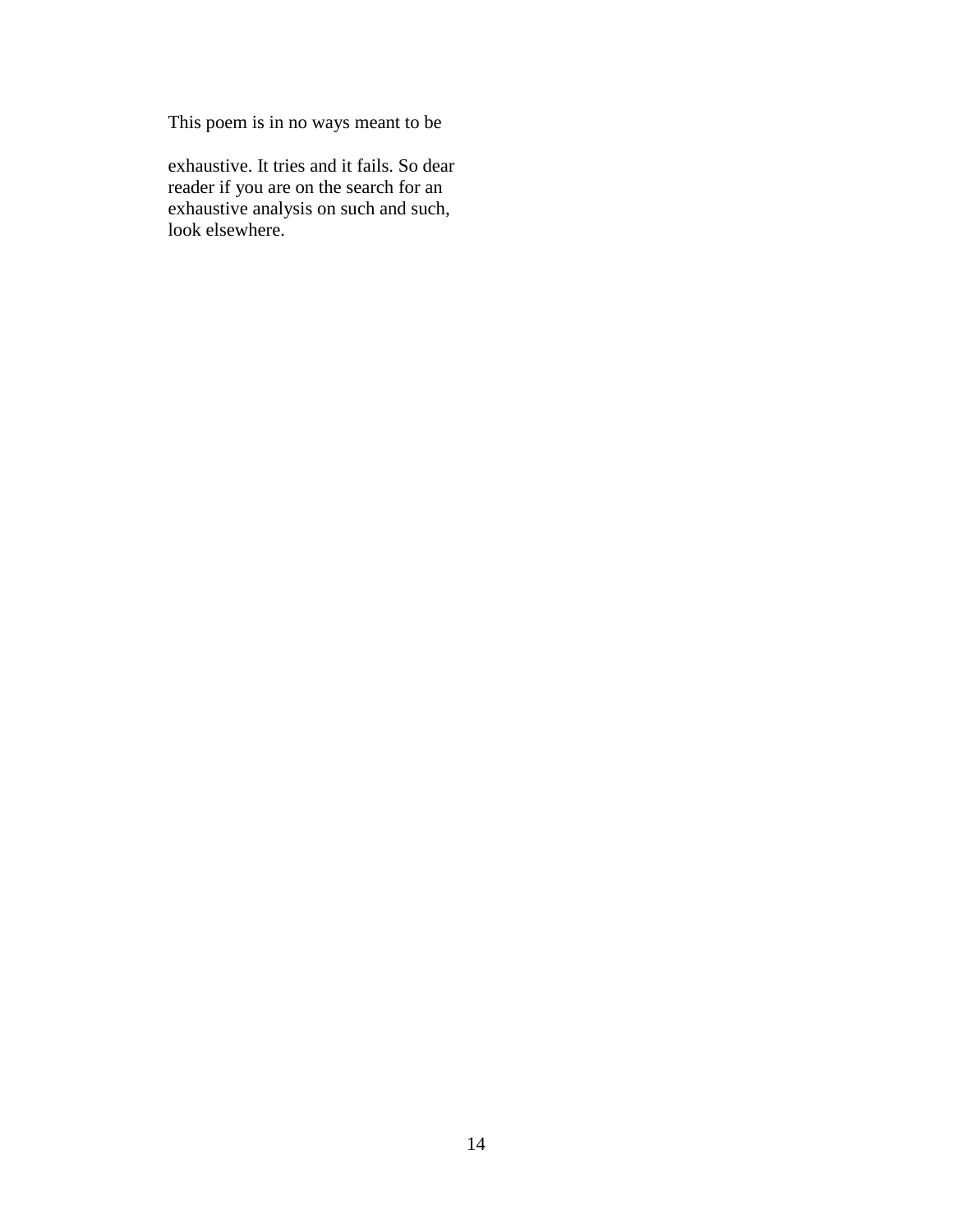Dying on the vine Taking in the excess Sunshine, wind, water, and soil

I want something that sticks to my ribs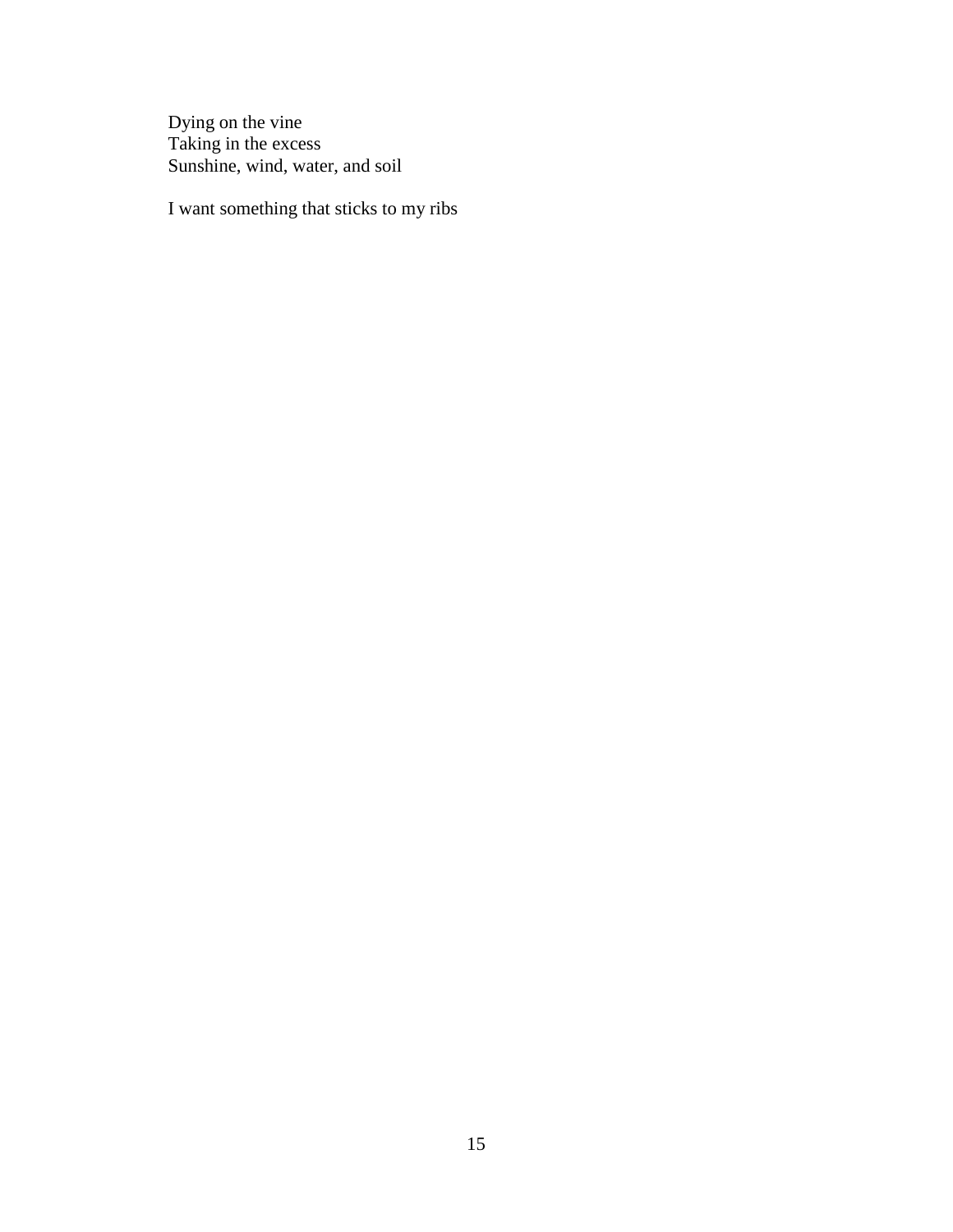Down there are sunken shopping carts

By George, by which I mean myself, I will invade to protect

Who, by the way, is a poet Who wears goggles

Ablaze with light, a household name, Searches with google

I want to hear a song called *The Over-Decorated Christmas Tree*

Sorry, you're gorgeous But I have to pull away

The kettle calls

---

Okay, I'm back

Shall I cut you in half Who contains a little cockroach

Astounding He says religious strife requires economic Solution

I receive through the brain, not with it As I see through the eye, not with it

Why, then, touch the law to find a pulse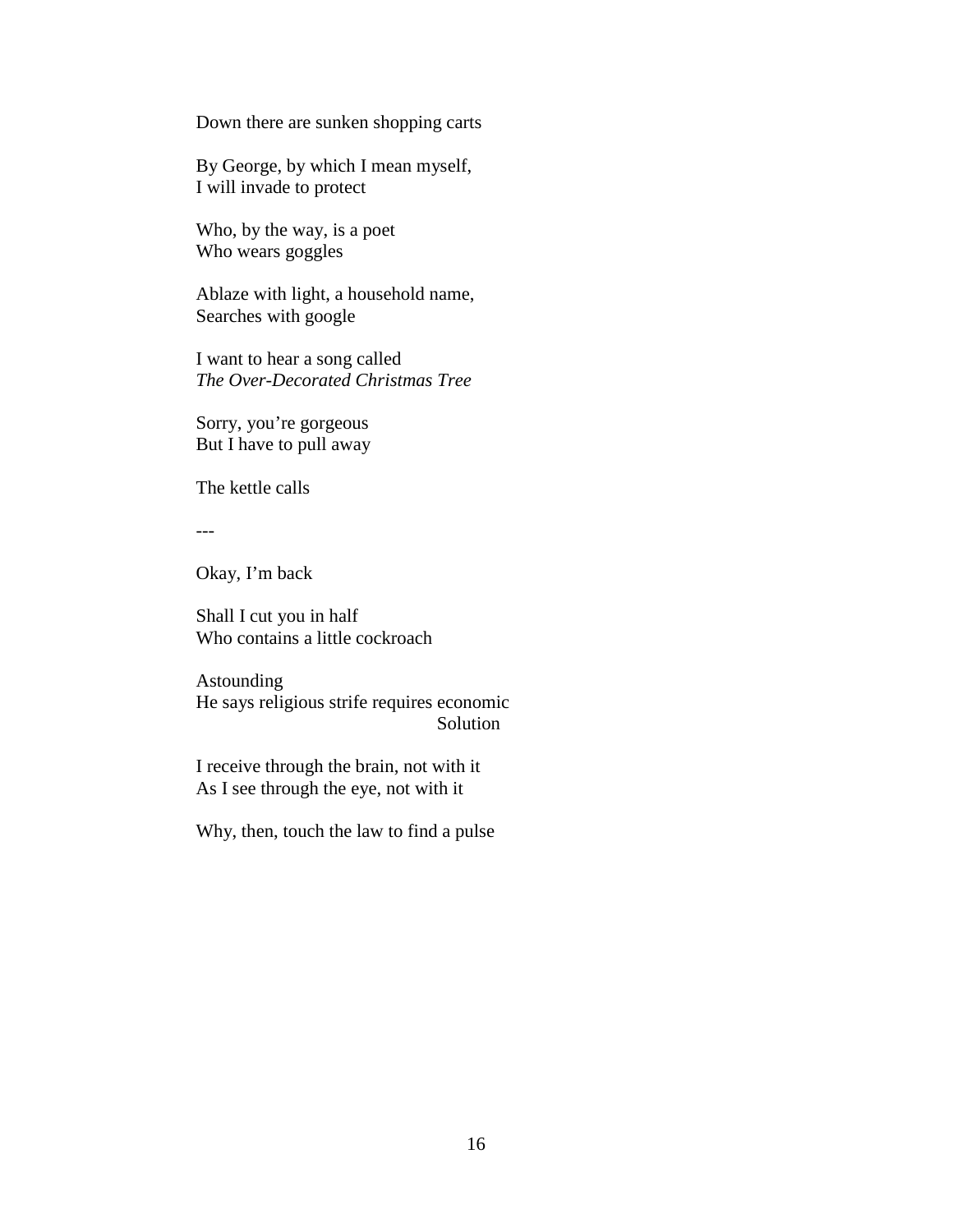I used to darn My socks Now, they're just damned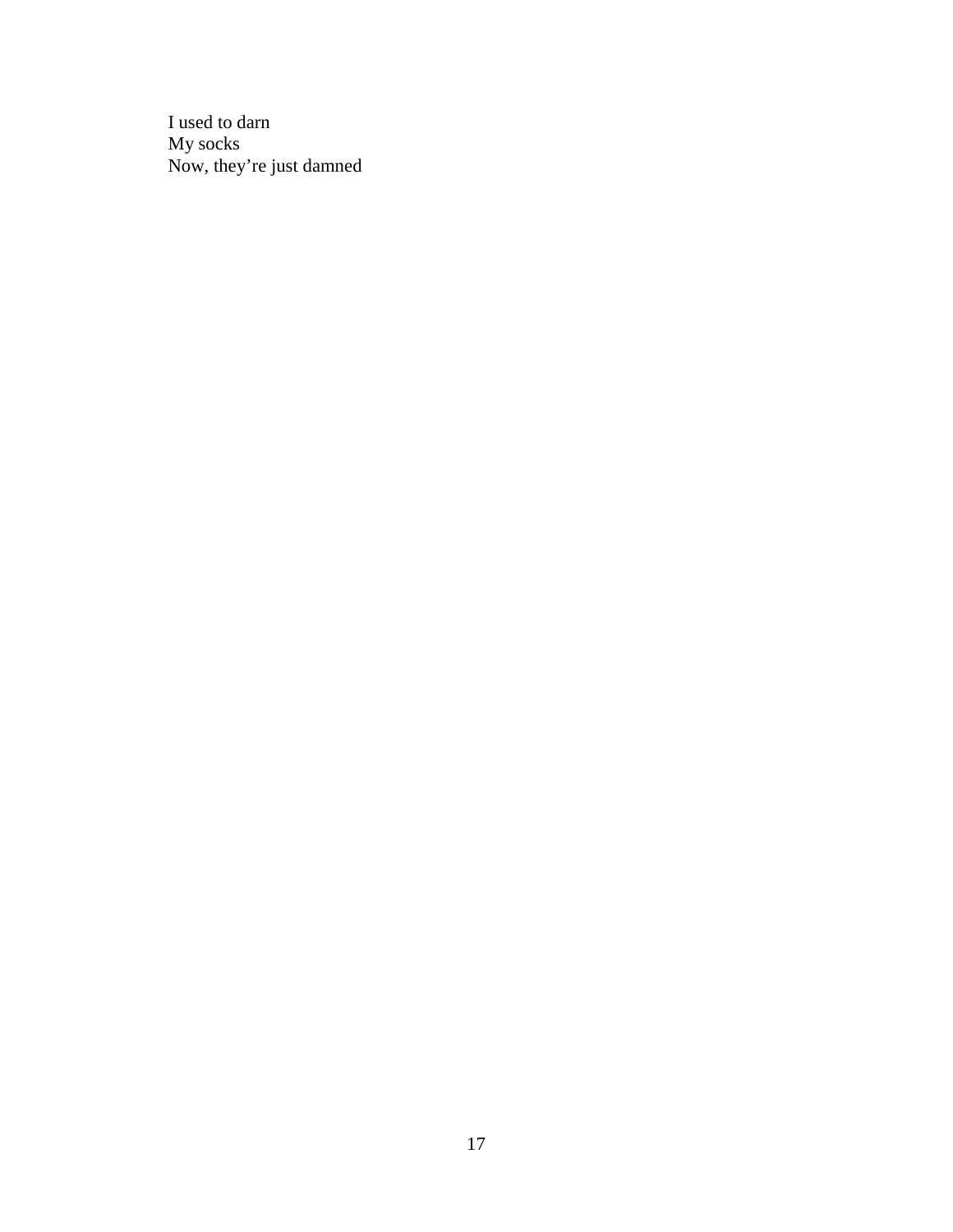Word into Worid

God is the silence That surrounds every object

A primacy, i.e., a firstest

I felt it Did you

I feel a tidal shift in my being Which is largely unnoticed

I stood afoot the dynamo Like John Adams

Lord, bless the living & the dead Free us from you name

Carry on, I said It did not need to hear my affirmation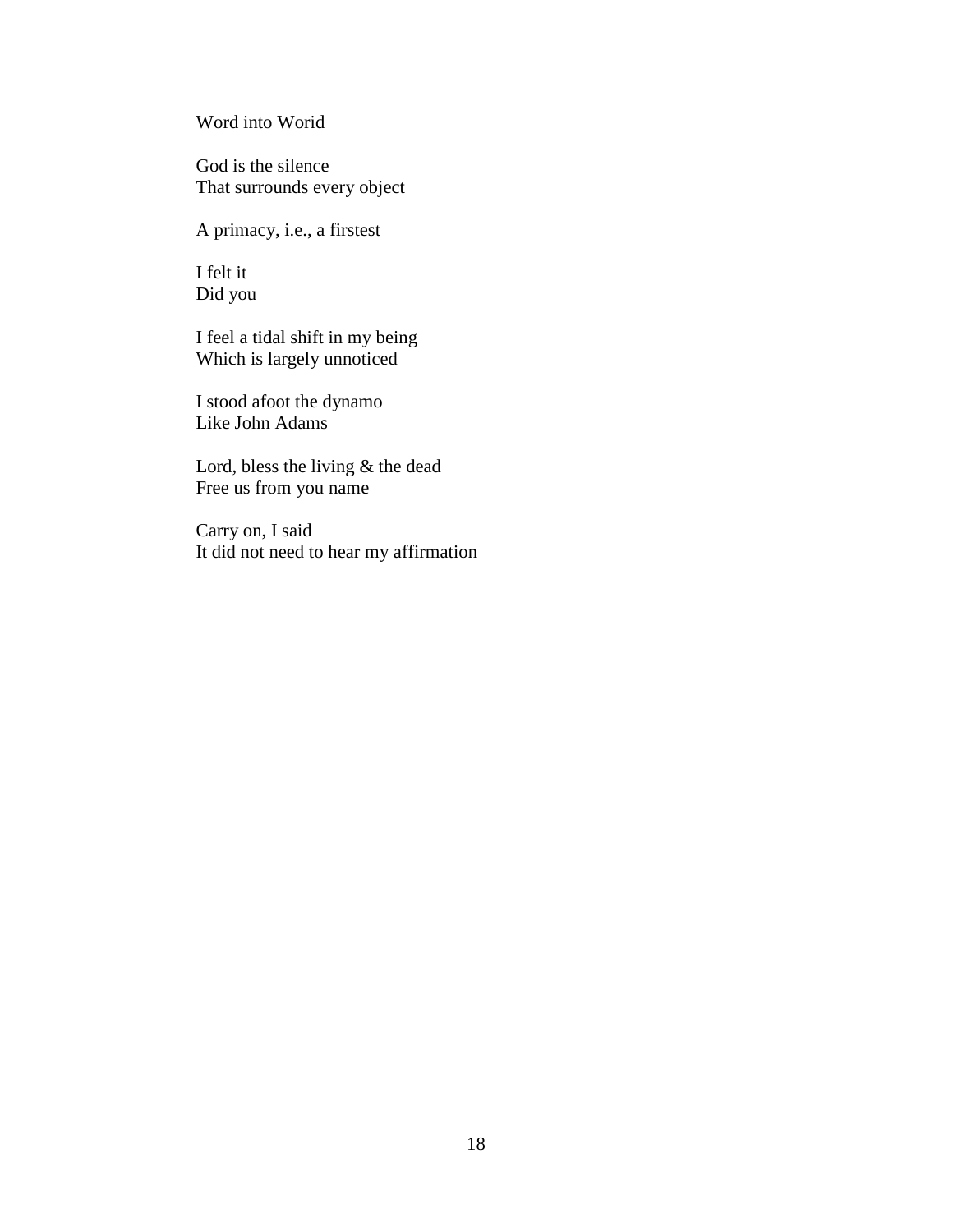# **In tradition of nuptial**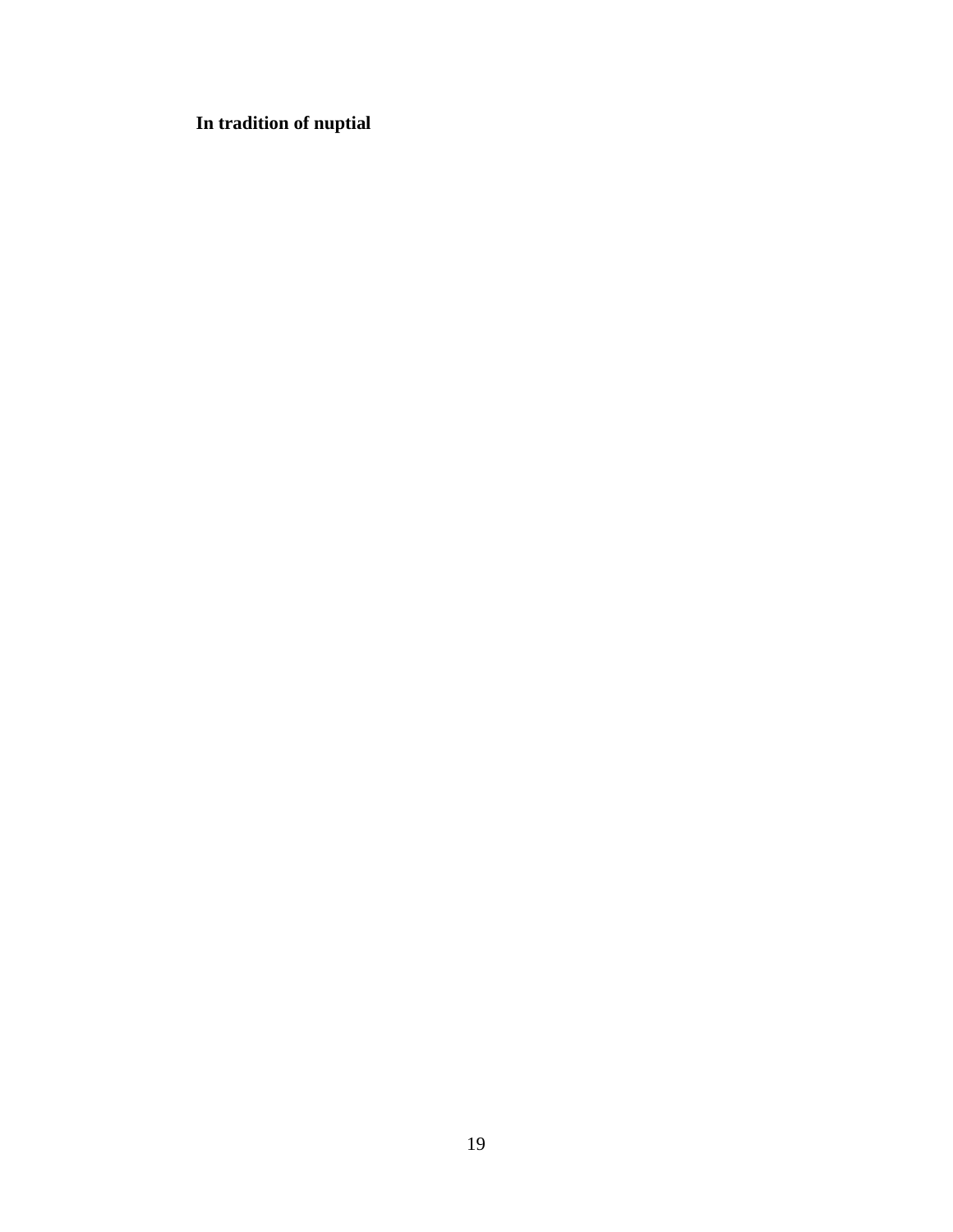My relationship with him transcends law. Whatever the law says, it is not sufficient. We only want to be called by out rightful names.

The nature of the list has already changed—in poetry too. The world is a baptismal fount. There is an intensity to which on must resign.

Other people's intimacy: intimacy is monstrous. Stupid law.

We must say there are no problems So that we might begin outrage.

It is a stunning morning.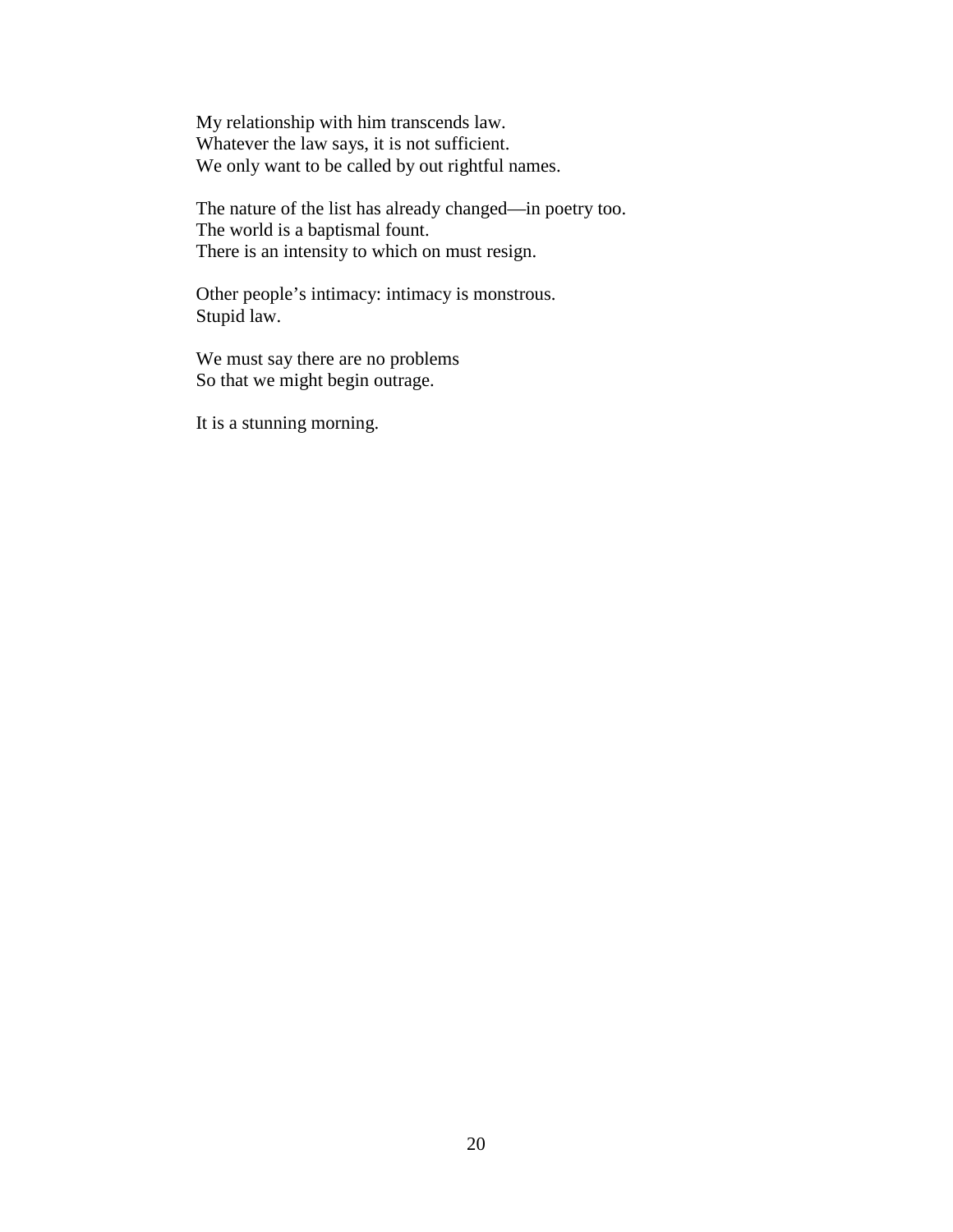Structural violence

Every-body is a minority

It is when we forget this fact

That we get into trouble

Bravado Vibrato

We are minorities & we enjoy thinking about ourselves as such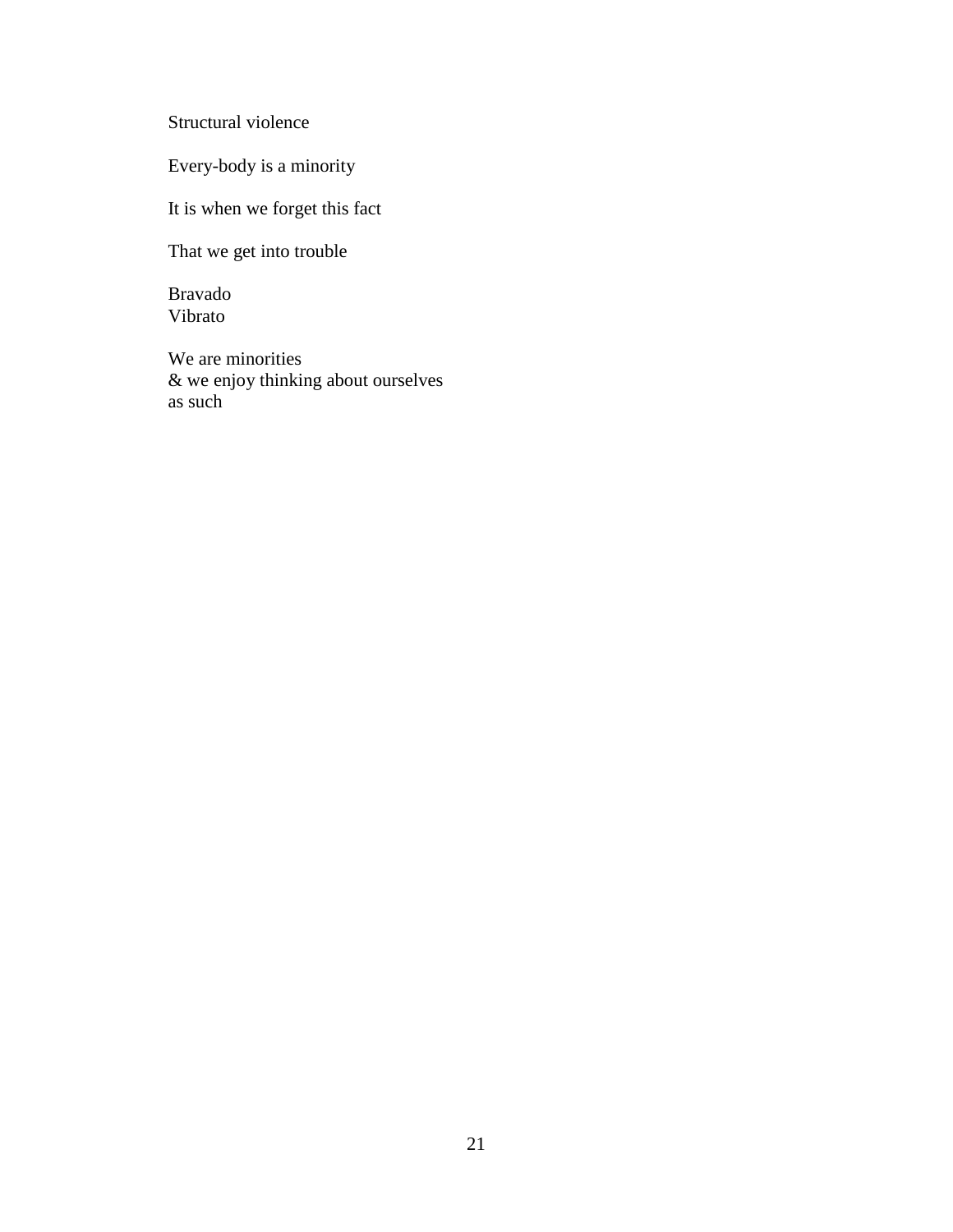Be careless when inheriting Our teacher's prejudices

What it is you think it is you are writing What seems to be a well put together doc about earth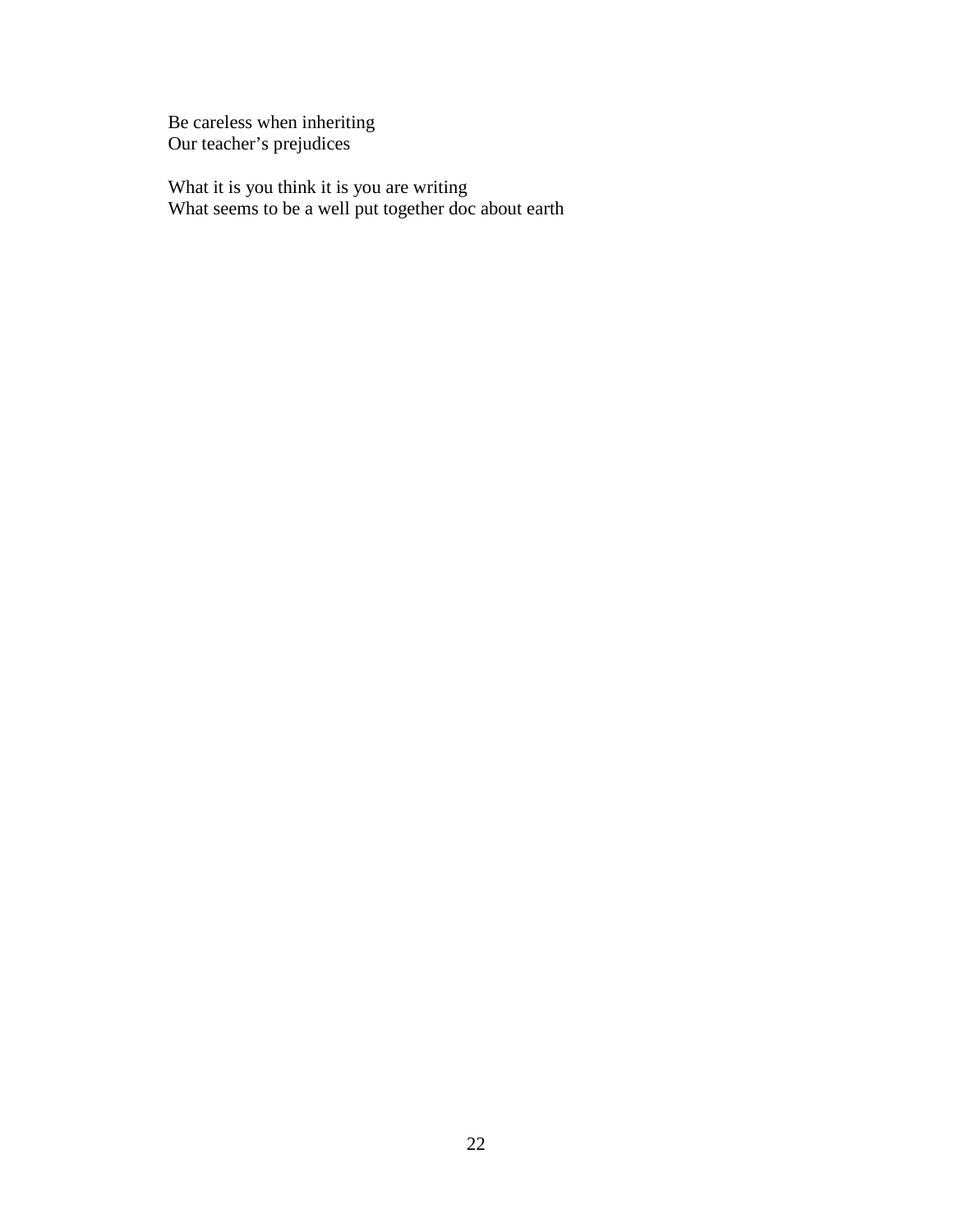#### *God's Determinations*

Hope of salvation was a fool As it turns out My membership is elsewhere

Fear of damnation was a fool It showed up too early My membership is elsewhere

*Satan:*

"Can you Offend and Fence both wayes at once? You'l then have sharper service than the Whale, Between the Sword Fish, and the Threshers taile."

*Souls:*

"A Trip makes not a Traitor: Spare we pray."

Come Captain to my will Show me foolish ways So served time has gone away

Come Mercy to my will Show me Graceful ways For if my feeling falls away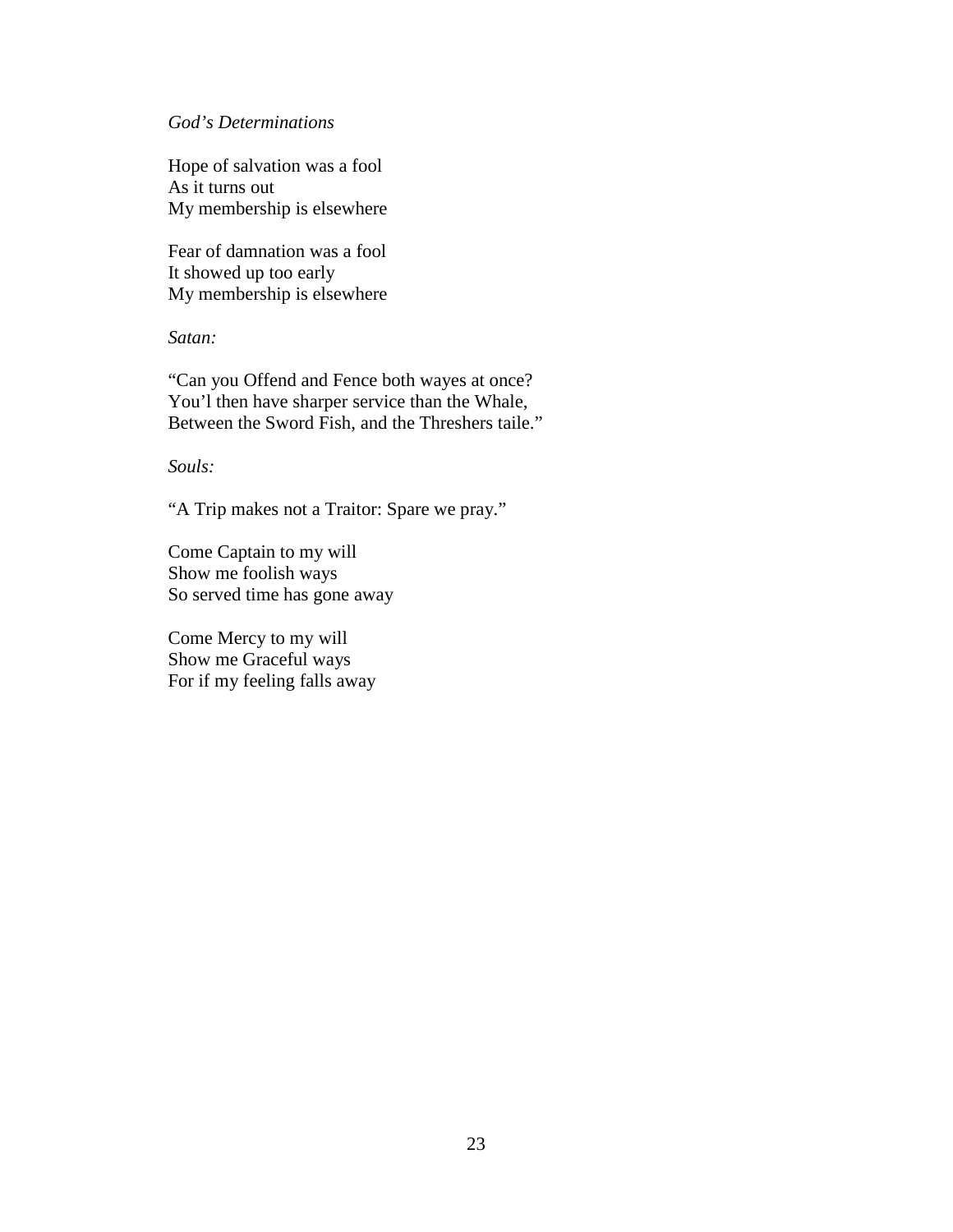Encounter with Walt

What if other mores & their peoples don't Want to be subsumed under this universal sympathy, Walt?

He roared, It doesn't matter so much where you start, just start! I contain multitudes, sometimes, gulp the aire & open the borders of your

heart.

This thing is proof where, I said, the world proves itself. It pierces everything.

Whet my tender ego! Caress my waxen lobes! The wind already Divested me of my clothing. Gaze on my jolly body  $&$  breathe my mush! Taste the brow of America, of its emigrant memory!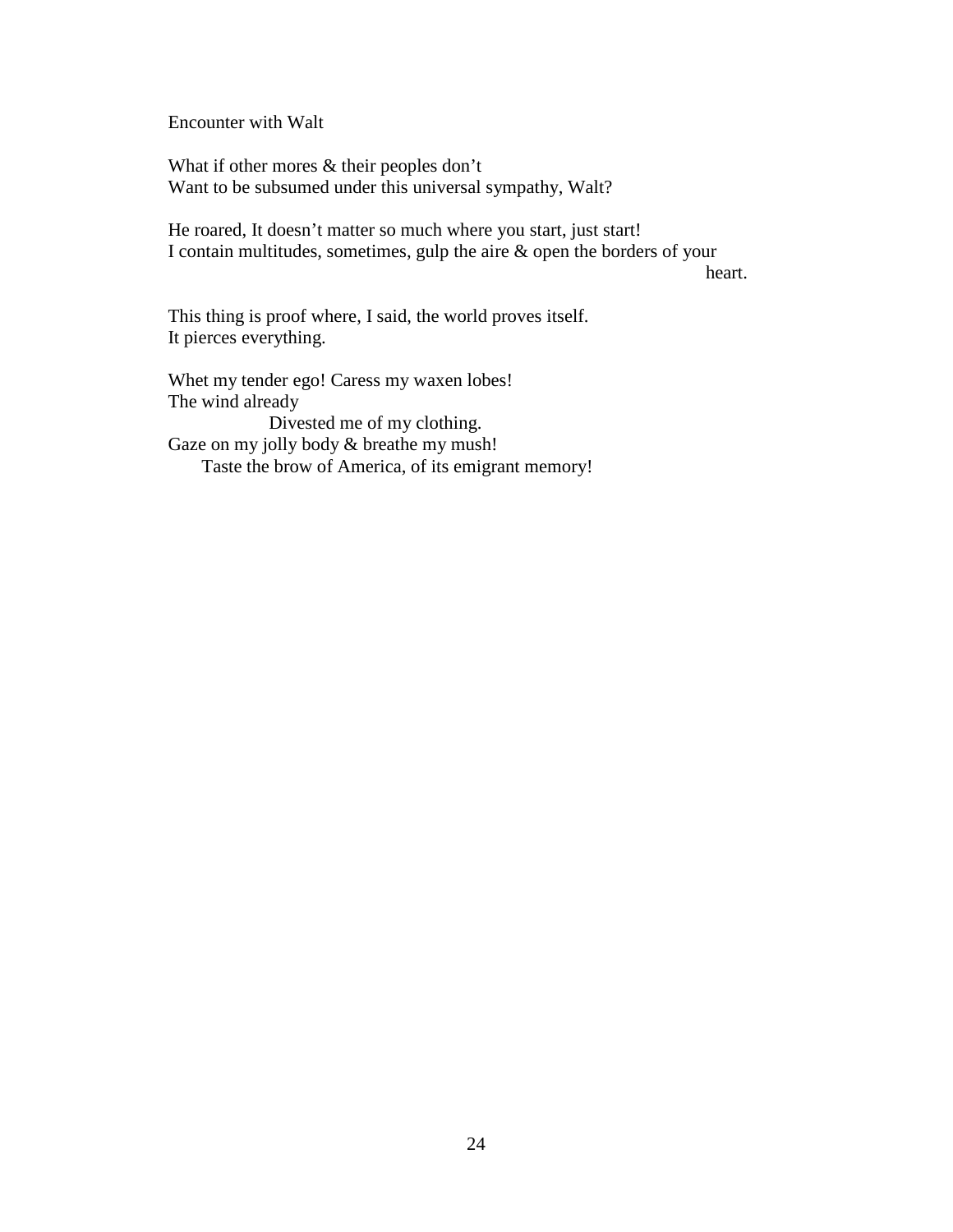Curious cat

His prophecy is filling Full of truth Paterson will burn Down its libraries With some kindling help & petro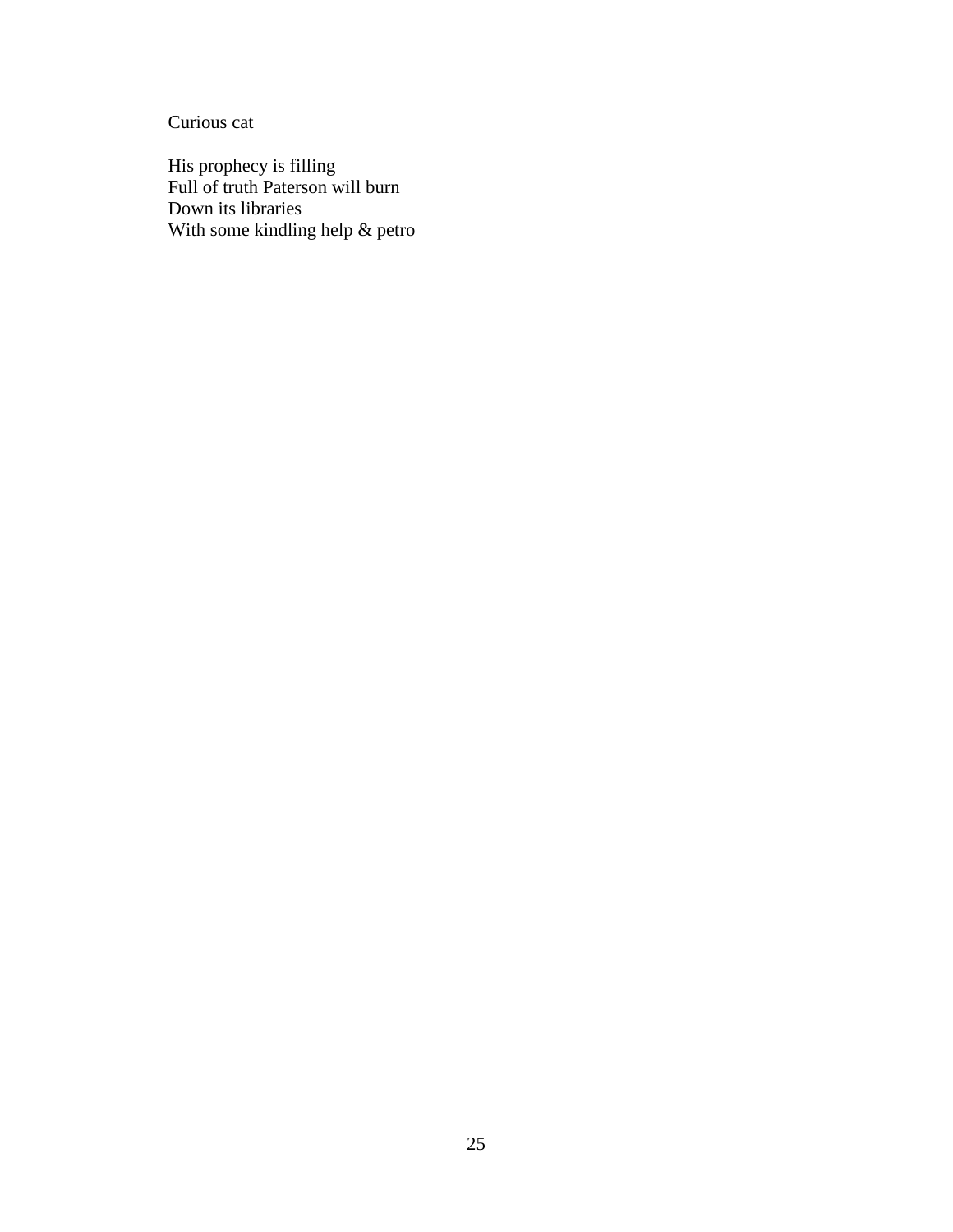Polity

The wars of nations, we expect, Will be conducted in orbit Which is a kind of generative grammar —yes-or-no switch Individuals will object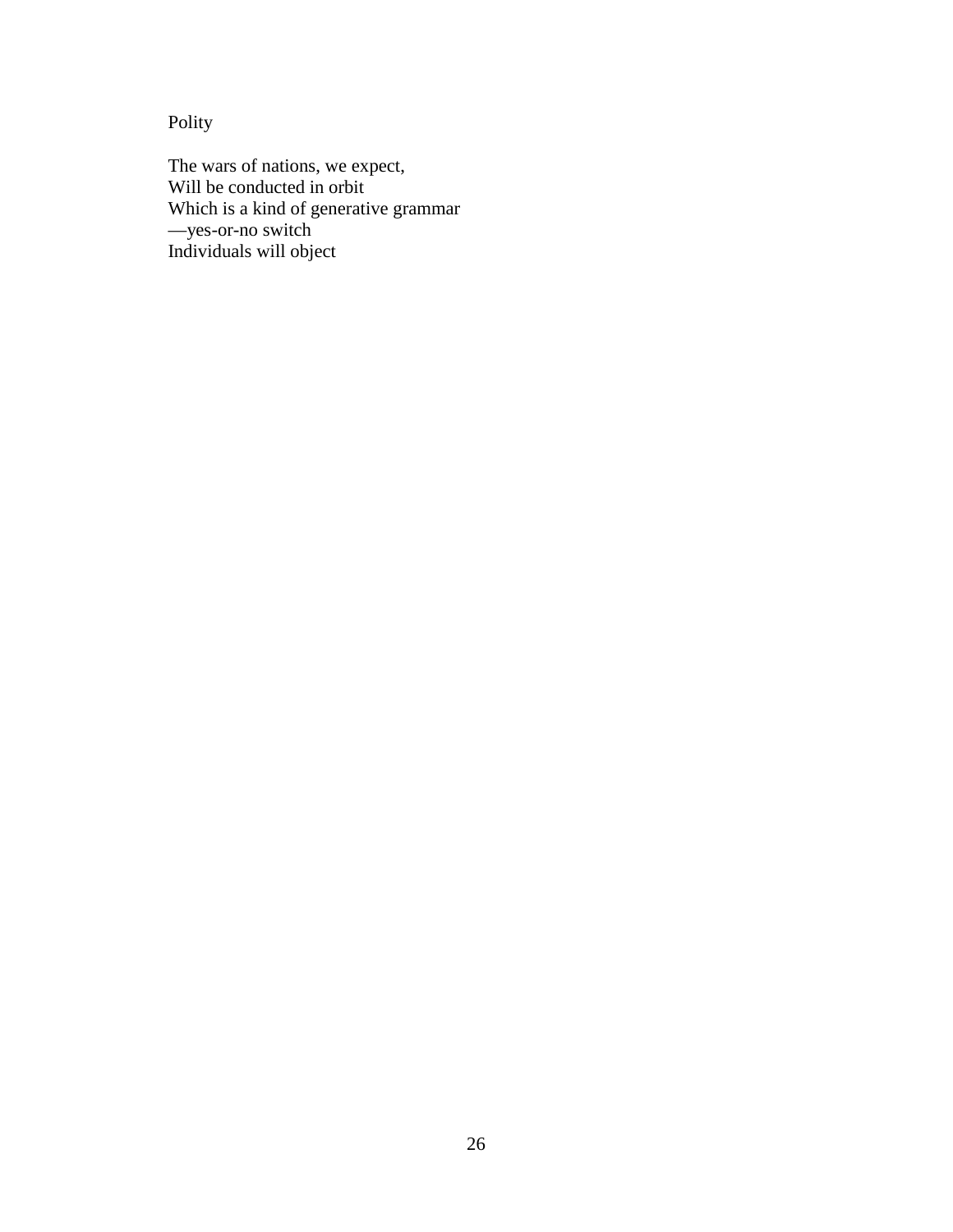This you is an intrusion

Everything is pierced

By your presence

Hoorah

We tourists A light footprint

Cars trains & cares

(better) Homes

Gardens

I fear being klutzy: stop it! No need. Your comments are rarely boneheaded.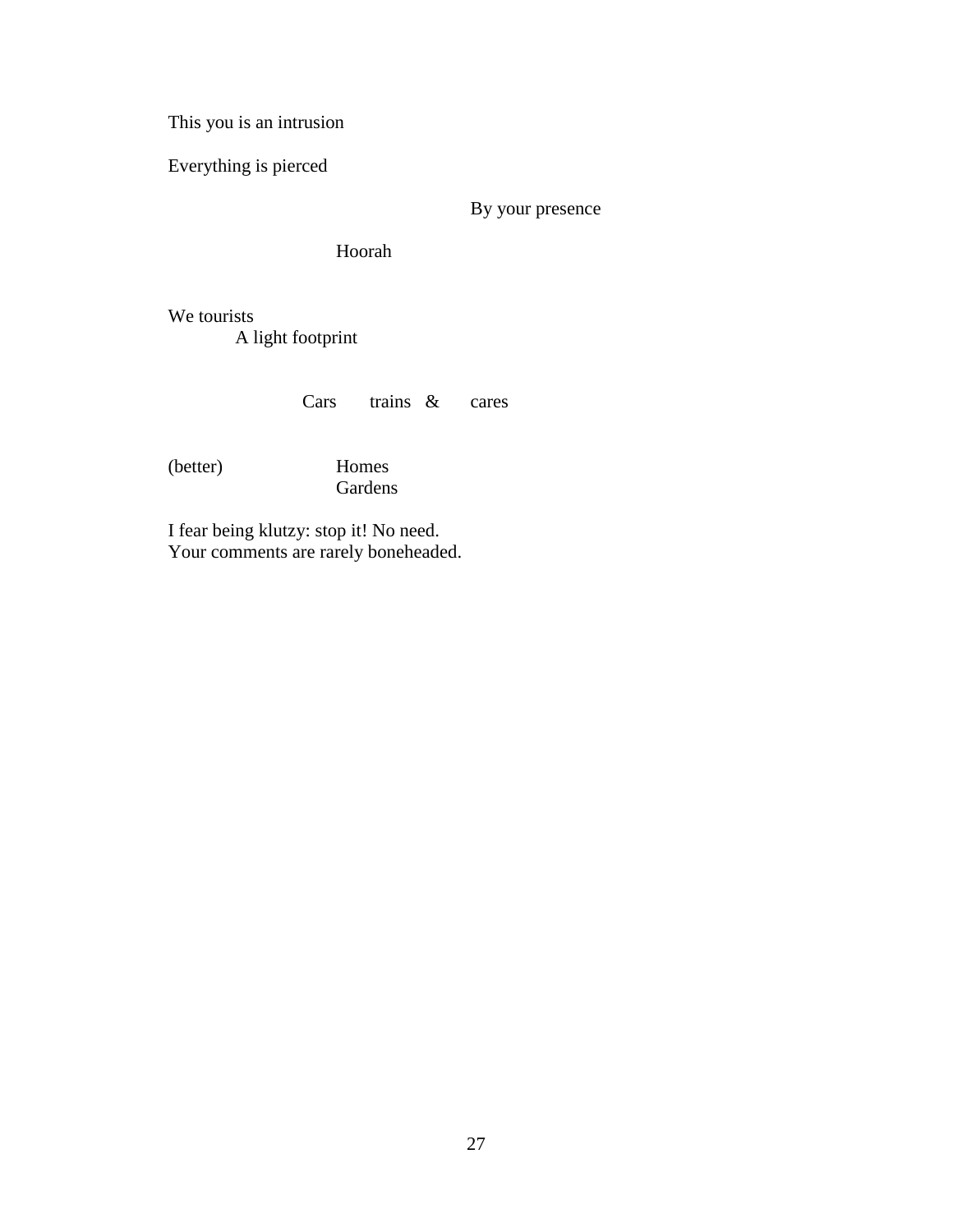Would world

Would world believe me This thing is data on it Blunted bearer of it

Or would world say You can have it I am majestic

World would say Come unto me I embrace all, dissolve all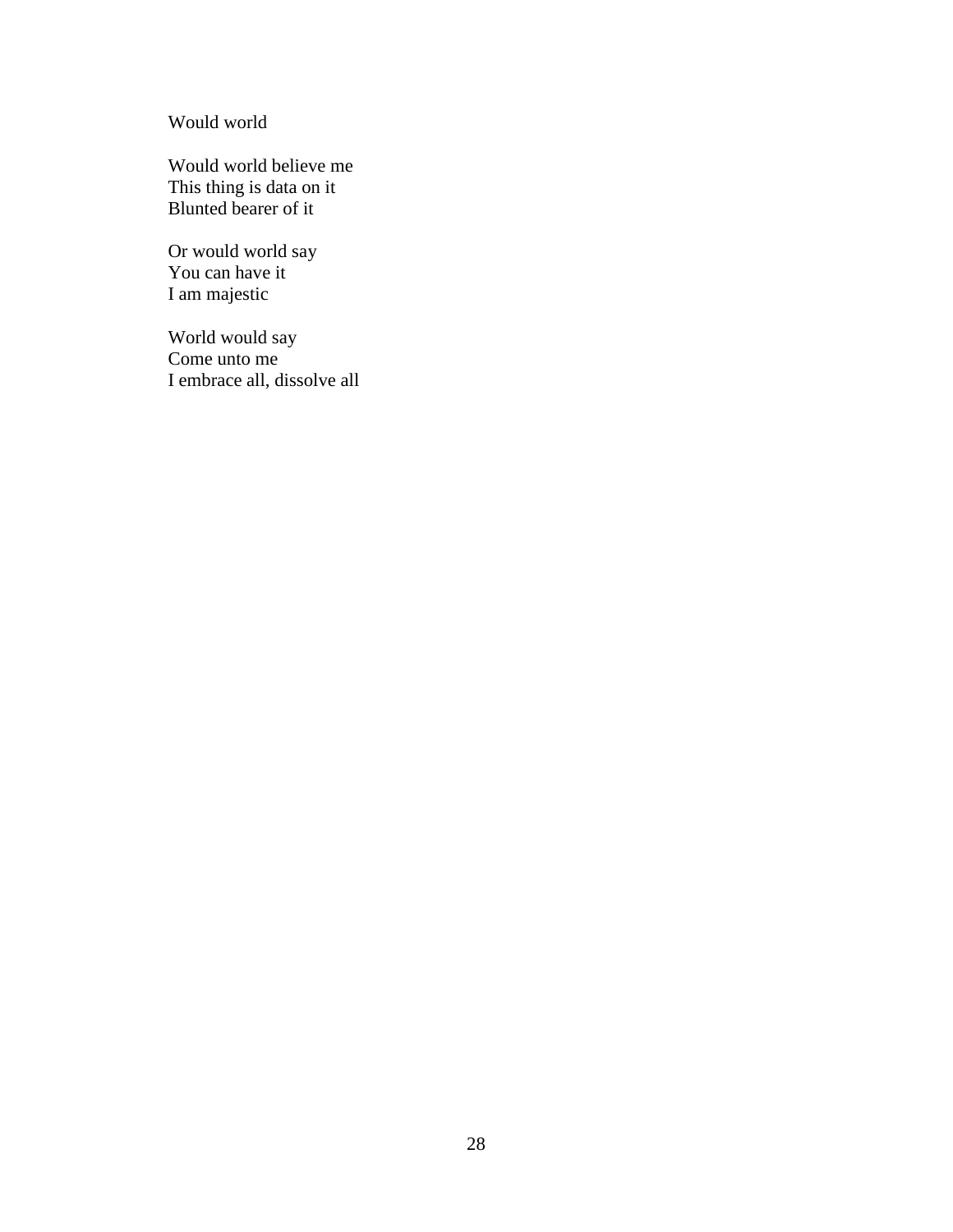Coming to my senses

The cableman left his shades On the wall, He came back & said, *I was wondering why the sun is so bright* He left again

Ah, the dawn of winter!

*Poets who try to come to terms with their poverty and hence their limited influence. That influence is tied to one's ecomonic potential, or, more accurately, one's economic reality!*

*Coming to is just the beginning. One must come to over and over and over circumstance*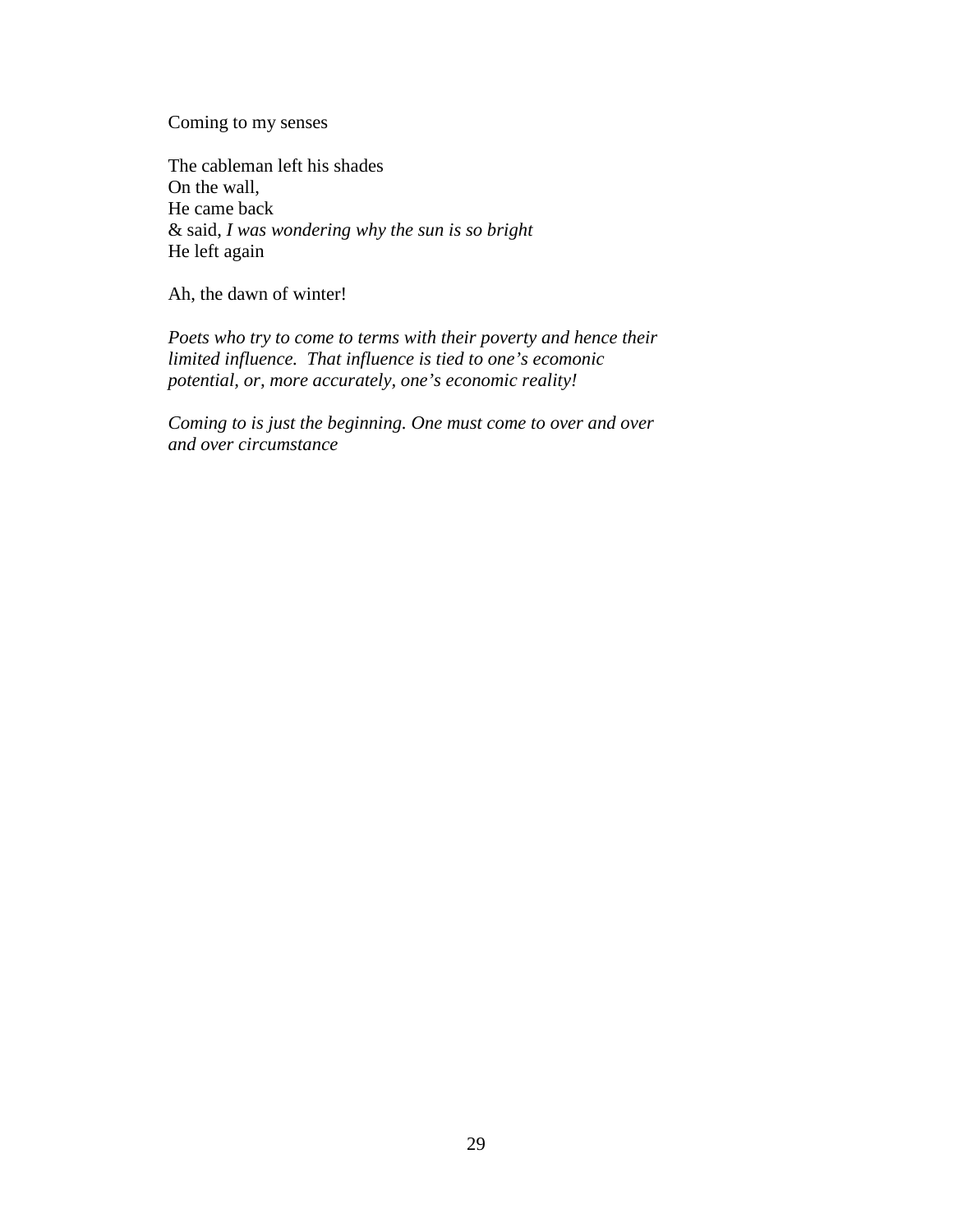That which sustains

How can any medicated person, such as ourselves, piss Without thinking of the drinking water? That watershed of life That which squelches the flames That which feeds the forest That which wipes away cities That which gives hummingbird life That which makes the grass grow That which cleans our teeth That which steams vegetables That which rains of Shangri-La & D.C. That which folds effortless through our veins That which the veins of the earth pump That which dyes our piss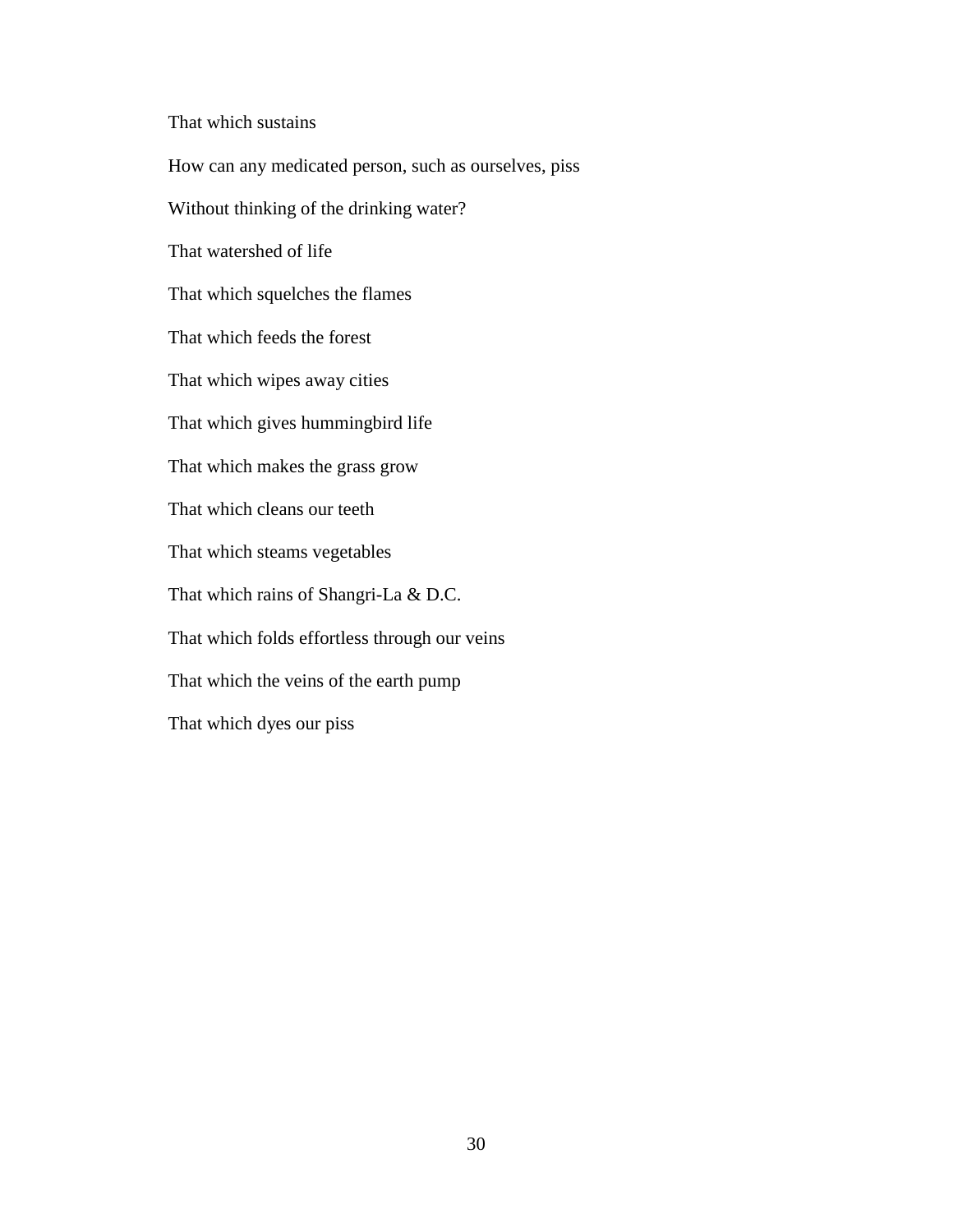A walk

One walks about, Attentive dartful eye, Like one knows not What was born

Until bore ear Approaches with support Of propeller feet: By sawing in delight one ate e-ah.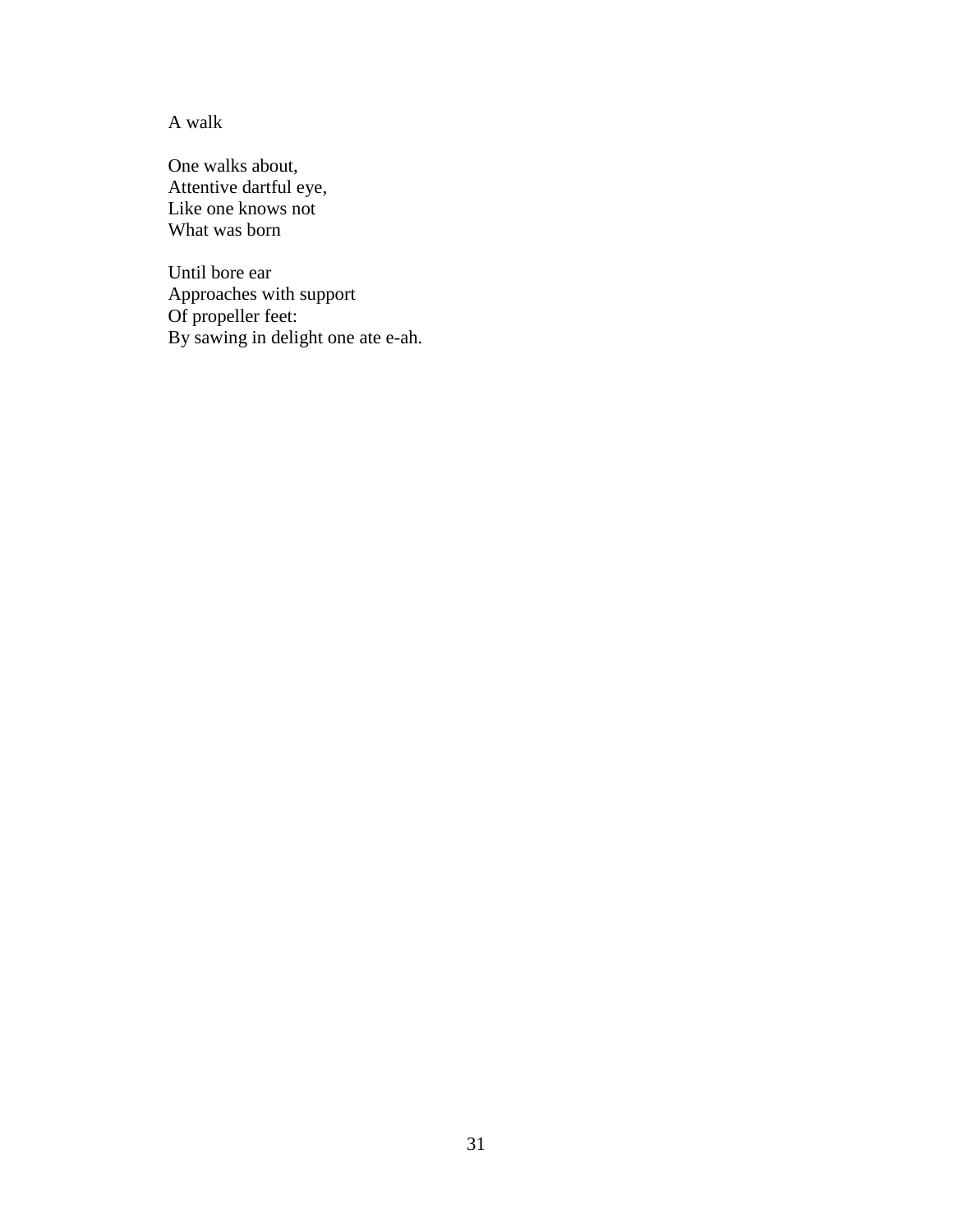Washing machine empire

You want to know what it is like to live in empire. Look about yourself. We are

In empire.

I do not want to be on the outside of it Where it stomps its feet and waves its arms.

The living god & that of unfolding deeds.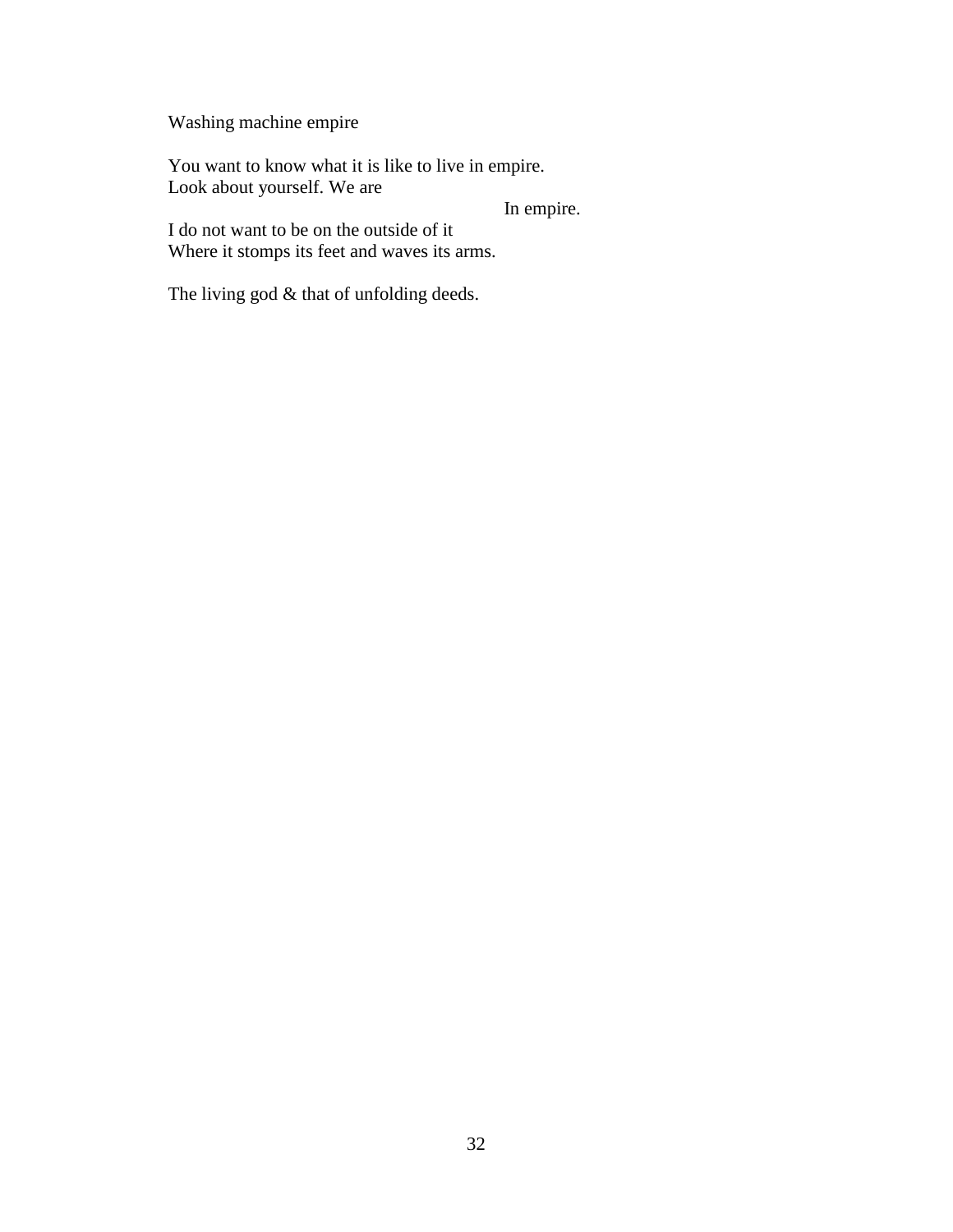Half-belief

Stop waiting

Rest

Emotional content wanted to reinscribe me

Your Year

One for sonar & bleeding whales

One for the axe of class

One for prostitution

One for necessity

Like an old building layered With chipping paint

Lyrical solution is alive in the world

Bright & rising

A professional allowed us to rest in practice

& so I went to inscript

The mailman walking her dog

The neighbor walking his turtle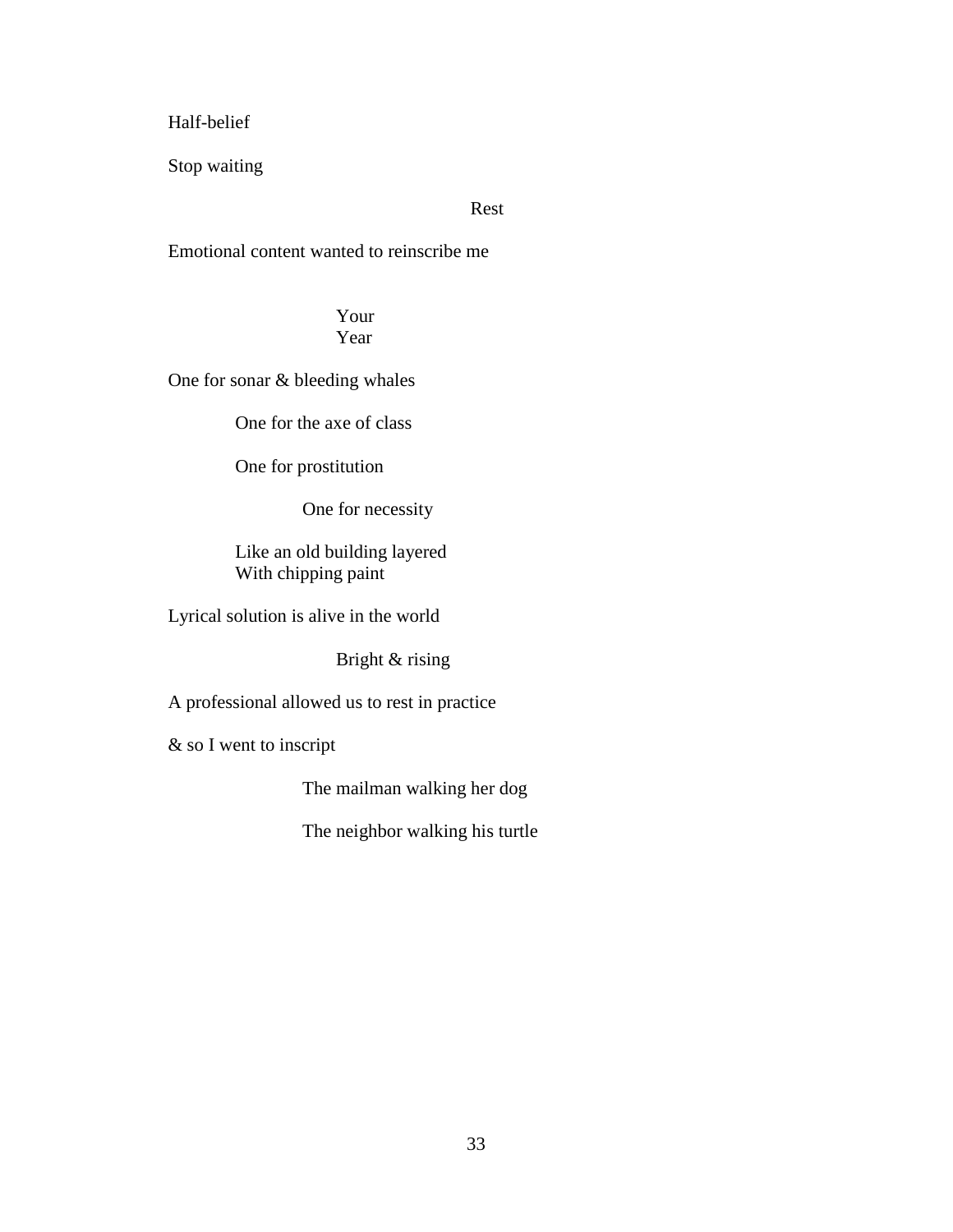I am a gentle man —that I'm sure of

A real ghost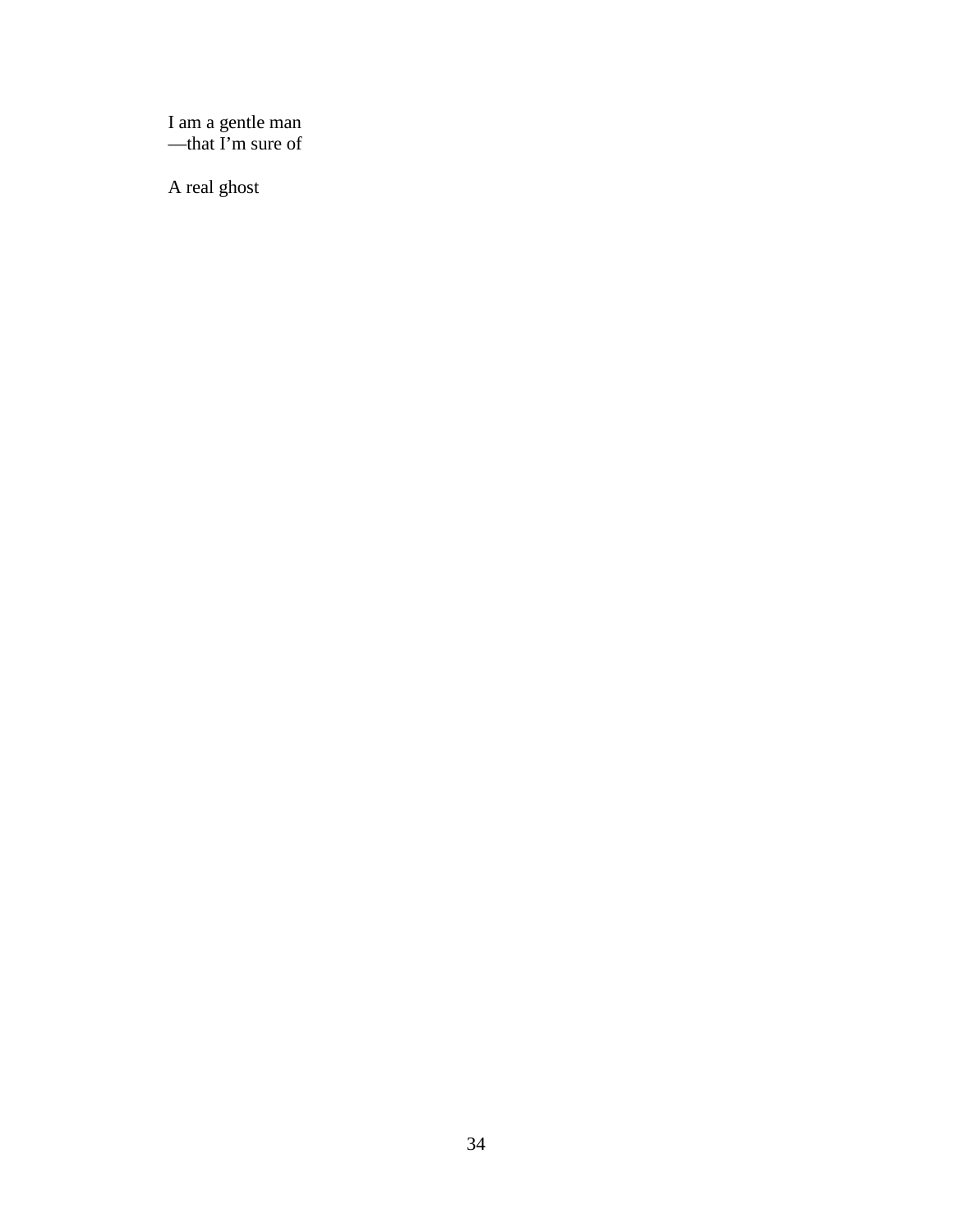Terse-collapse

It's true I get jealous

Of opportunity Lord-o Tender

Since awareness & cognition of it exists… A happily deranged character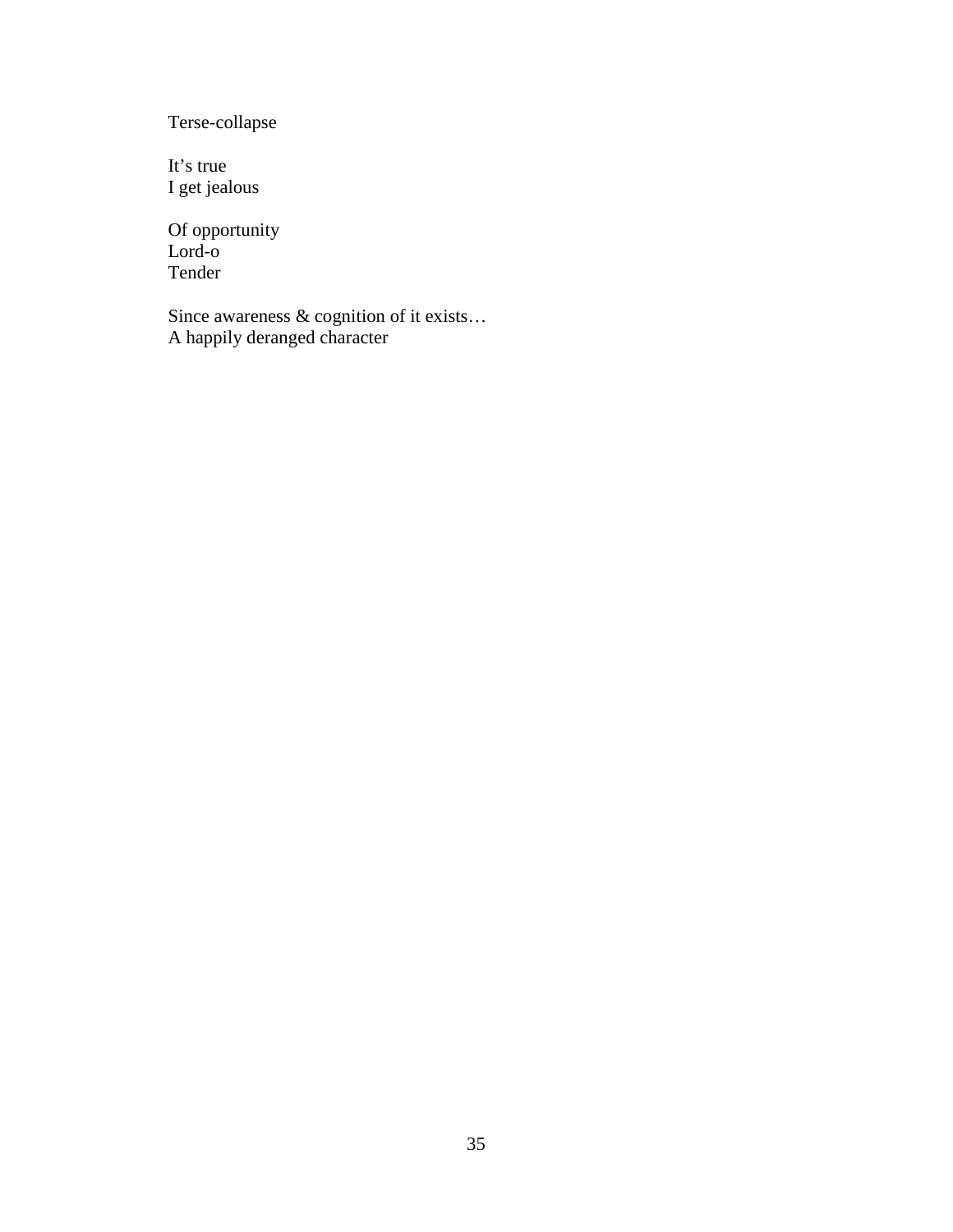Vigilance

A counter of the days Morning

I am only good At spurts

Thank God

The only way to get through to him is to get through with him

In skin

A diamond skull, found artifact

For the Love of God Encrusted

Pedometer reeks Wet odor

Spew dust

Counter of time

Already inseminated

Incarcerated

Incremented

Incremated

What

Next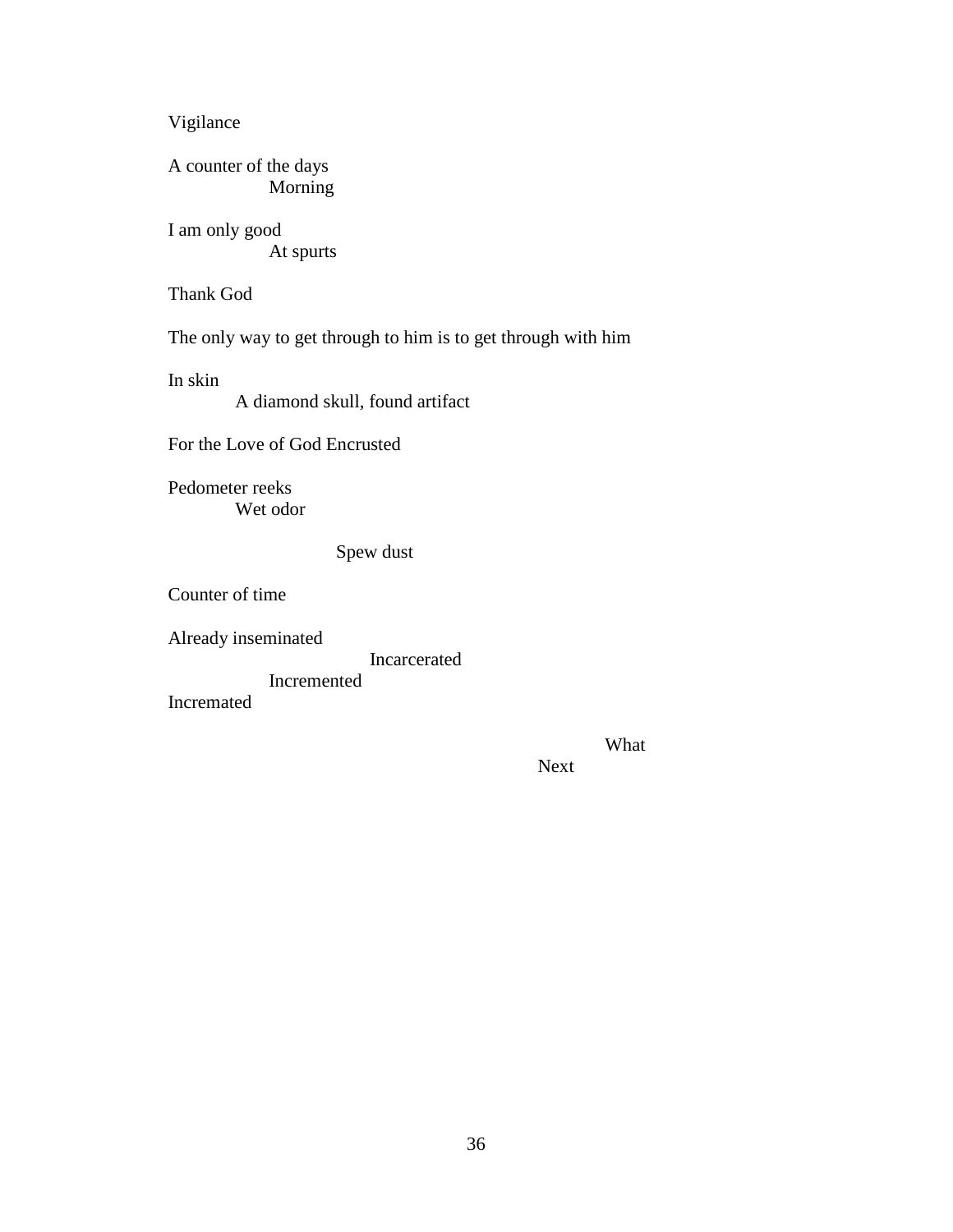Salivate for empire

I do not want to commit Any thought crimes & be jailed as a terrorist

I did not want him to think That I was some hard-egged criminal Who escaped from Alcatraz & found My way into his classroom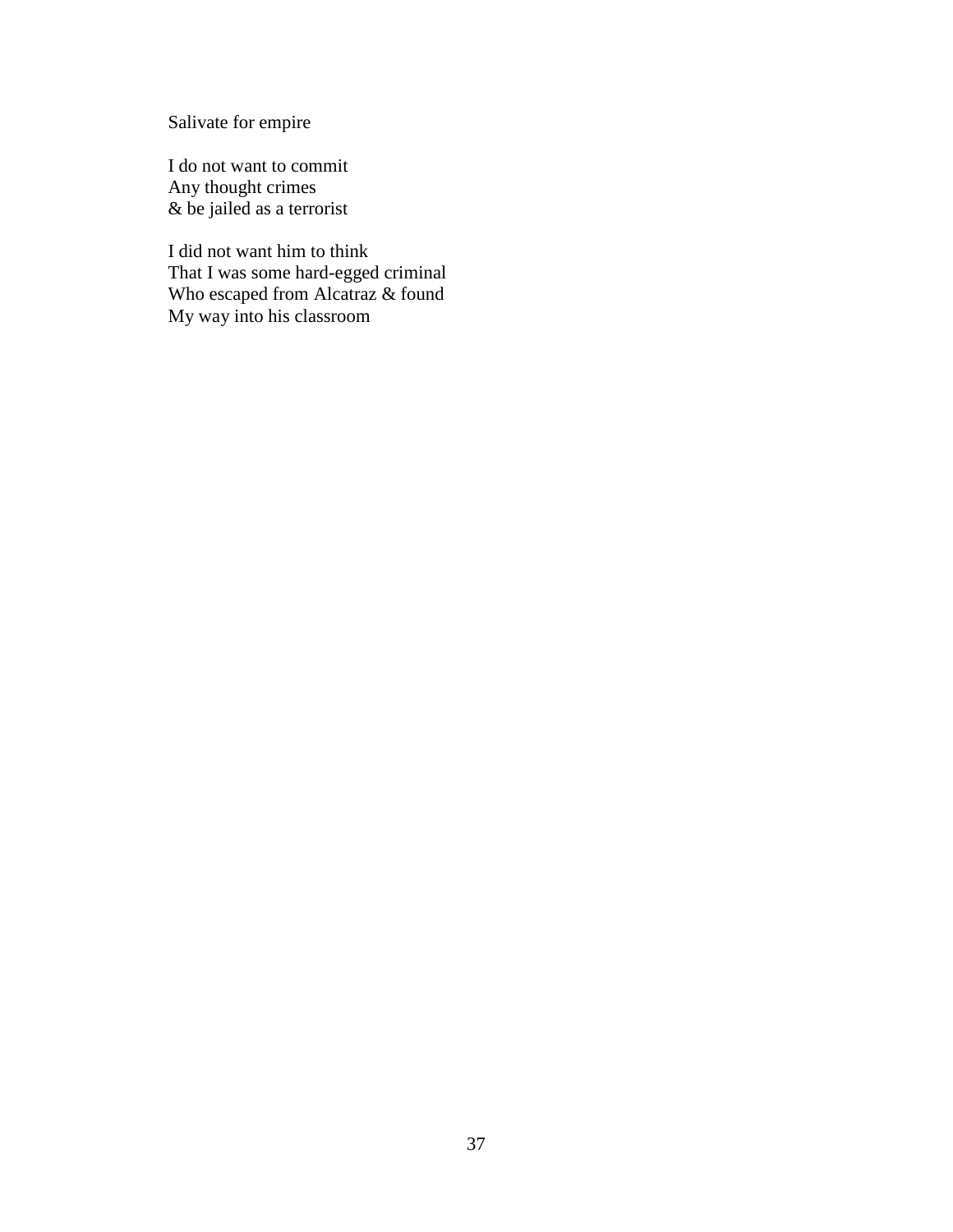**In tradition of the intermediary**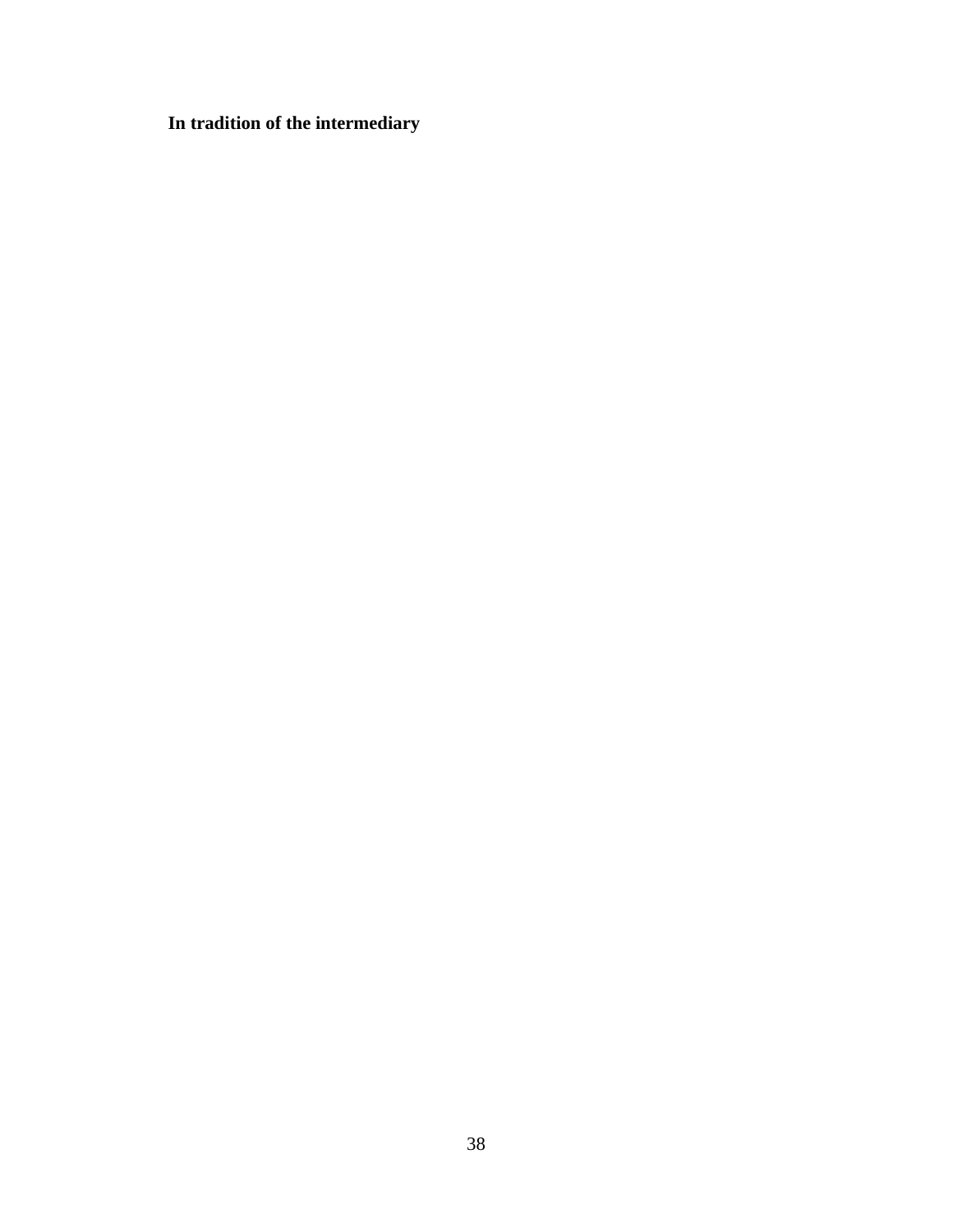The Flamingo Wash

|| Corridor to burning bushes

The Vegas wadis Like their city Because They weave Under boulevards And through Lush sands It's Surface Here They like surface Like a biography Likes fiction The sluice Is never Closed Because it rains So seldom Puddles ponder Damper days & gladly receive Our refused The wadis Gather moss Sometimes & oil from surface **Streets** They flush City & carry Away its litter O wadis Never close Your sluice Fill dry Riverbeds Of desert Run free Across the strip Carry us to the desert Away from like Where no buildings are So we can see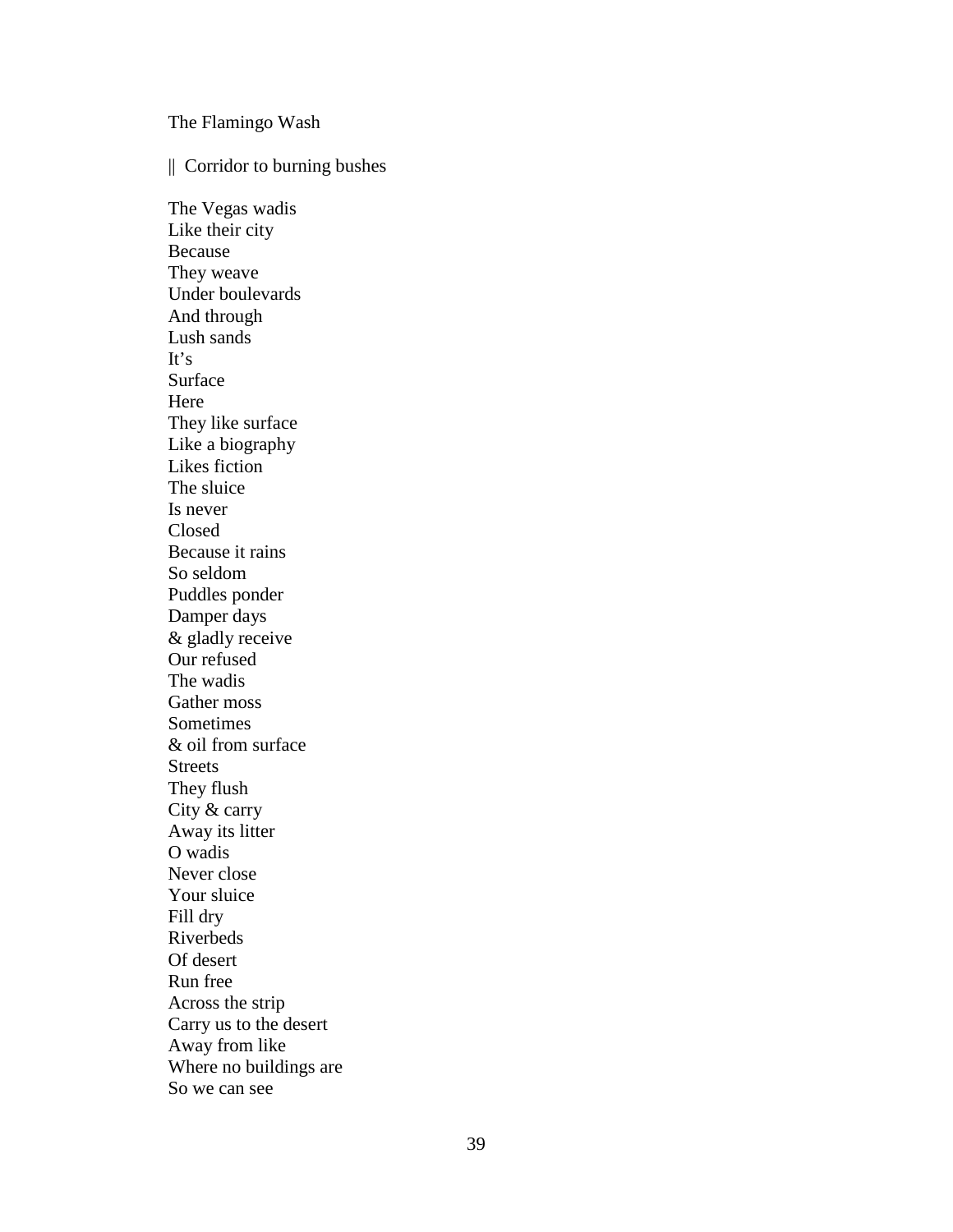Another surface That shimmers & colors our soul Lead us onward In one of Your currents To where Dust stirs With the Joshua & the sage & those animals Red rocks & Charleston Green **Cactii** They are Concrete wadi A ghost town Through The hills Around The traces & craters Like The Grand Canyon Wide Open Spurt Spurt Drizzle Spurt Smelly puddles Birds Vegetation Like The spray Of Mary Jane In fall Sun Makes You Glimmer The moonlight From The ground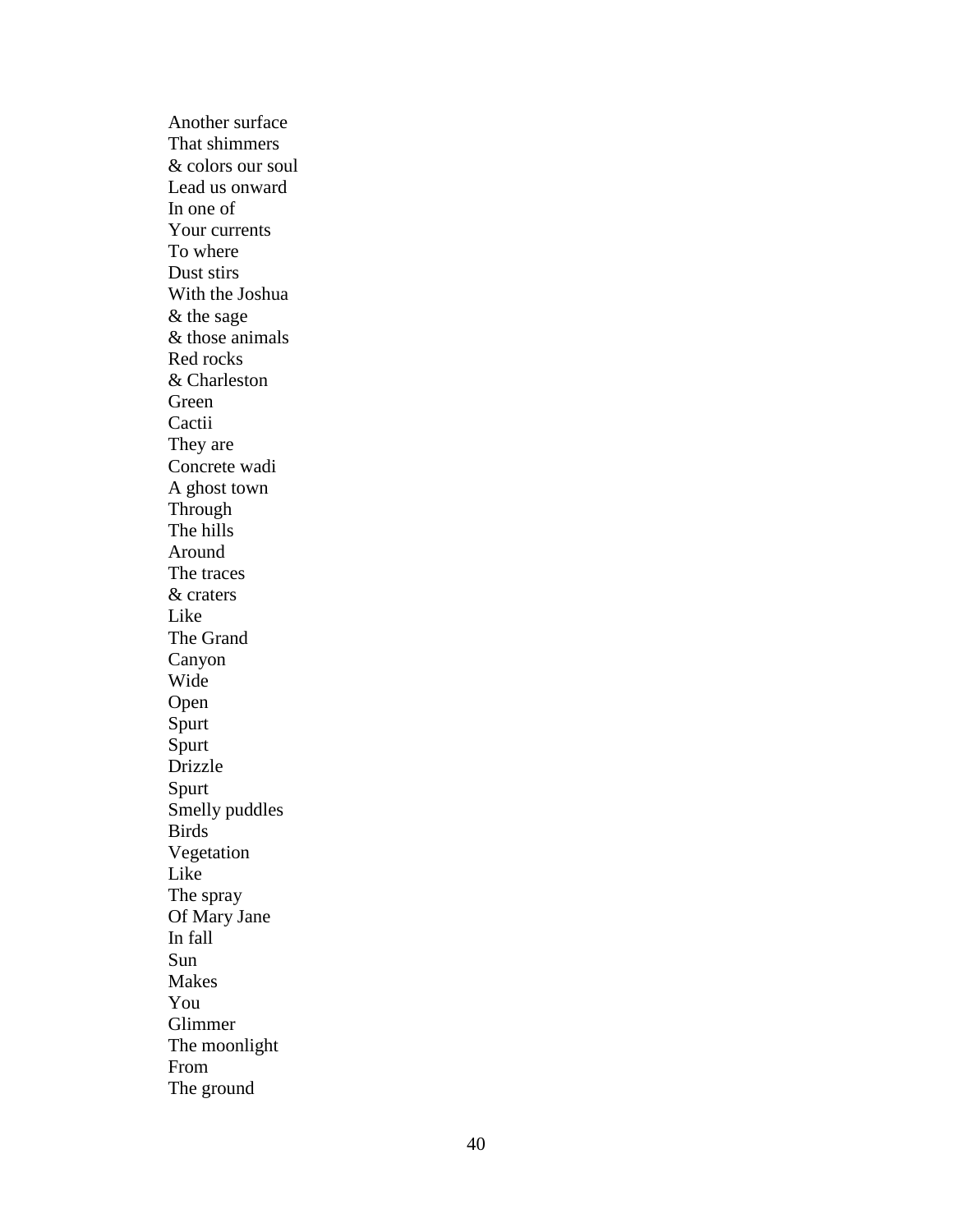Pillars Of Light The bushes Are Not bare Out here & they Are burning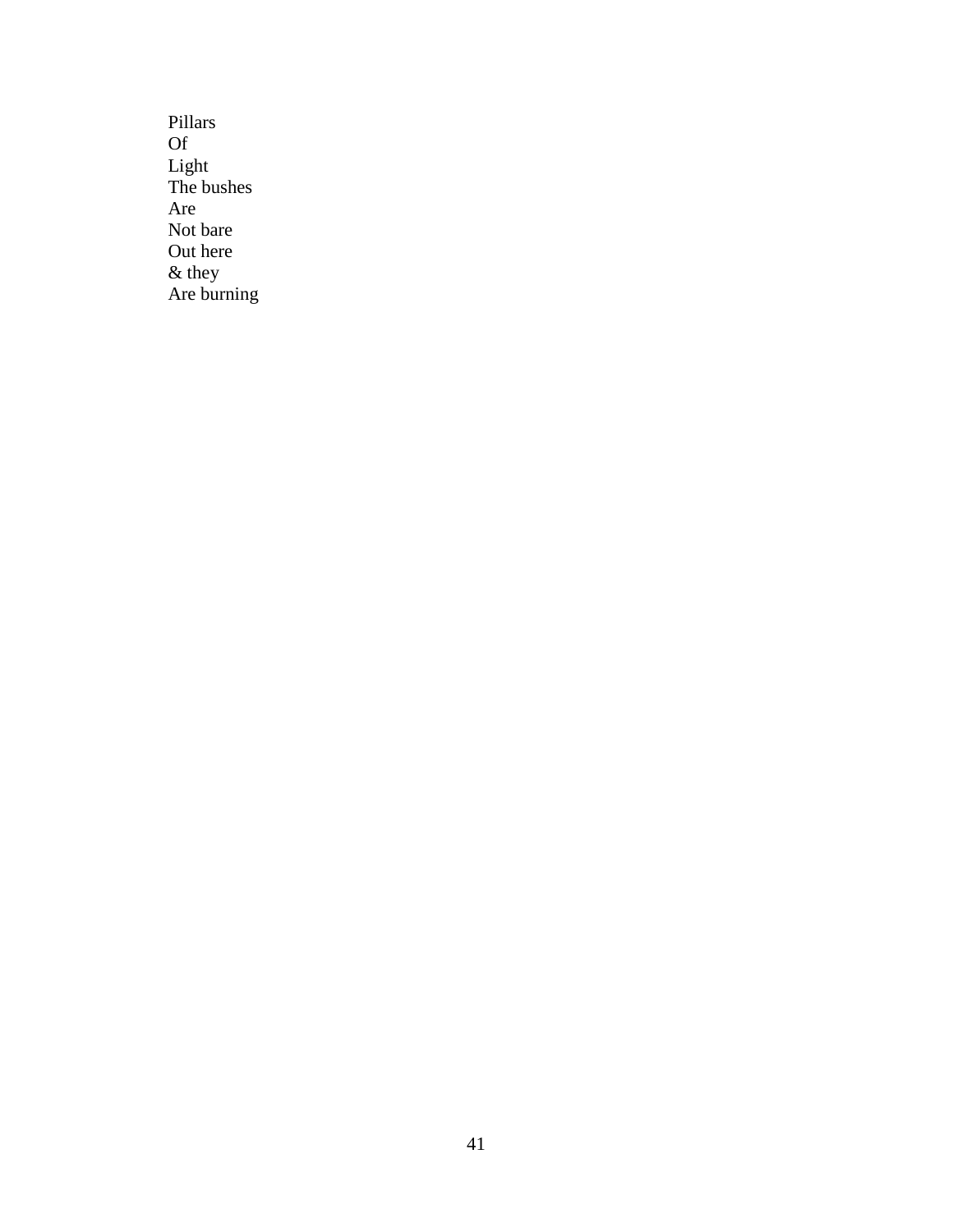#### ||| Notes at the wadi

Cars buzz by you People walk over you Pipes fall into you

Ducks peck at your moss Puddle ducks & diving ducks & dabbling ducks, for all I know Pecking about in your runoff

Fenced off Concrete encloses this bit— Business, then houses

Rocks around— Green bottom Green sides this time of year

Someone threw a suitcase Down there—plastic, paper, Pharmaceuticals—runoff from everywhere

Saltine crackers—just a box Bioxide container next to an encased sound Of a churning wheel

Above a tiny solar panel Container—don't think it will rain today—like it was said

Broken concrete ledge— Mini-falls foam, Gush waters

Wind in plastic bag: The wadi's flag A blue shopping cart

Crashed there A sopping wet Mattress too

A pair of ducks swept away In that little current They go sideways—180◦

There go their orange feet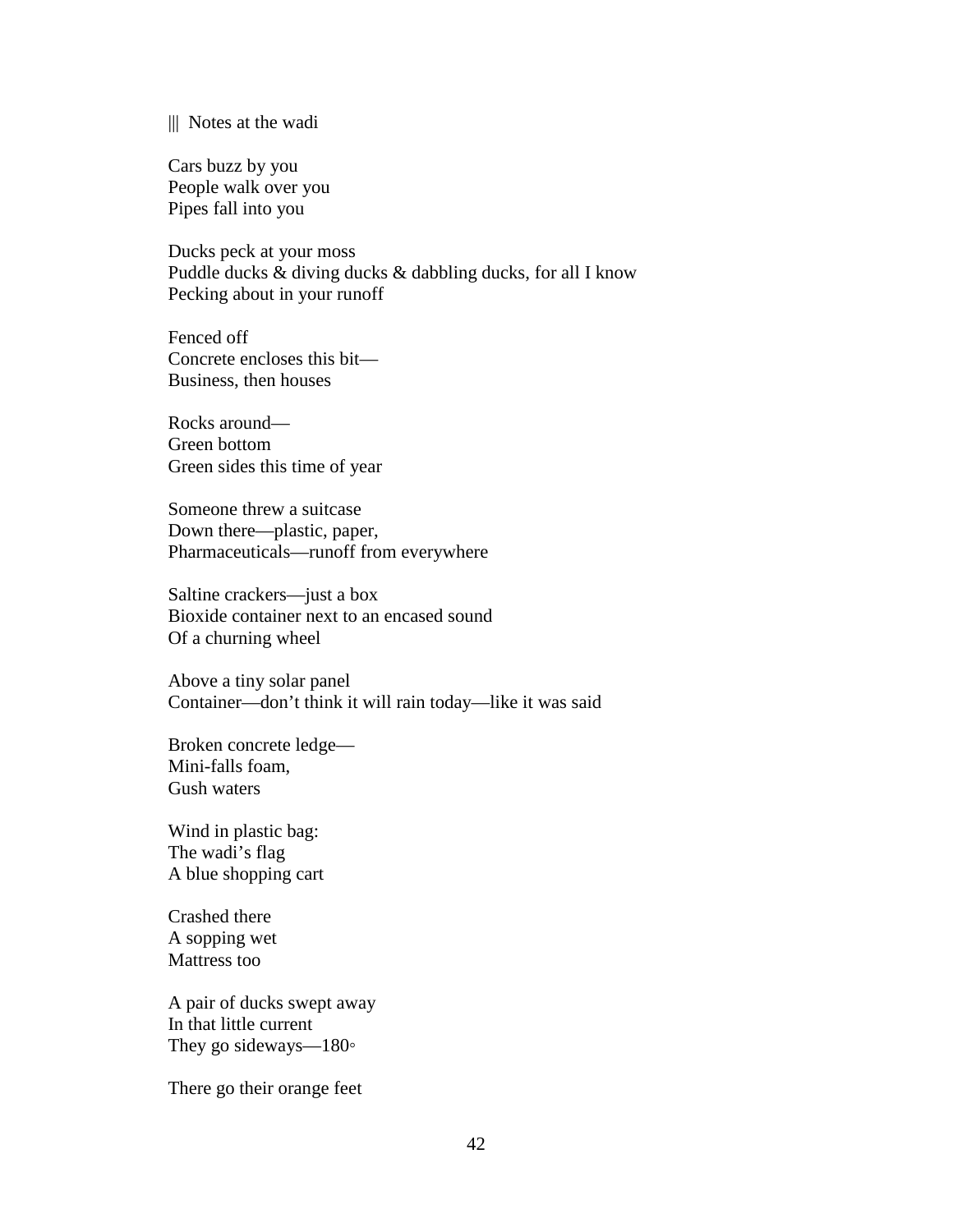Wild, trying to find Their footing

Ah, there's an access point A small path where concrete ends— At the other side of bank

A blanket—someone's A bag filled—a makeshift Home, I suspect

A pile of flattened boxes With a jagged rock atop Lots of writing on cinder brick wall

AFRICA BAD SEEDS FAG

HELLO CLASS OF 1979 FUCKING 4 TRUE LOVE

#### TO BE BLACK LIKE ME

An elementary across the way From here—nice playground

I could imagine coming to High school here—on These banks

Lost jacket, there

Gets more green at The turn— Ah, the tall casinos

On the horizon Is that—yes that is A sign

WARNING: NO TRESPASSING FLOOD CHANNEL

A sign mean for me, I wonder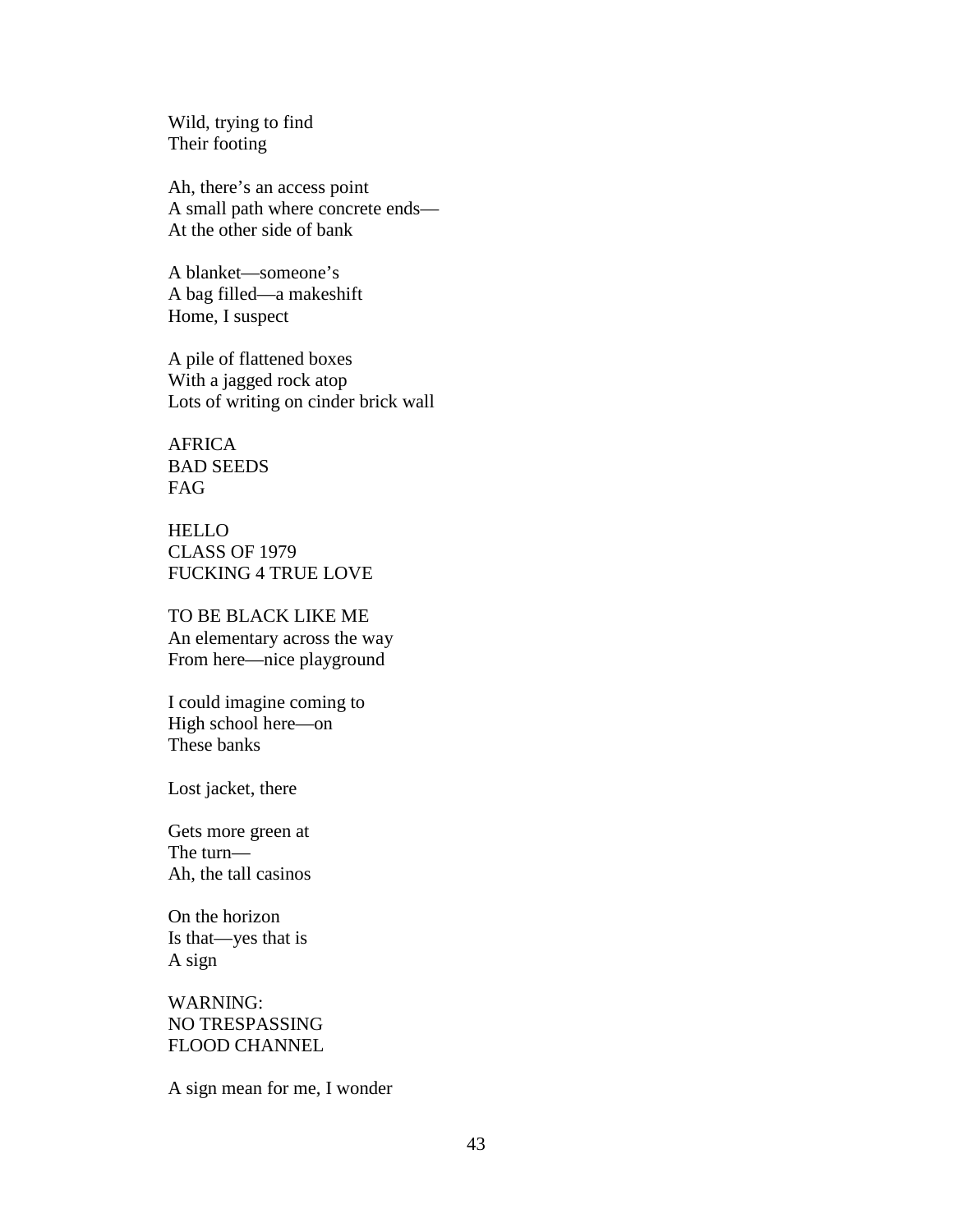It's facing me—I am in it The barbed wire is pointed toward me

Duck quacks I see a few white-faced Ibises A long-billed Dowitcher

That elementary school is actually "Cambridge Recreation Center" What some around here call the Wash, others Home

A tarp nailed to the earth Light green—with a yard Of plastic turf in front of it—

Facing the wash—someone's Front porch A bevy of shopping carts

One is sunken into the earth Terrain gets more rugged As I approach

Next intersection with pavement— Gets steeper At this point the wadi disappears

Goes underground or something I sense it was buried By heaps of dirt with

Exhausted welcome pennants Across the way—yellow— The promise of something new

Smells of a cesspool— Like a harbor attached to sea Specks of color

Greens & Yellow & Whites & Browns & Grays & Reds & Blues & Blacks

I pass these spots People have made their own & feel intrusive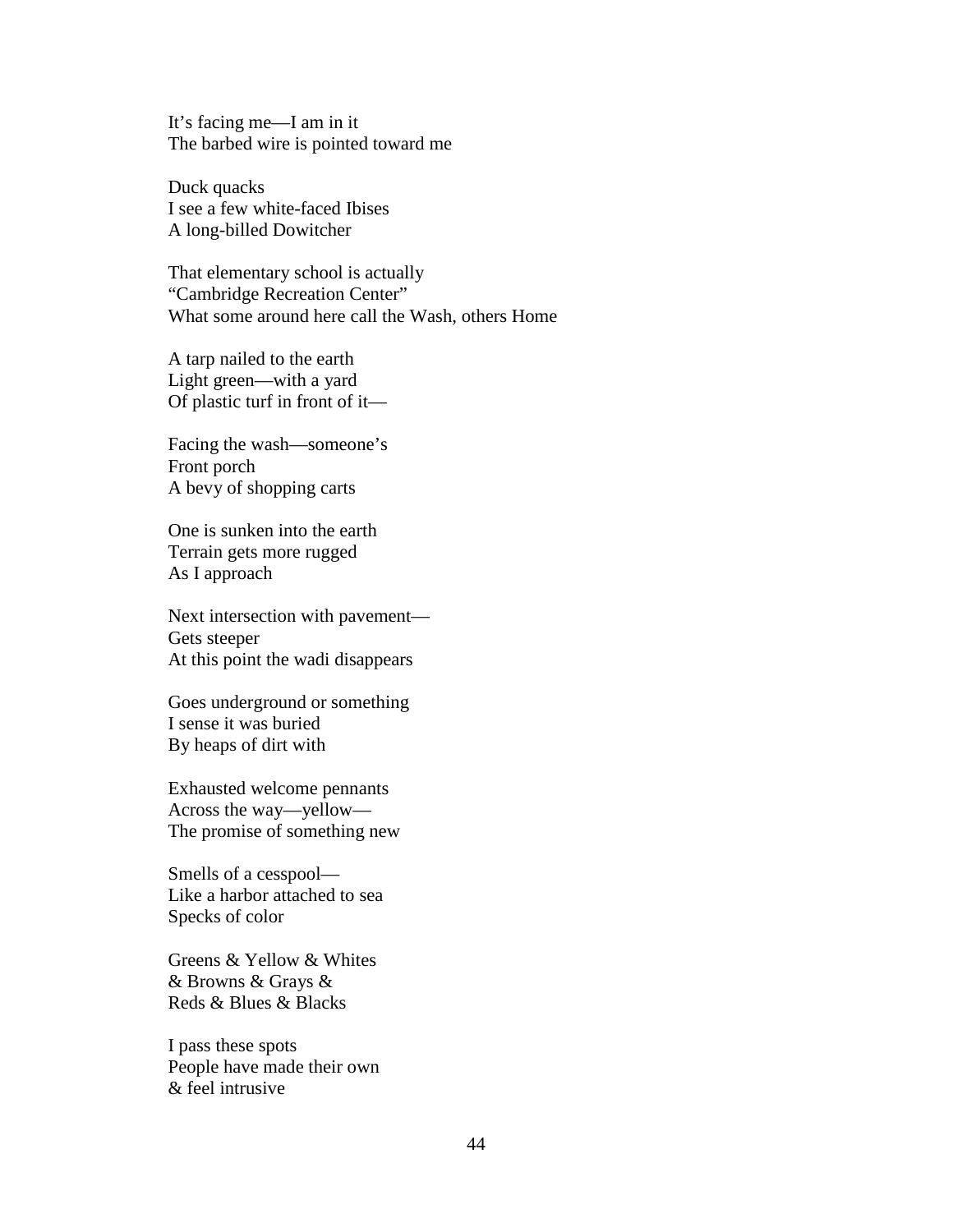I only saw it after I came back from there— This place: a sign on peppy Maryland

WARNING: NO TRESPASSING FLOOD CHANNEL Notice by Clark County

& these baby palm trees It's Palm Sunday & It is the five year anniversary of war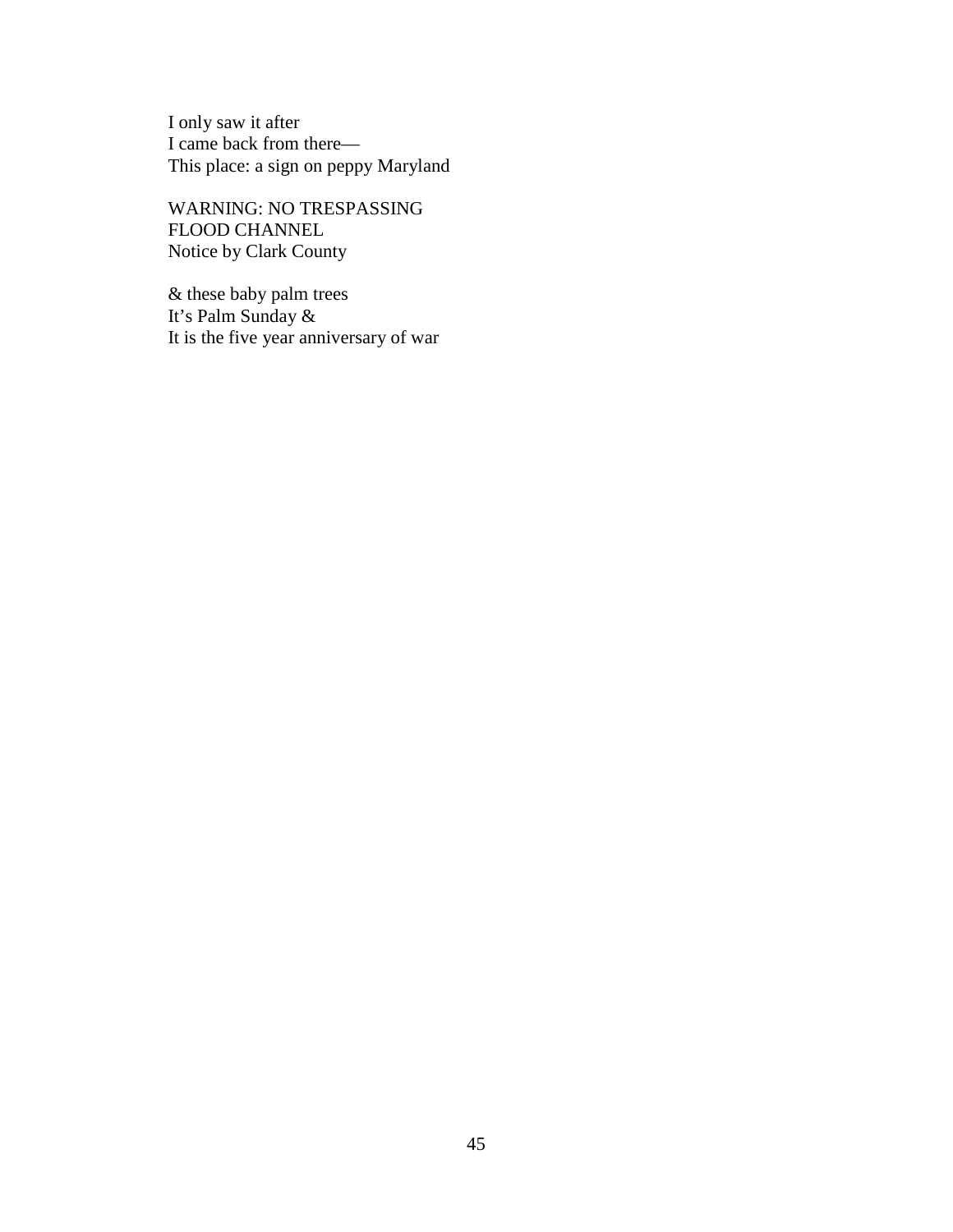Gangplank among us

Come, o heavenly spirits of earth, & sweep my eye Into your velocity of flames, oceans, jet streams, Continental plates—the living. Pray, give over my attentive horizon to you, Might mother, & spare me not a gram—an ankh— From your gorgeous voluptuous form, b/c I am of you.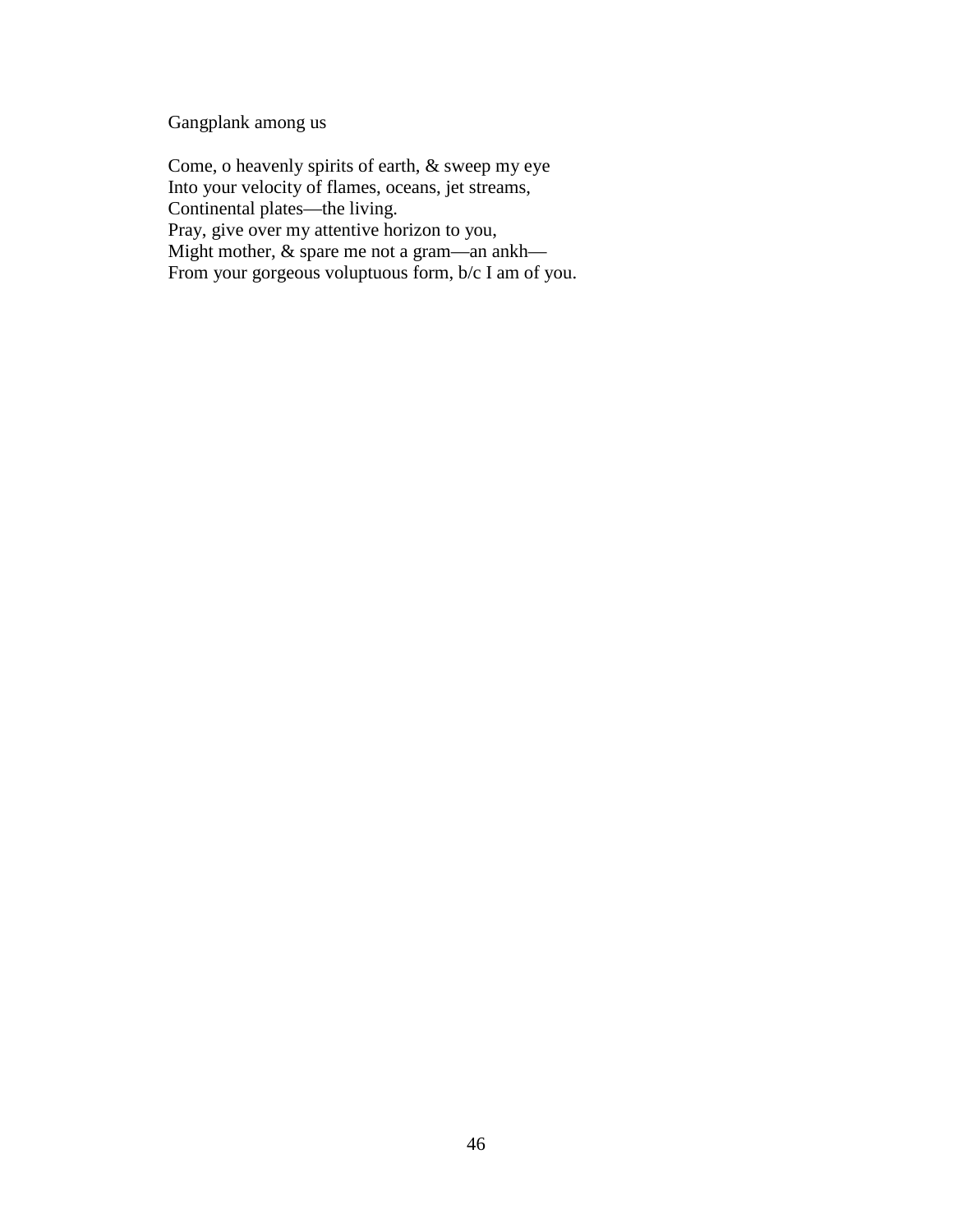An end to poverty

A shameless opportunist, a svelteless Master, I run from that succubus: Their suburban piety is more Than I can bear—a big big bear.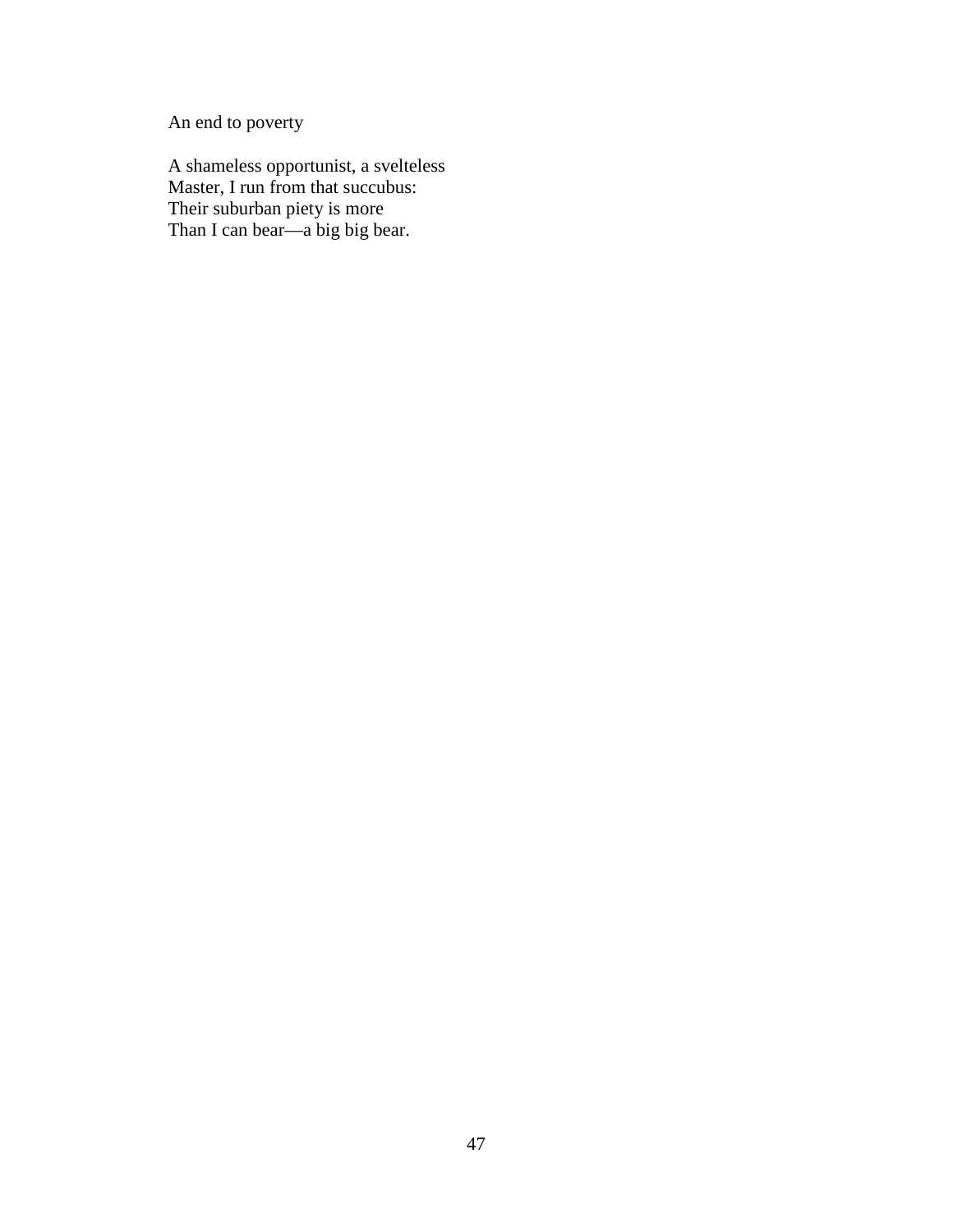**Free market** imperialism, a geographer Of class & culture & digital trails: Empowering pattern

**On schizophrenia**, a bad driver, Sometimes, living outside my feelings, living Too close to feelings, a heavy confusion, High stress prods paranoia, get mind lost In work: senses giving too much – unable To integrate it. Alone needed to rehearse Some reactions. Verbal memory & delusion Not that pronounced: the connection, The thought insertion, my mind. Trial & error pills. Capacity to conceive The mindset of another, b/c paranoia, etc. Equal footing. Depressed paranoia state. Madness is a foreign country; isolated, left Out of mental minefield. Stay healthy. Voices that originate in mind: can become Diminished as whispers or shadows in, of mind. Suffering but in altered state of existence. Voice & myself: a difference. A little Better, a little worse. Chronic. Stay healthy.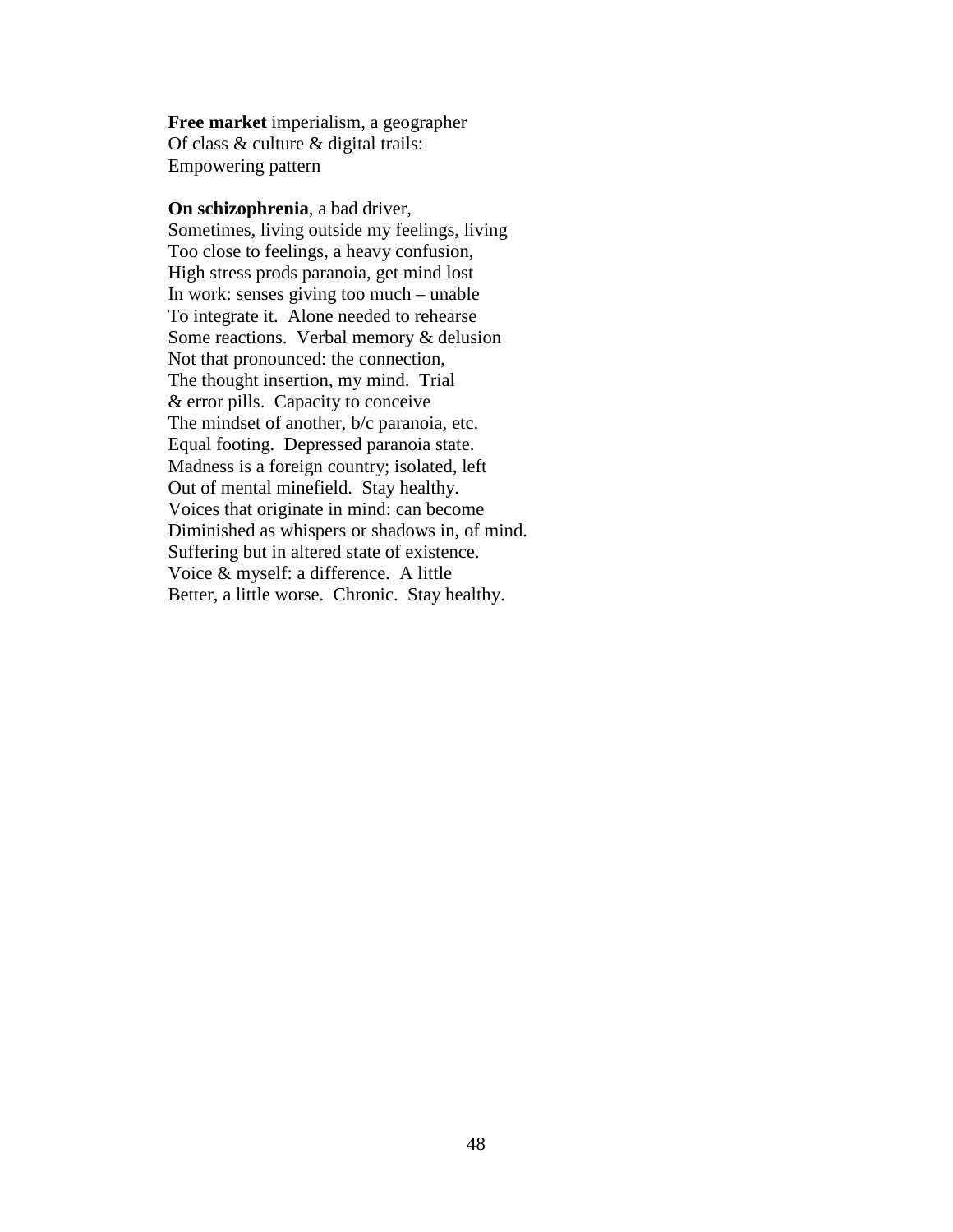#### Fractured circuit board : Body electric : Comfort turned disease

## I *A constitutional Convention*

Where are the new framers? Now, now no Founder bashing, Yet they took the field at dusk: Some intrinsic goodness in document.

We venerate like blinded Oedipus (w/o the Freud) & contribute to discontents: As if all astrologic signs where aligned (*ahem!*) While other models wander about.

Structure hard-wired & majestic generalities: Constitutional faith & phenotypic laws; Popular Vote & Electoral College: Supreme tenure & long term appointments;

Vast diversity & extraordinary pluralism; Youth Vote & Age Minimums for Offices; Migrants & Presidential Office. If you don't like Arnold, vote agained him!

Emigrants who have made vast contributions, Embarrassing constitution: a fantasy of drives. Create incentives so people can respond (*hooray, now we're moving*). The amount of sense flawed in representation.

Indefensible… who thinks nationally? (*Redesign*). Impeachment clause: irrelevant debates: vote no confidence! To what degree do we believe in belief, In democratic projects?

Talk was abundant; structural issues were  $7<sup>th</sup>$  grade. Fantastic foundations & sanctimonious consumption, But not of this.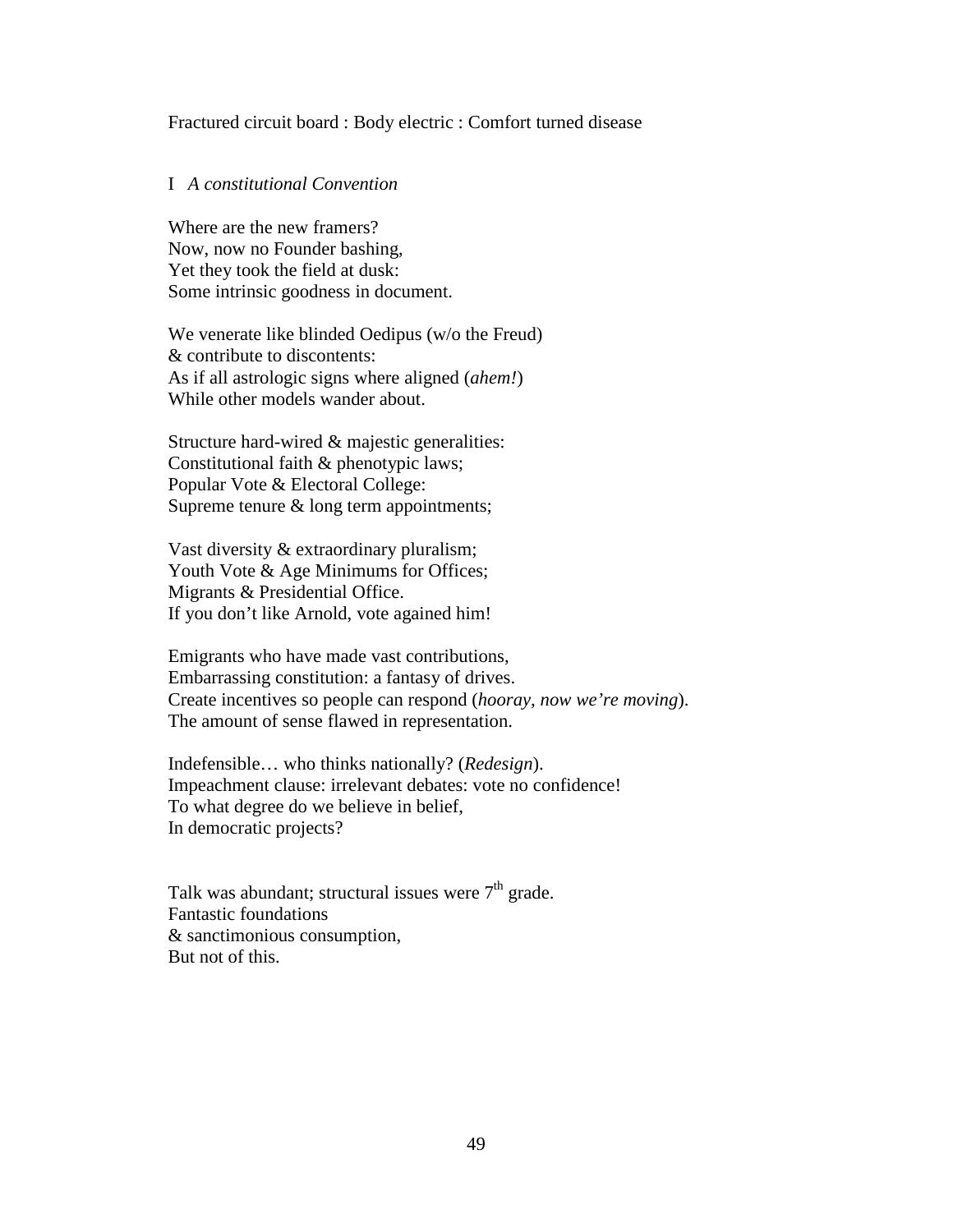#### II *Value: import is in title*

Consumer spending was up while consumer confidence fell. Risk of inflation, a major culprit: it's a growth recession. The next report is just b4 Halloween (*enough time to say trick of treat,* he says).

The NASDAQ deposit was down .07% Dow Jones average was over all down 1.1% Shares of 3Com soared 300% today; Home Depot was bought out by.

Union workers at GM change healthcare: it's on employees to become Responsible; *(it's a limited pot of money*, another says). NYSE has most actives: too many. Brazilian conglomerate plunged.

Bush acknowledges human activity influences climate change, Fails to advocate new policy & law. All gold stocks are up! Consulting firm up!

Harman Internat'l, speaker maker, was was—but sales fell. A major loss in that stock (*sorry, missed the name on the last*). Of any interest: that company is buying its own stock.

Apple, most active: iPhone hacked. Videogame maker holdings up 500%. Juniper Networks = bandwidth applications.

Japan leas in eco-energy market: man makes homes out of Styrofoam (*8-inch coast of concrete too*), holds heat or cold, Withstands quakes. Dome home (*like sleeping in your mother's womb*).

Federal Regulators shut down NetBank *(they're hard at work).* Innovation at work. Curtail medical expenses. Wynn Resorts a winner 75.8%  $\rightarrow$ 

World markets seem within stable range, consolidated—wow look At Hong Kong & China too! 439.64 points. Crude oil inventory will be later in the week.

*How would you best describe the market's behavior Over the past few months?* Mr Standard and Poor Man. "Well, it's been quite resilient…" out on recess.

Losers: Akamai Tech (internet applications). Sepracor (Lunesta). Volatility hith: energy shares have a good run. Sponsered by Franklin Templeton Investments; A.G. Edwards.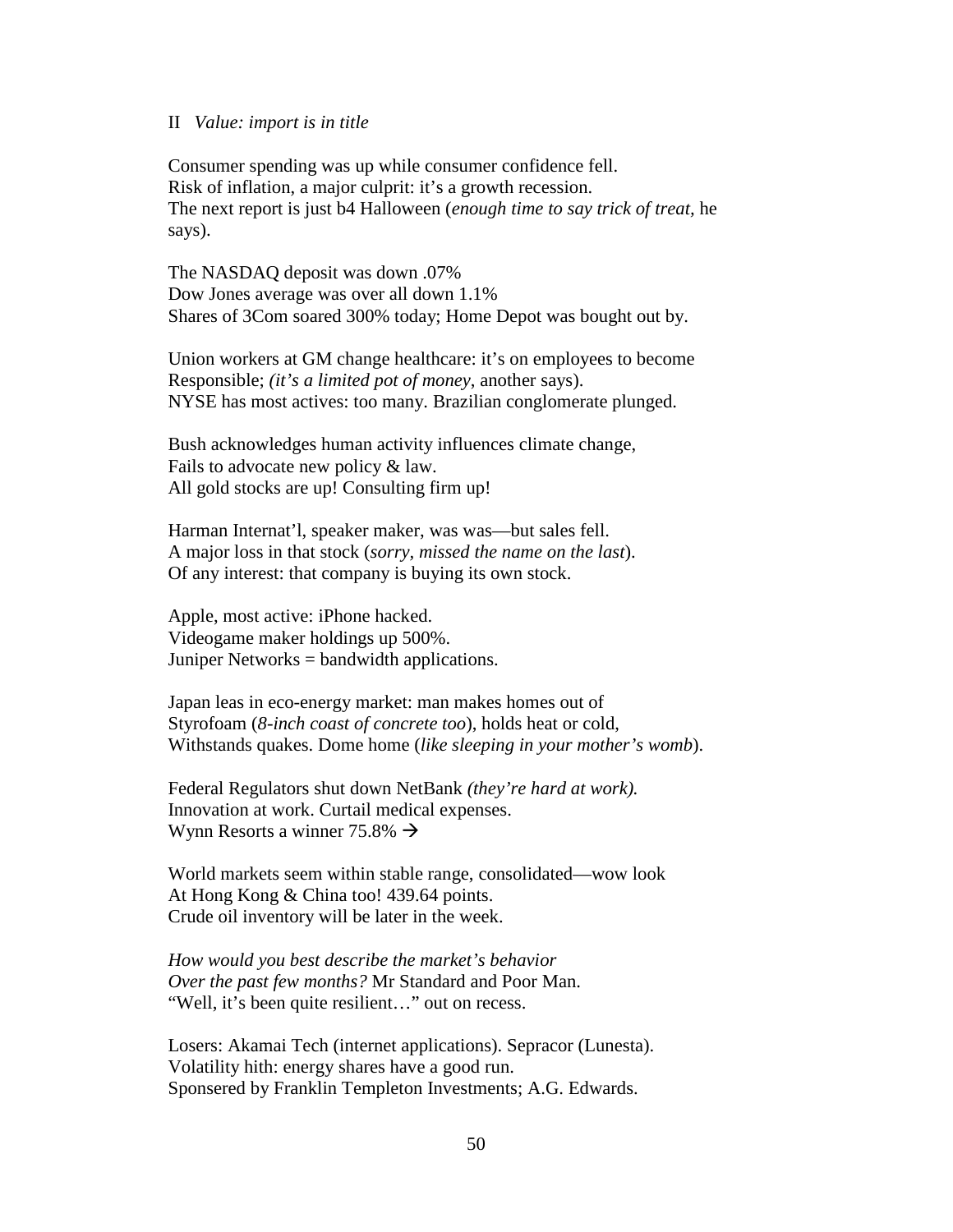#### III *An orchidaceous arrangement*

He capacitated me To do what is right.

I came to Poetry distraught, In a wreak.

Within a series of instances in interstellar darkness, we blissed out.

A policeman threatened to sully my reputation as a Puritan.

All I could hear was a gentle yet hortatory susurration.

An incubus visited a gay body builder in his sleep, Lifted him, leaving him alert & refreshed.

He fell between two stool (on accident).

Here, Selenographers are a dime a dozen.

Can we ever decommodify?

I want to be in your good books, But take your free-market panacea and shove it somewhere.

Therapeutic? I write & still need a therapist!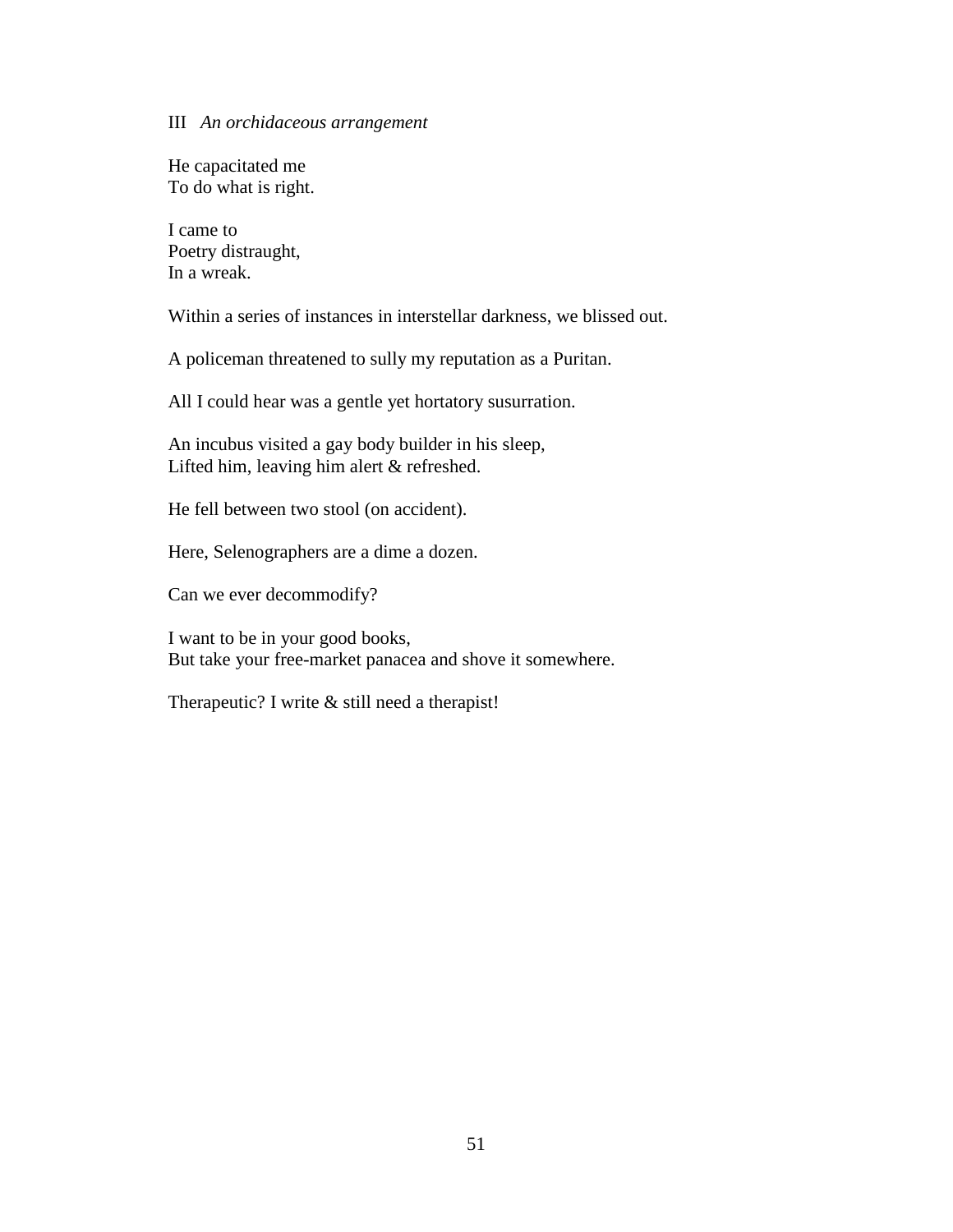#### IV *Poetics of masculinity*

Blurred vision. Numb legs. Irregular heart beat. Restlessness. Numb brain. Severe headaches. Heat flashes. Flu-like symptoms. Dreams. Muscle aches. Stiffness. Irritability. Mind isn't working. Blurred vision. Condition is episodic.

& later in time. At a later stage of development. Situated behind. Transformation. Alternation. Beyond, transcending. At a higher state of development. Having undergone metamorphosis (metamylocysis). Related to chemical substance (metaprotein).

Tracery poems to make you feel better & look great.

Relapse & triggers & recovery.

As I live in time, I am in the business of producing eternity.

Free grace – what kind of authority?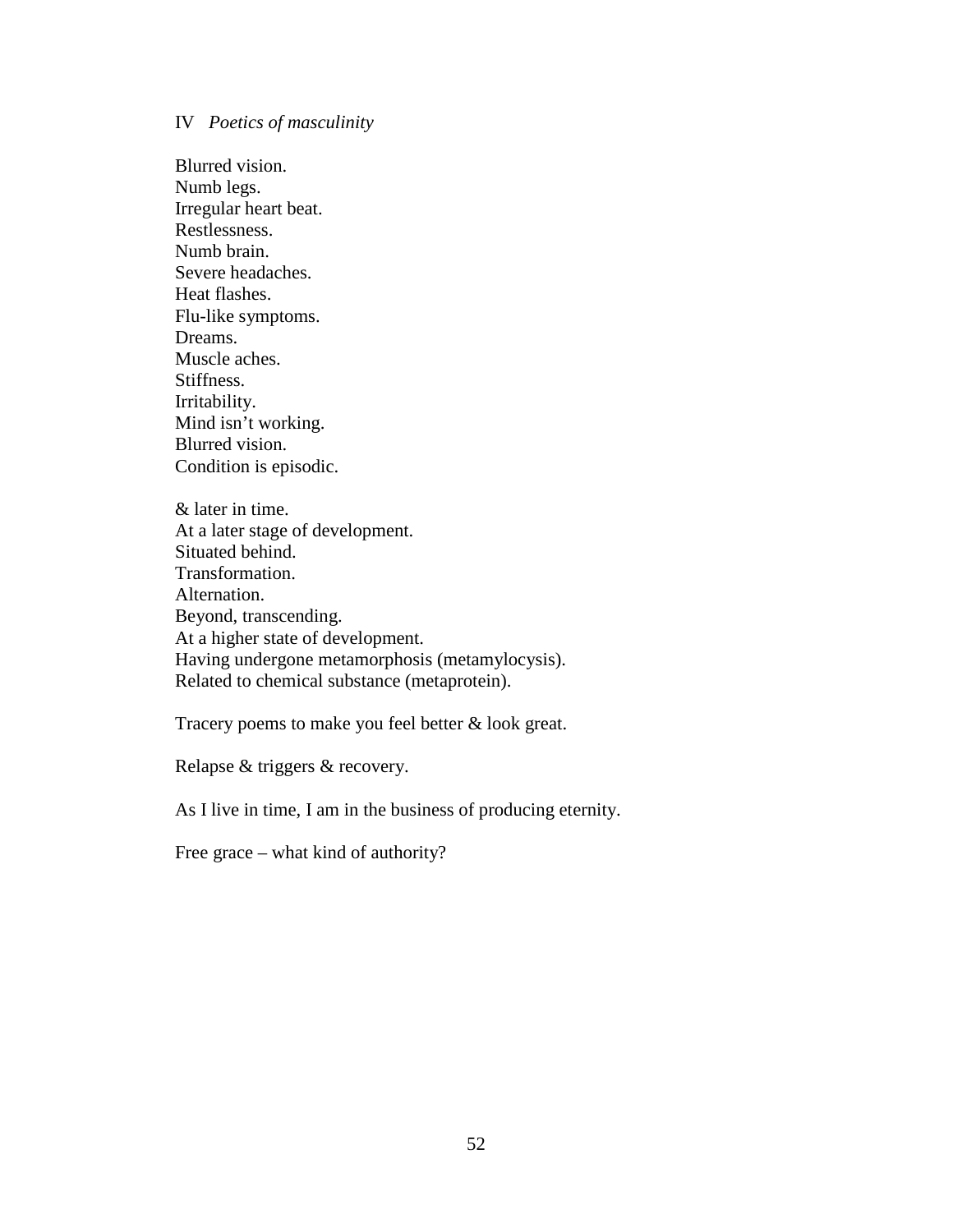## V *Roots*

When impairments in reasoning | decision making and emotion | feeling stand out Against an otherwise largely intact neuropsychological profile, the damage is most extensive in the ventromedial sector; moreover the personal | social domain is the one most affected. It is a marvel of coordination, this emotive brain.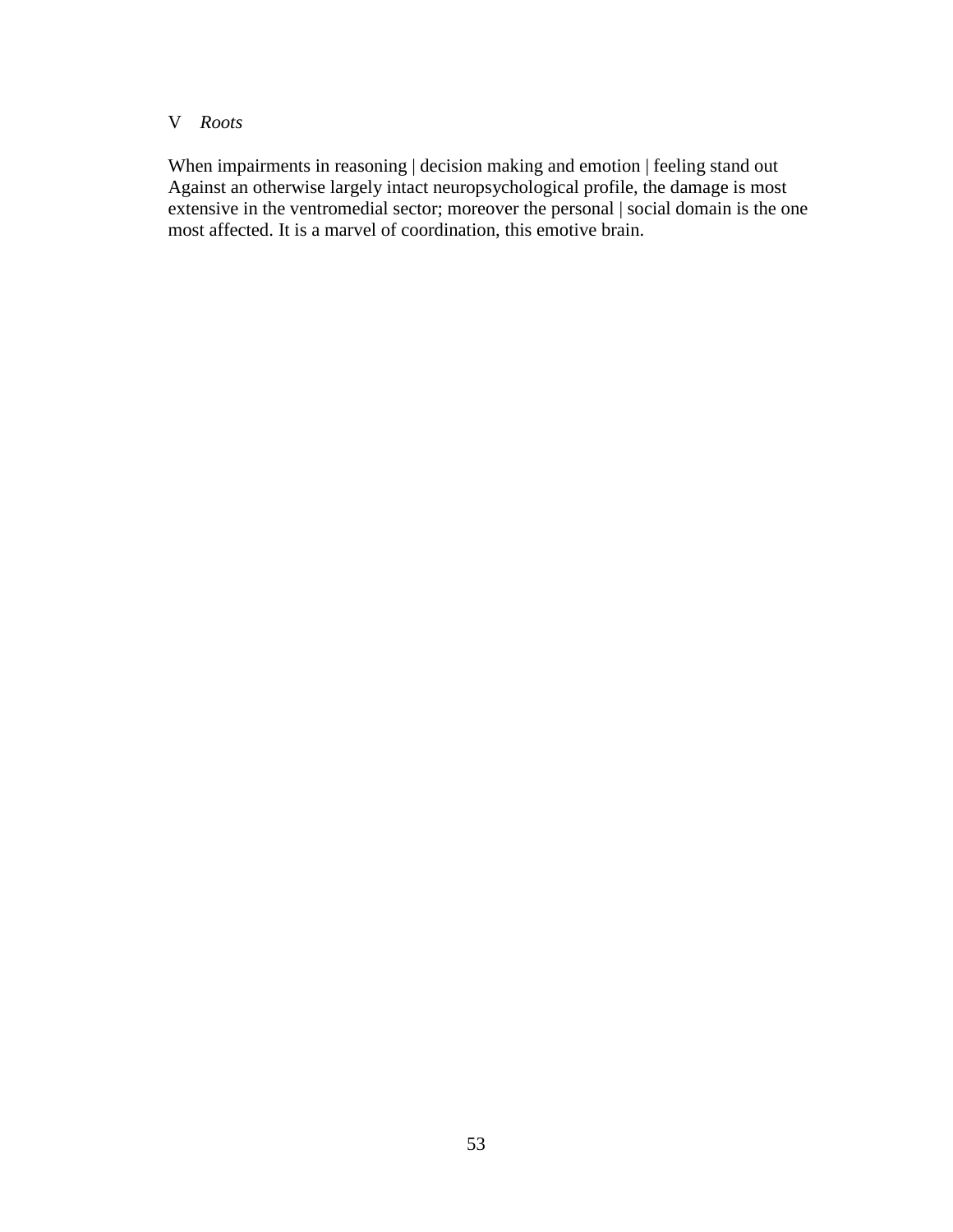# VI *Faith*

My point is that *the process does not stop there.* The innocent processing of Body change rapidly triggers a wave of additional body-state changes which Further deviate the overbody-state from the base range.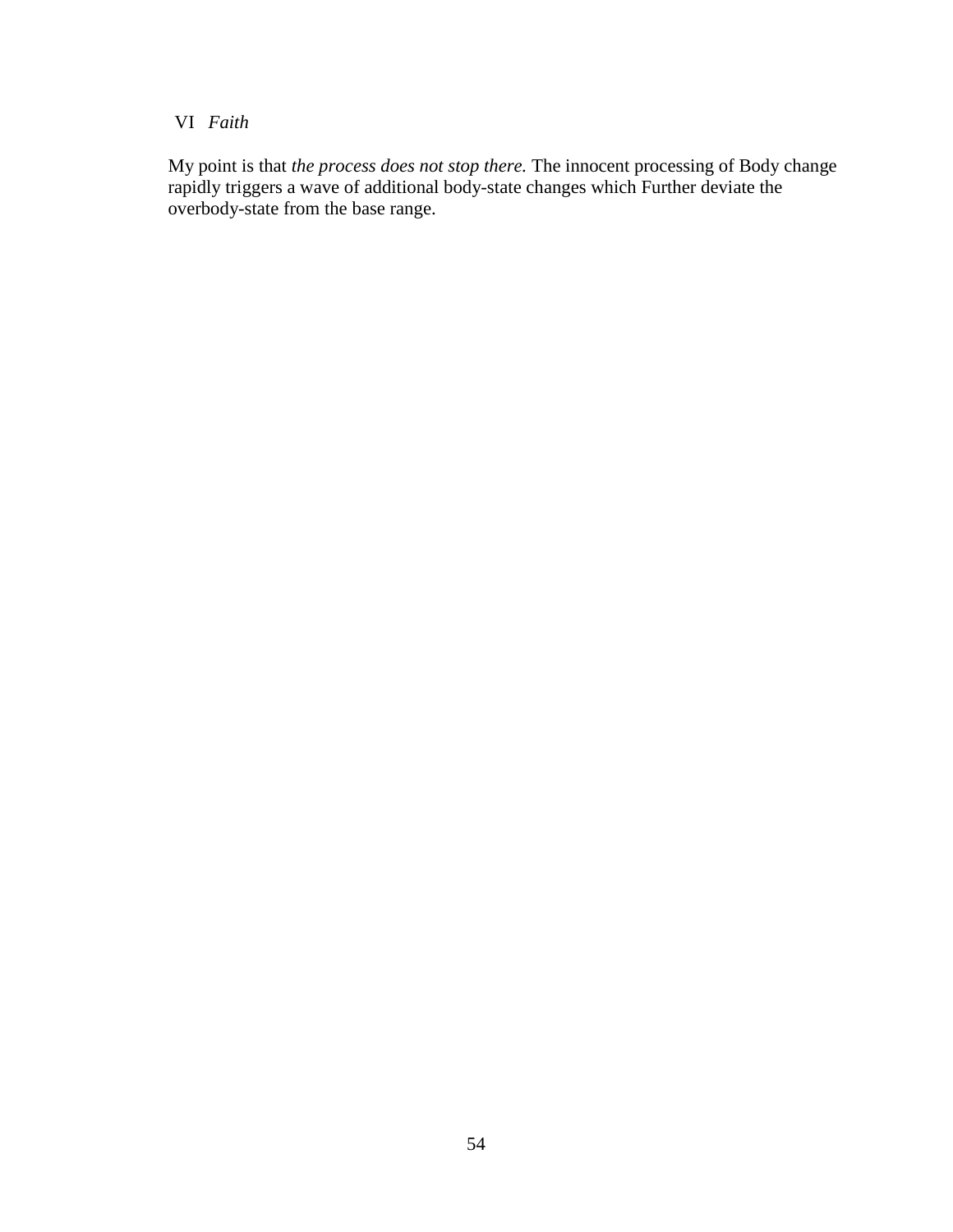# VII Freudianize

He made the us occult, clinical: My relation is a trust in probability &, then, what? A language we fear. That wild tongue: borrowed words. Match it! Match it: ignite the kindled flames of Heaven!

My antecedents lie elsewhere.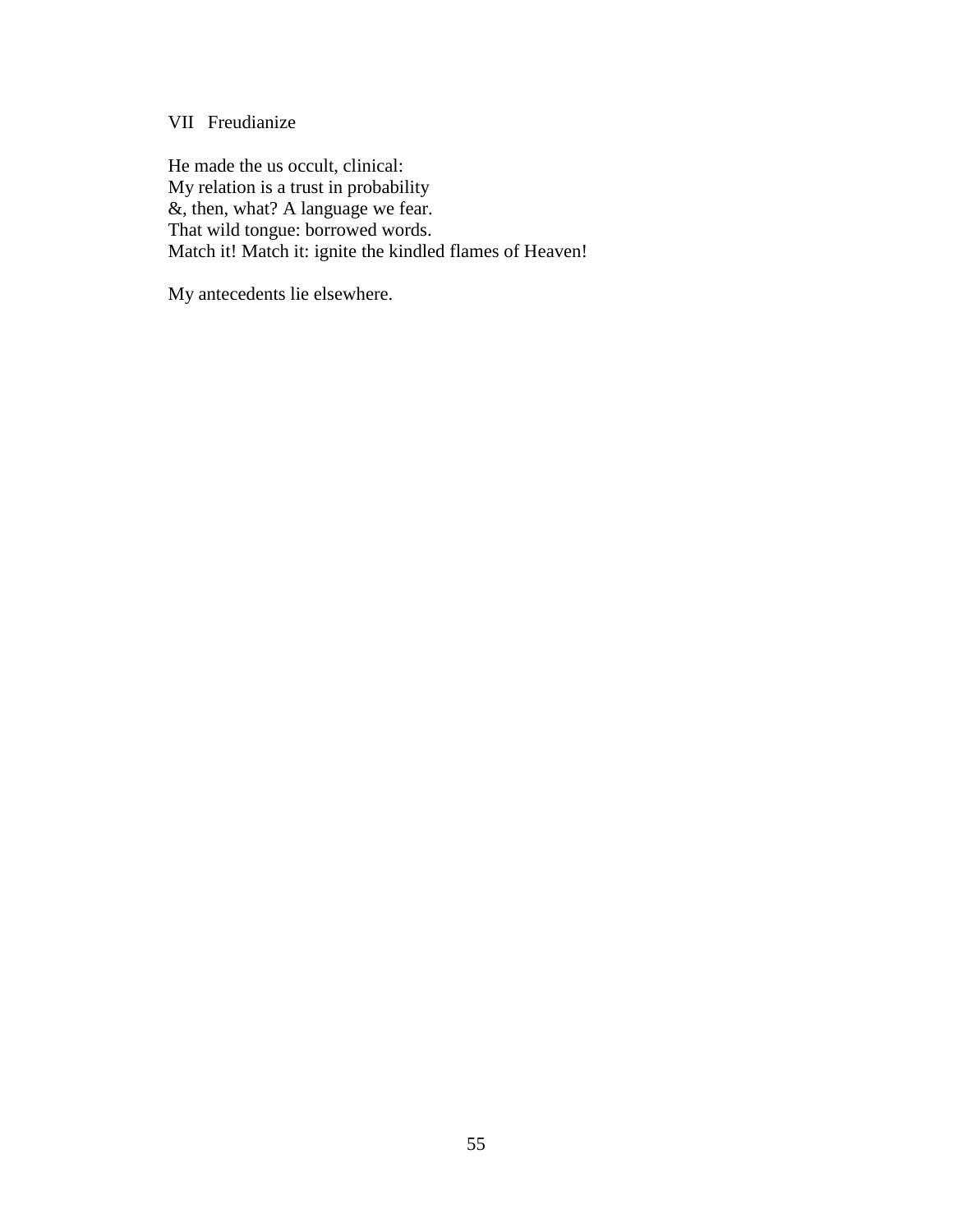#### VIII *Misvalued*

Intellectual reputation & church activity sally along hand in hand I will prove it to you:

Under a flimsy structure for a bus stop, I sat

In a hard seat & overhead protection proved scant.

\$1.25 in hand, two bags on shoulder & back.

Suddenly a twenty-something man approached,

Stood atop the metal trash receiver,

Two heavy grocery bags in hand.

I watched him with suspicion that turned quickly to curious compassion.

He was deft in putting his things on top the wall of some 8 feet

& propelled himself over the wall into some unknown cloister of sub-urb

He said, voice to the say, *Thank you Amerika for all you have done to us.*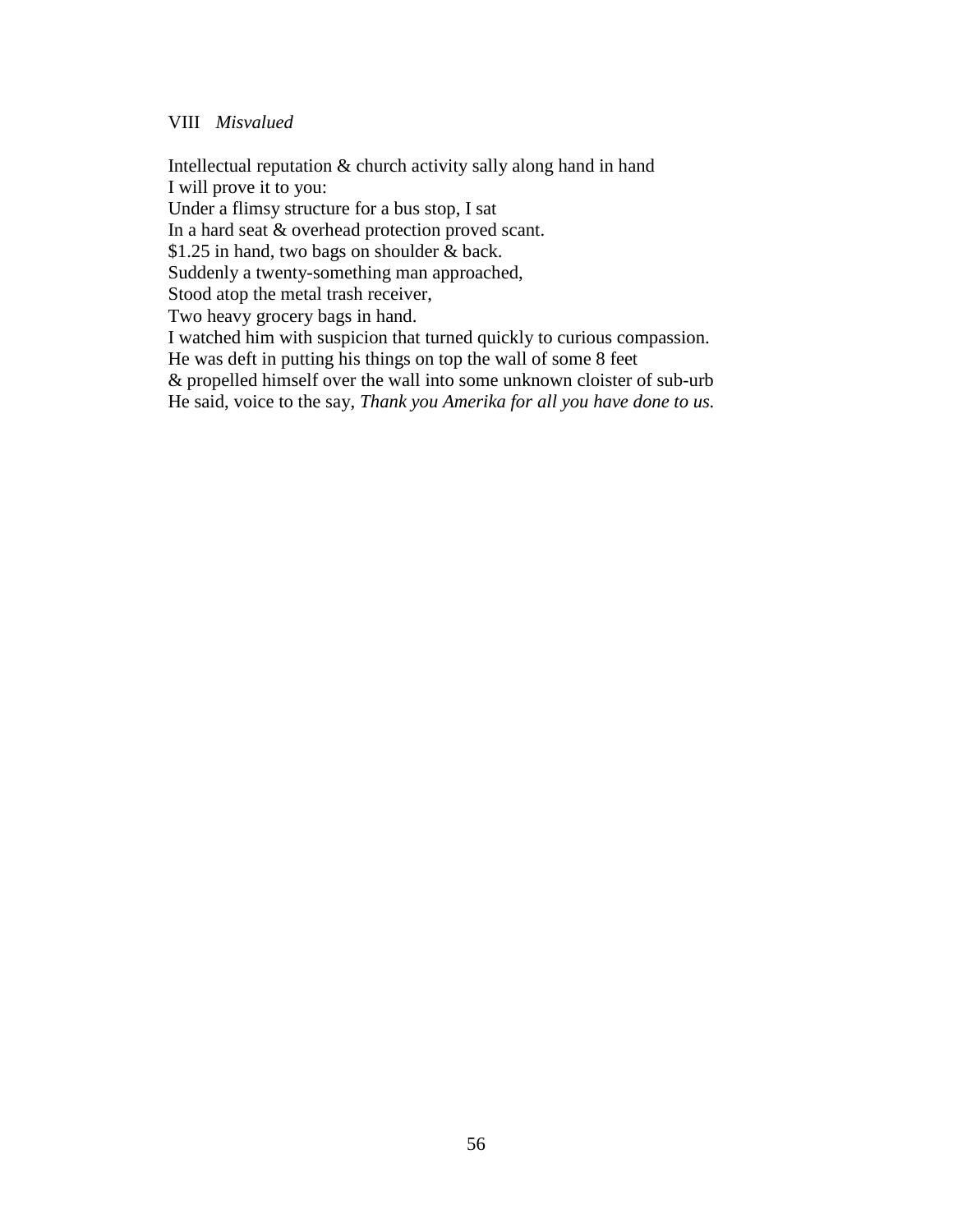#### BIBLIOGRAPHY

Cage, John. Silence. Middleton: Wesleyan University Press, 1973.

Howe, Susan. The Nonconformist's Memorial. New York: New Directions, 1993.

Notley, Alice. disobedience. New York: Penguin Poets, 2001.

O'Hara, Frank. Lunch Poems. San Francisco: City Lights Books, 1964.

- Taylor, Edward. "God's Determinations." God's Determinations & Preparatory Meditations. Ed. Daniel Patterson. Kent: The Kent State University Press, 2003. 46-121.
- Whitman, Walt. Poetry and Prose. Ed. Justin Kaplan. New York: Library of America, 1996.
- Williams, William Carlos. The Collected Poems of William Carlos Williams. Ed. Walton A Litz and Christopher MacGowan. Vols. 1, 1909-1939. New York: New Directions, 1991.
- Winthrop, John. "A Short Story of the Rise, reign, and ruine of the Antinomians, Familists & Libertines." The Antinomian Controversy 1636-1638, A Documentary History. Ed. Hall D David. 2. Durham: Duke University Press, 1990. 199-311.